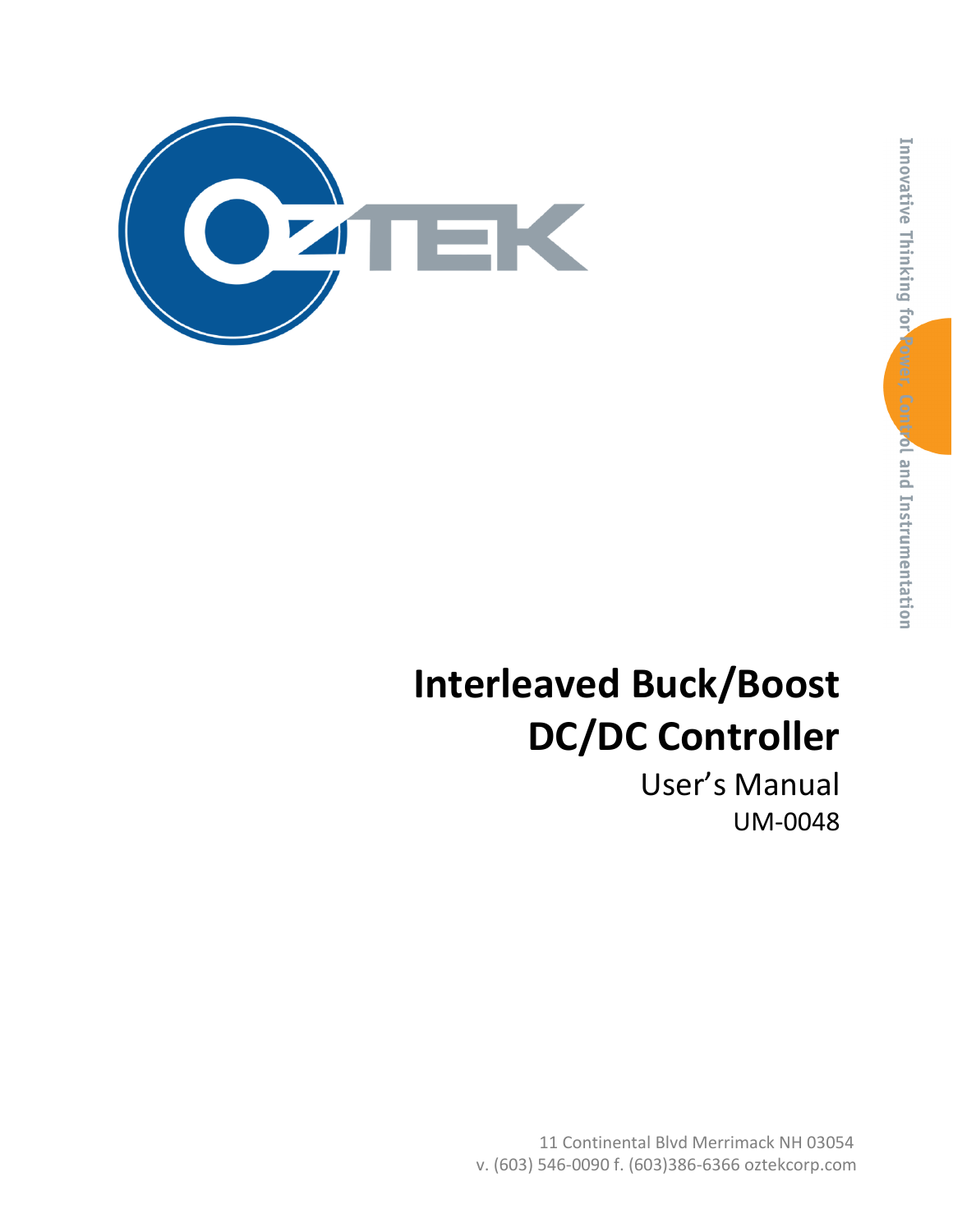#### **About Oztek**

Oztek Corp. is proven innovator of power, control, and instrumentation solutions for the most demanding industrial applications. Oztek products include variable motor drives, grid tie inverters, frequency converters, standalone inverters, DC/DC converters, and DSP based control boards for power control applications.

#### **Trademarks**

OZDSP3000 is a trademark of Oztek Corp. Other trademarks, registered trademarks, and product names are the property of their respective owners and are used herein for identification purposes only.

#### **Notice of Copyright**

Oztek Interleaved Buck/Boost DC/DC User's Manual © October 2014 Oztek Corp. All rights reserved.

#### **Exclusion for Documentation**

UNLESS SPECIFICALLY AGREED TO IN WRITING, Oztek Corp. ("Oztek")

- (A) MAKES NO WARRANTY AS TO THE ACCURACY, SUFFICIENCY OR SUITABILITY OF ANY TECHNICAL OR OTHER INFORMATION PROVIDED IN ITS MANUALS OR OTHER DOCUMENTATION.
- (B) ASSUMES NO RESPONSIBILITY OR LIABILITY FOR LOSSES, DAMAGES, COSTS OR EXPENSES, WHETHER SPECIAL, DIRECT, INDIRECT, CONSEQUENTIAL OR INCIDENTAL, WHICH MIGHT ARISE OUT OF THE USE OF SUCH INFORMATION. THE USE OF ANY SUCH INFORMATION WILL BE ENTIRELY AT THE USER'S RISK.
- (C) IF THIS MANUAL IS IN ANY LANGUAGE OTHER THAN ENGLISH, ALTHOUGH STEPS HAVE BEEN TAKEN TO MAINTAIN THE ACCURACY OF THE TRANSLATION, THE ACCURACY CANNOT BE GUARANTEED. APPROVED OZTEK CONTENT IS CONTAINED WITH THE ENGLISH LANGUAGE VERSION WHICH IS POSTED AT WWW.[OZTEKCORP](http://www.oztekcorp.com/).COM.

**Date and Revision** March 2015 Rev C

**Part Number** UM-0048

#### **Contact Information**

USA Telephone: 603-546-0090 Fax: 603-386-6366 Email techsupport@oztekcorp.com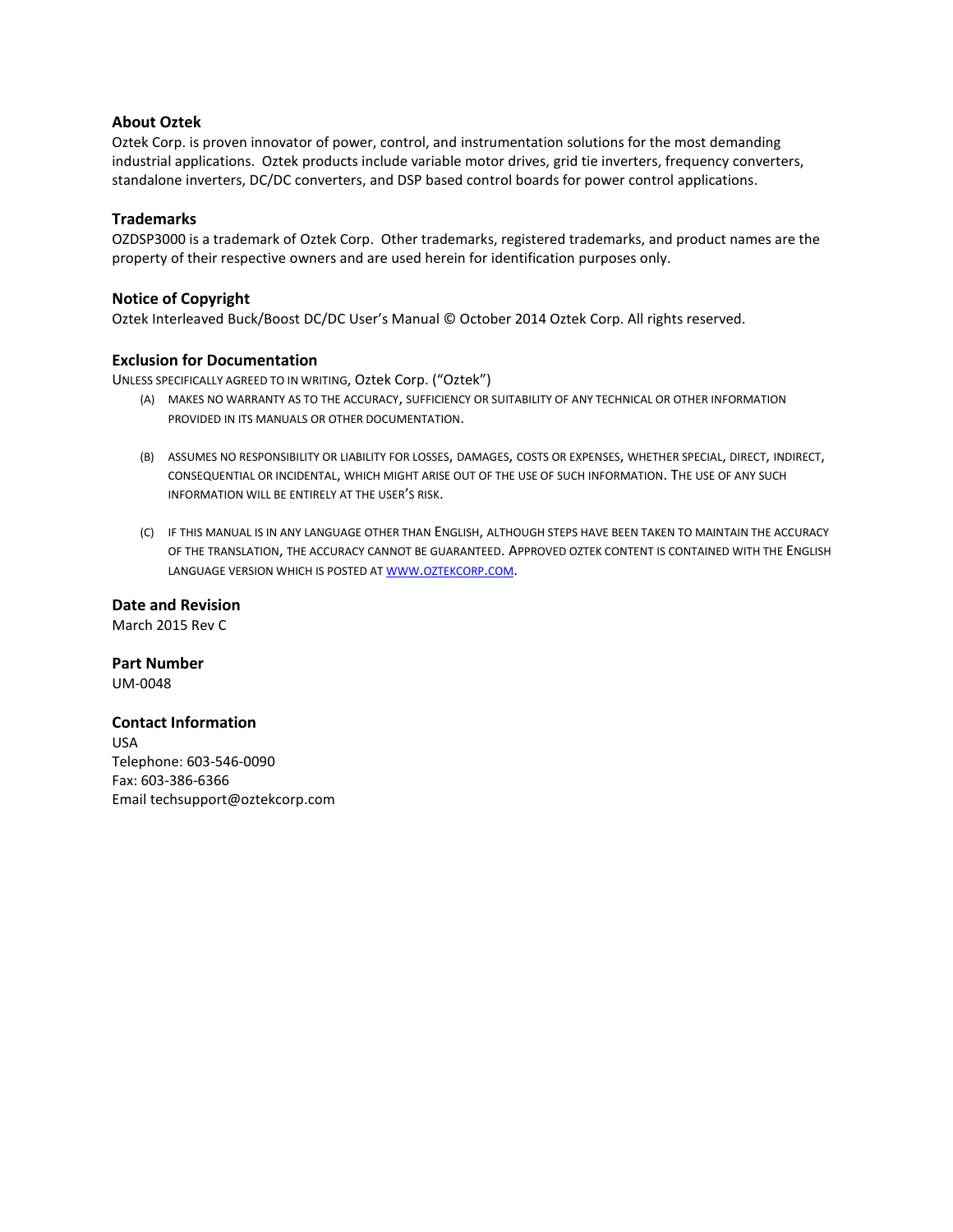### **Table of Contents**

| 1.1     |          |  |
|---------|----------|--|
| 1.2     |          |  |
| 2.1     |          |  |
| 2.1.1   |          |  |
| 2.1.2   |          |  |
| 2.1.3   |          |  |
| 2.2     |          |  |
| 2.3     |          |  |
| 2.3.1   |          |  |
| 2.3.2   |          |  |
| 2.3.3   |          |  |
| 2.3.4   |          |  |
| 2.3.5   |          |  |
| 2.3.6   |          |  |
| 2.4     |          |  |
| 2.4.1   |          |  |
| 2.4.1.1 |          |  |
| 2.4.1.2 |          |  |
| 2.4.1.3 |          |  |
| 2.4.1.4 |          |  |
| 2.4.1.5 |          |  |
| 2.4.1.6 |          |  |
| 2.4.1.7 |          |  |
| 2.4.1.8 |          |  |
|         |          |  |
| 2.4.2.1 |          |  |
| 2.4.2.2 |          |  |
| 2.4.2.3 |          |  |
| 2.4.2.4 |          |  |
| 2.4.2.5 |          |  |
| 2.4.2.6 |          |  |
| 2.4.2.7 |          |  |
| 2.4.2.8 |          |  |
| 2.4.2.9 |          |  |
|         | 2.4.2.10 |  |
|         | 2.4.2.11 |  |
|         | 2.4.2.12 |  |
|         | 2.4.2.13 |  |
|         | 2.4.2.14 |  |
|         | 2.4.2.15 |  |
|         | 2.4.2.16 |  |
|         |          |  |
| 3.1     |          |  |
| 3.1.1   |          |  |
| 3.1.2   |          |  |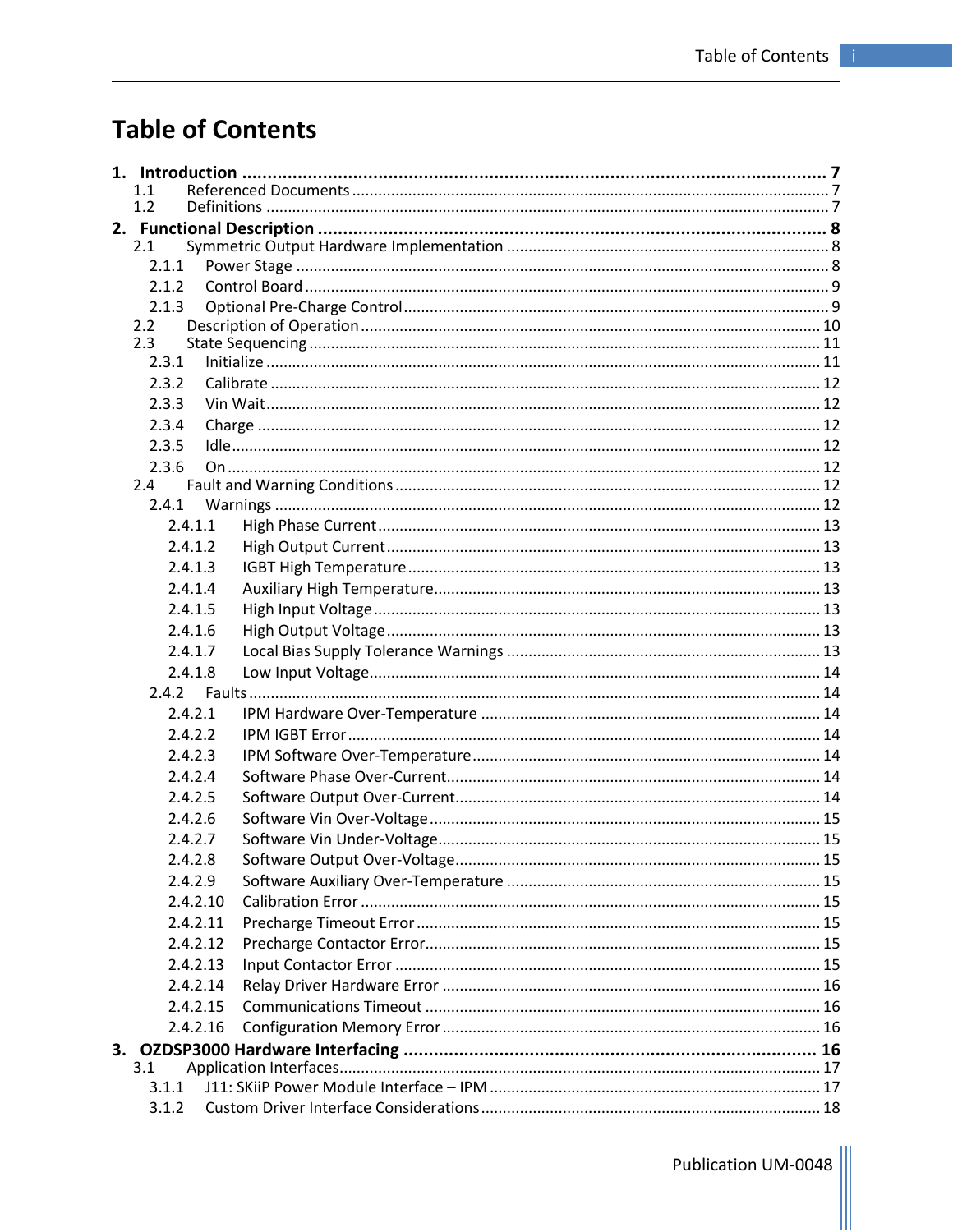| 3.1.2.1          |  |
|------------------|--|
| 3.1.2.2          |  |
| 3.1.2.3          |  |
| 3.1.2.4          |  |
| 3.1.2.5          |  |
| 3.1.2.6          |  |
| 3.1.2.7          |  |
| 3.1.2.8          |  |
| 3.1.3            |  |
| 3.1.4            |  |
| 3.1.5            |  |
| 3.1.6            |  |
| 3.1.7            |  |
| 3.1.8            |  |
| 3.1.8.1          |  |
| 3.2              |  |
| 3.3              |  |
|                  |  |
| 4.1<br>4.1.1     |  |
| 4.1.2            |  |
|                  |  |
| 4.1.2.1<br>4.1.3 |  |
| 4.2              |  |
| 4.2.1            |  |
| 4.2.1.1          |  |
| 4.2.1.2          |  |
| 4.2.1.3          |  |
| 4.2.1.4          |  |
| 4.2.1.5          |  |
| 4.2.1.6          |  |
| 4.2.1.7          |  |
| 4.2.1.8          |  |
| 4.2.1.9          |  |
| 4.2.2            |  |
| 4.2.2.1          |  |
| 4.2.2.2          |  |
| 4.2.2.3          |  |
| 4.2.2.4          |  |
| 4.2.2.5          |  |
| 4.2.2.6          |  |
| 4.2.2.7          |  |
| 4.2.2.8          |  |
| 4.2.2.9          |  |
| 4.2.2.10         |  |
| 4.2.2.11         |  |
| 4.2.2.12         |  |
| 4.2.2.13         |  |
|                  |  |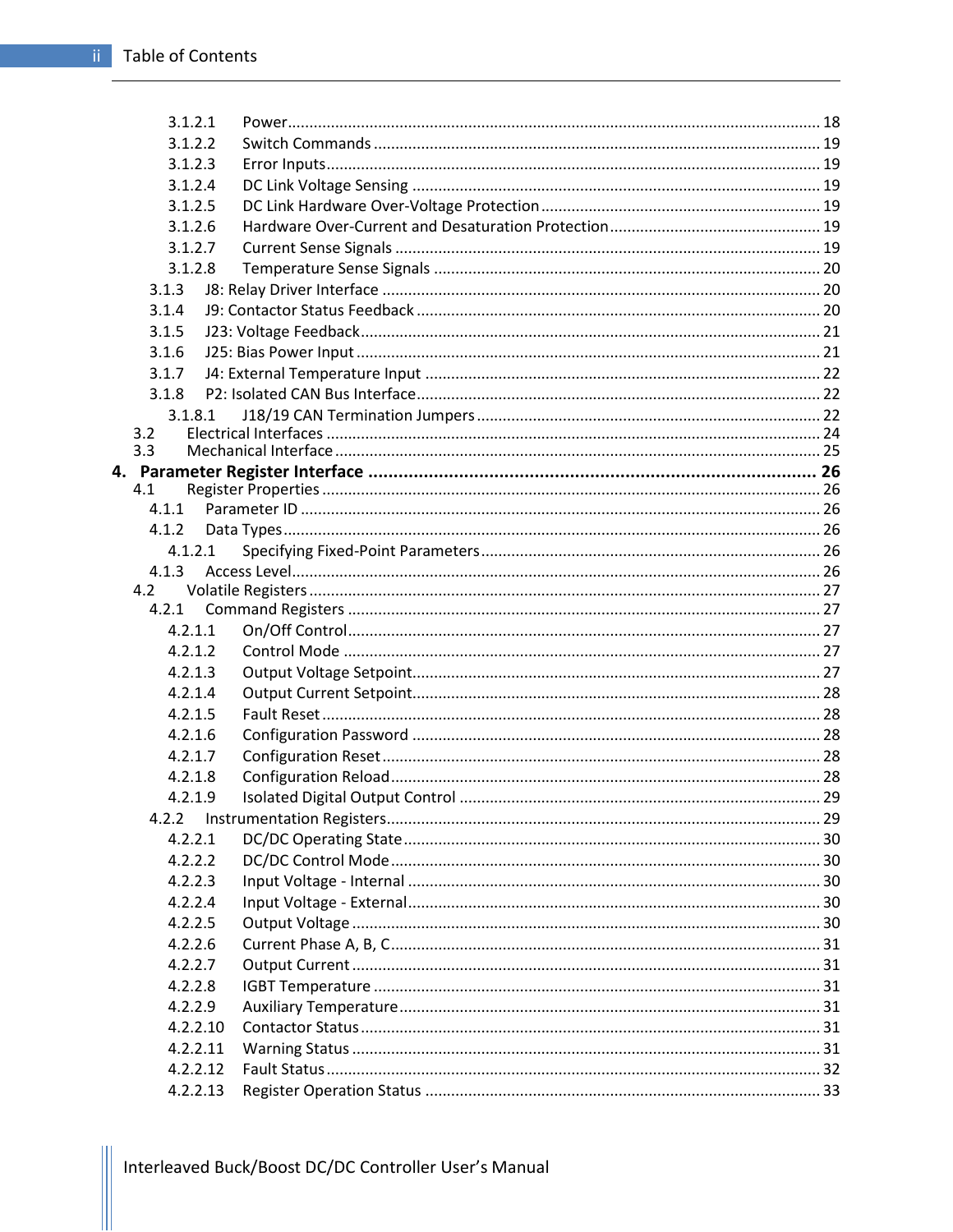| 4.2.2.14 |  |
|----------|--|
| 4.2.2.15 |  |
| 4.2.2.16 |  |
| 4.2.2.17 |  |
| 4.3      |  |
| 4.3.1    |  |
| 4.3.1.1  |  |
| 4.3.1.2  |  |
| 4.3.1.3  |  |
| 4.3.1.4  |  |
| 4.3.1.5  |  |
| 4.3.1.6  |  |
| 4.3.1.7  |  |
|          |  |
| 4.3.2.1  |  |
| 4.3.2.2  |  |
| 4.3.2.3  |  |
| 4.3.2.4  |  |
| 4.3.2.5  |  |
| 4.3.2.6  |  |
| 4.3.2.7  |  |
| 4.3.2.8  |  |
| 4.3.2.9  |  |
| 4.3.2.10 |  |
| 4.3.2.11 |  |
| 4.3.2.12 |  |
| 4.3.3    |  |
| 4.3.3.1  |  |
| 4.3.3.2  |  |
| 4.3.3.3  |  |
| 4.3.3.4  |  |
| 4.3.3.5  |  |
| 4.3.4    |  |
| 4.3.4.1  |  |
| 4.3.4.2  |  |
| 4.3.4.3  |  |
| 4.3.4.4  |  |
| 4.3.5    |  |
| 4.3.5.1  |  |
| 4.3.5.2  |  |
| 4.3.5.3  |  |
| 4.3.5.4  |  |
| 4.3.5.5  |  |
| 4.3.5.6  |  |
| 4.3.5.7  |  |
|          |  |
| 4.3.5.8  |  |
| 4.3.5.9  |  |
| 4.3.5.10 |  |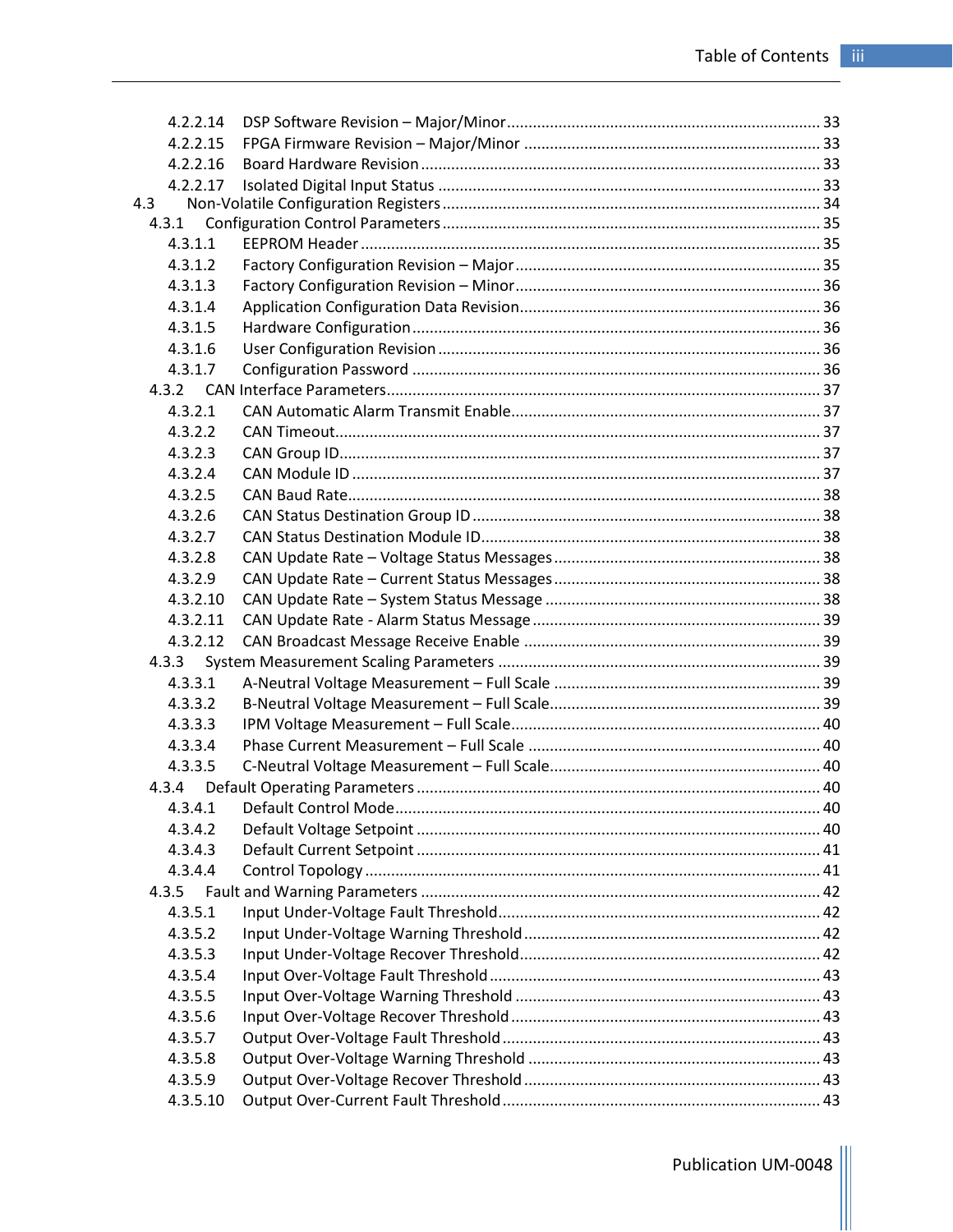| 4.3.5.11 |  |
|----------|--|
| 4.3.5.12 |  |
| 4.3.5.13 |  |
| 4.3.5.14 |  |
| 4.3.5.15 |  |
| 4.3.5.16 |  |
| 4.3.5.17 |  |
| 4.3.5.18 |  |
| 4.3.5.19 |  |
| 4.3.5.20 |  |
| 4.3.5.21 |  |
| 4.3.5.22 |  |
| 4.3.5.23 |  |
| 4.3.5.24 |  |
| 4.3.5.25 |  |
| 4.3.6    |  |
| 4.3.6.1  |  |
| 4.3.6.2  |  |
| 4.3.6.3  |  |
| 4.3.6.4  |  |
| 4.3.6.5  |  |
| 4.3.6.6  |  |
| 4.3.6.7  |  |
| 4.3.7    |  |
| 4.3.7.1  |  |
| 4.3.7.2  |  |
| 4.3.7.3  |  |
| 4.3.8    |  |
| 4.3.8.1  |  |
| 4.3.8.2  |  |
|          |  |
| 4.3.9.1  |  |
| 4.3.9.2  |  |
| 4.3.9.3  |  |
|          |  |
| 4.3.10.1 |  |
| 4.3.10.2 |  |
| 4.3.10.3 |  |
|          |  |
| 4.3.11.1 |  |
| 4.3.11.2 |  |
| 4.3.11.3 |  |
| 4.3.11.4 |  |
| 4.3.11.5 |  |
| 4.3.11.6 |  |
| 4.3.11.7 |  |
|          |  |
| 4.3.12.1 |  |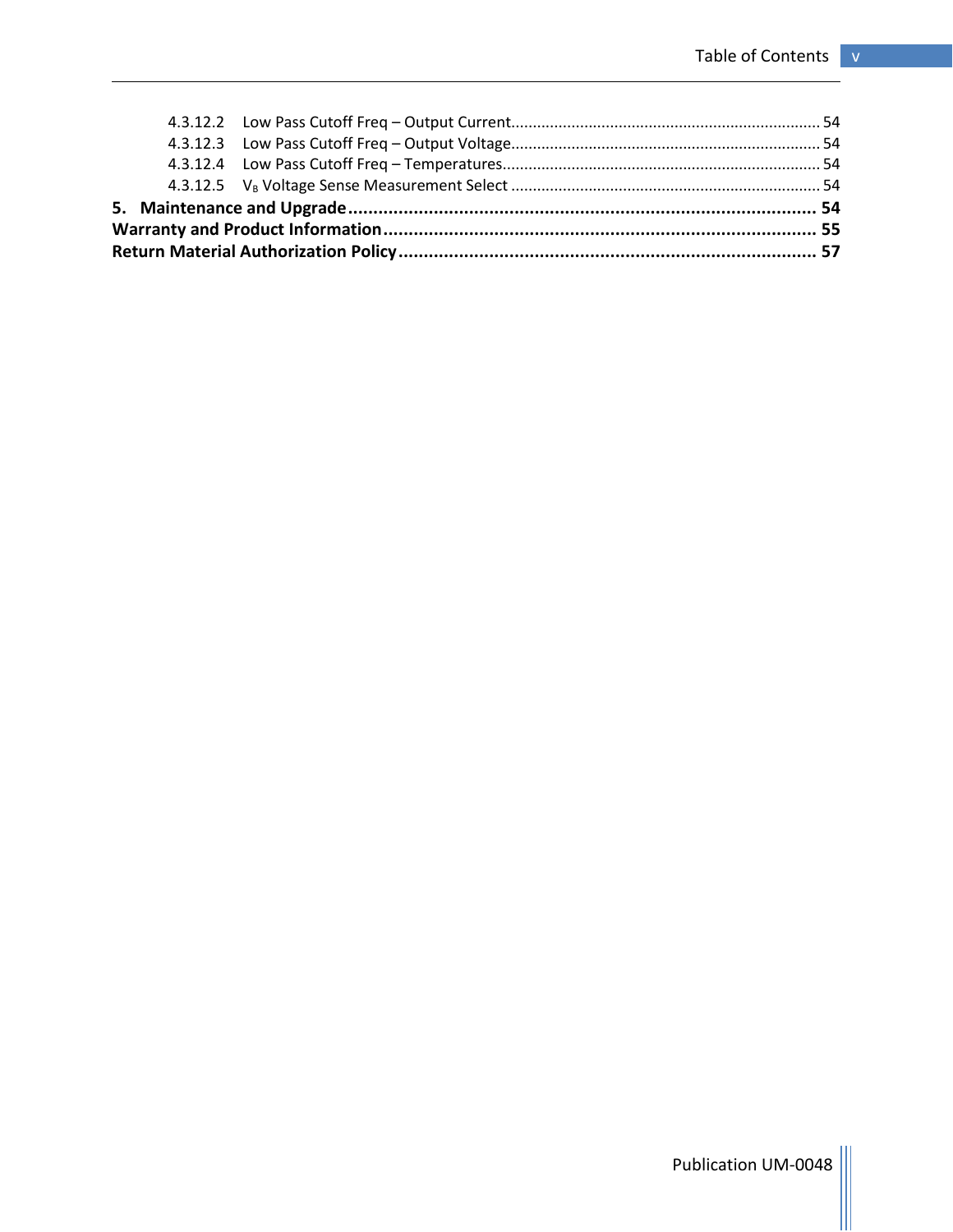### **Table of Figures**

| Figure 6 - OZDSP3000 Interleaved Buck/Boost DC/DC Application Electrical Connections  17 |  |
|------------------------------------------------------------------------------------------|--|
|                                                                                          |  |
|                                                                                          |  |
|                                                                                          |  |
|                                                                                          |  |
|                                                                                          |  |
|                                                                                          |  |
|                                                                                          |  |

### **Table of Tables**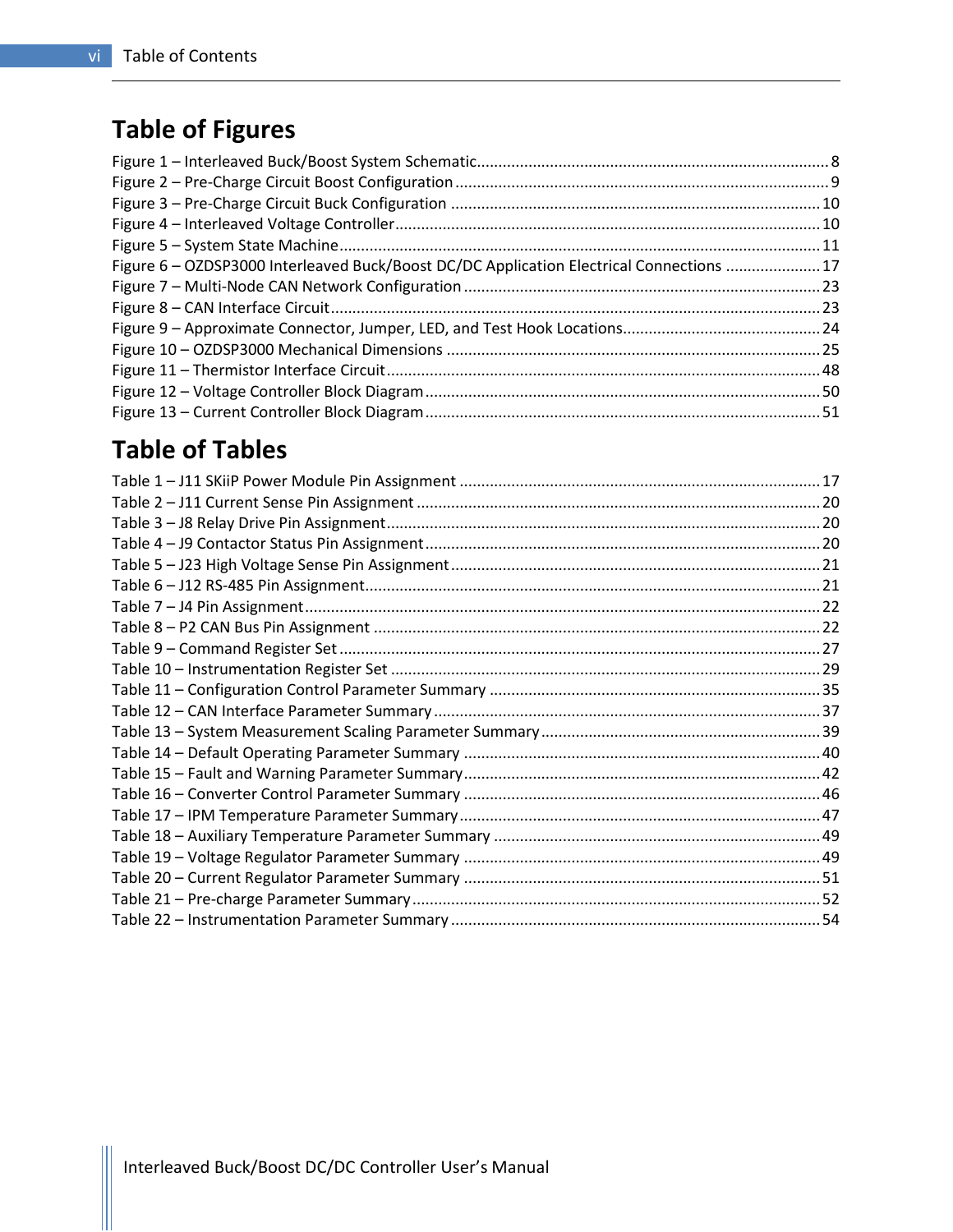### <span id="page-8-0"></span>**1. Introduction**

This document is intended to provide instruction on how to employ the Oztek Buck DC/DC firmware application on a standard Oztek OZDSP3000 controller in an actual hardware system. It describes the electrical connections as well as the scaling of the various signals required by the control firmware.

#### <span id="page-8-1"></span>**1.1 Referenced Documents**

| Ref.  | <b>Document</b> | <b>Description</b>                           |
|-------|-----------------|----------------------------------------------|
| $[1]$ | UM-0018         | OZDSP3000 User's Manual                      |
| $[2]$ | FS-0046         | <b>OzCan Protocol Function Specification</b> |
| $[3]$ | FS-0067         | OzCan DC/DC Device Profile                   |
| [4]   | UM-0015         | Oztek TMS28x CAN Bootloader User's Manual    |

#### <span id="page-8-2"></span>**1.2 Definitions**

| <b>CAN</b>    | <b>Controller Area Network</b>                      |
|---------------|-----------------------------------------------------|
| <b>DSP</b>    | Digital Signal Processor                            |
| <b>EEPROM</b> | Electrically Erasable Programmable Read Only Memory |
| <b>EMC</b>    | Electro-magnetic Compatibility                      |
| EMI           | Electro-magnetic Interference                       |
| <b>GND</b>    | Ground, low side of input power supply              |
| GUI           | <b>Graphical User Interface</b>                     |
| HMI           | Human Machine Interface                             |
| <b>IGBT</b>   | Insulated Gate Bipolar Transistor                   |
| <b>IPM</b>    | Intelligent Power Module                            |
| <b>NC</b>     | Not Connected                                       |
| PCB           | <b>Printed Circuit Board</b>                        |
| <b>PCC</b>    | <b>Power Control Center</b>                         |
| ΡI            | Proportional and Integral Compensator               |
| <b>PLC</b>    | Programmable Logic Controller                       |
| <b>POR</b>    | Power On Reset                                      |
| <b>PWM</b>    | Pulse width modulation                              |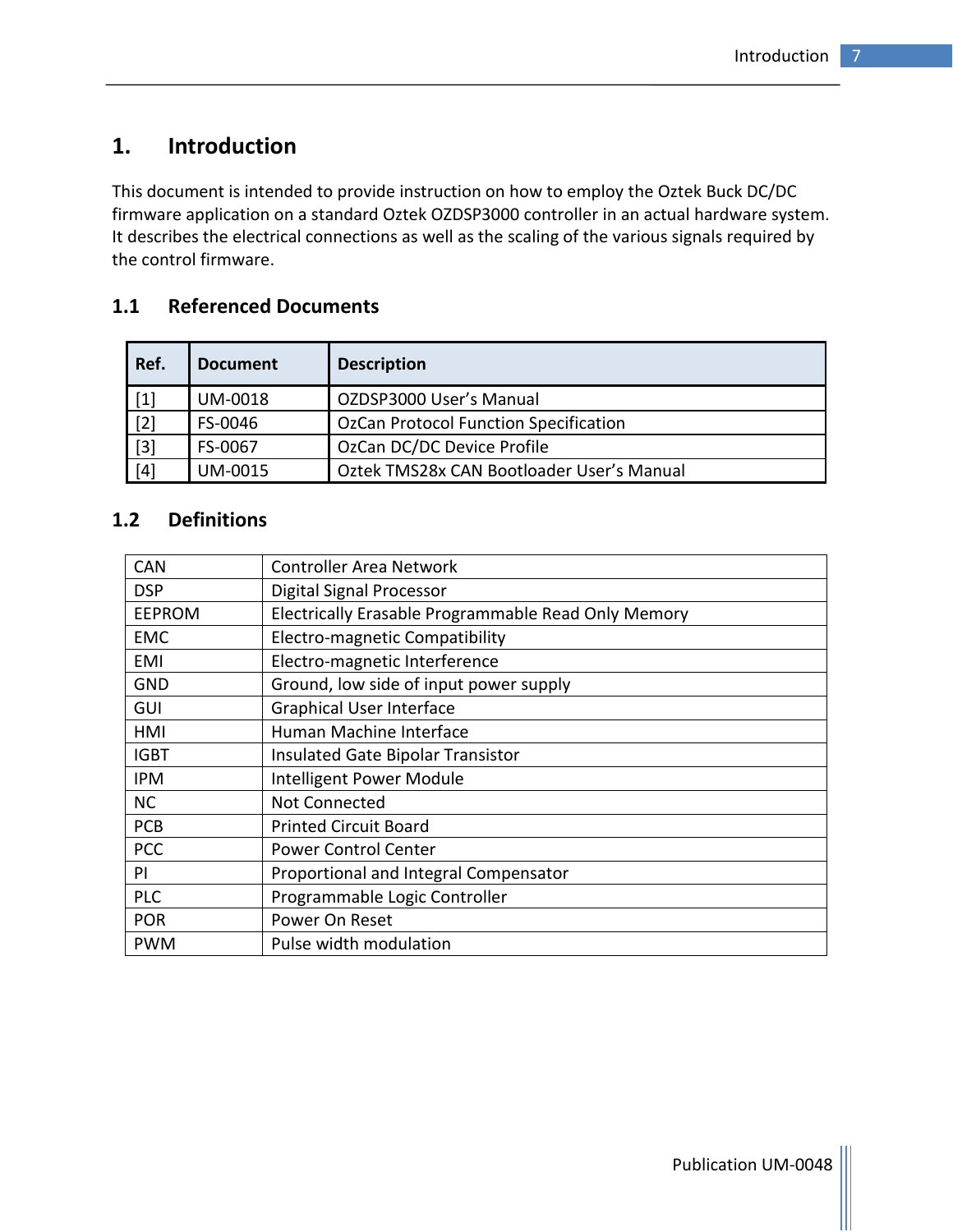### <span id="page-9-0"></span>**2. Functional Description**

The Interleaved Buck/Boost converter is a bi-directional DC to DC converter that can be used to convert either a low DC voltage to a higher DC voltage, or vice a versa. Basic operation of a single phase is relatively simple, requiring an inductor, two switches (usually a transistor and a diode), and a capacitor. The controller alternately connects the inductor to an input voltage source to store energy and the load to discharge the energy.

This basic structure can be extended to a multi-phase interleaved topology by adding multiple sets (or phases) of switches and inductors. In this case, the phases of the switching commands at each inductor are offset uniformly (i.e. 180° for two phases, 120° for three phases, etc.) such that the ripple current, and hence ripple voltage, seen on the output is reduced due to the cancellation between the multiple phases.

### <span id="page-9-1"></span>**2.1 Symmetric Output Hardware Implementation**

[Figure 1](#page-9-3) illustrates the generic, interleaved, Buck/Boost DC/DC system topology. While component values will vary from application to application depending on the input and output voltages and power level, the overall system configuration will generally remain the same.



**Figure 1 – Interleaved Buck/Boost System Schematic**

#### <span id="page-9-3"></span><span id="page-9-2"></span>**2.1.1 Power Stage**

The power stage consists of semiconductor switches, typically IGBTs for high voltage applications, as well as input and output capacitors and filter inductors. The converter can be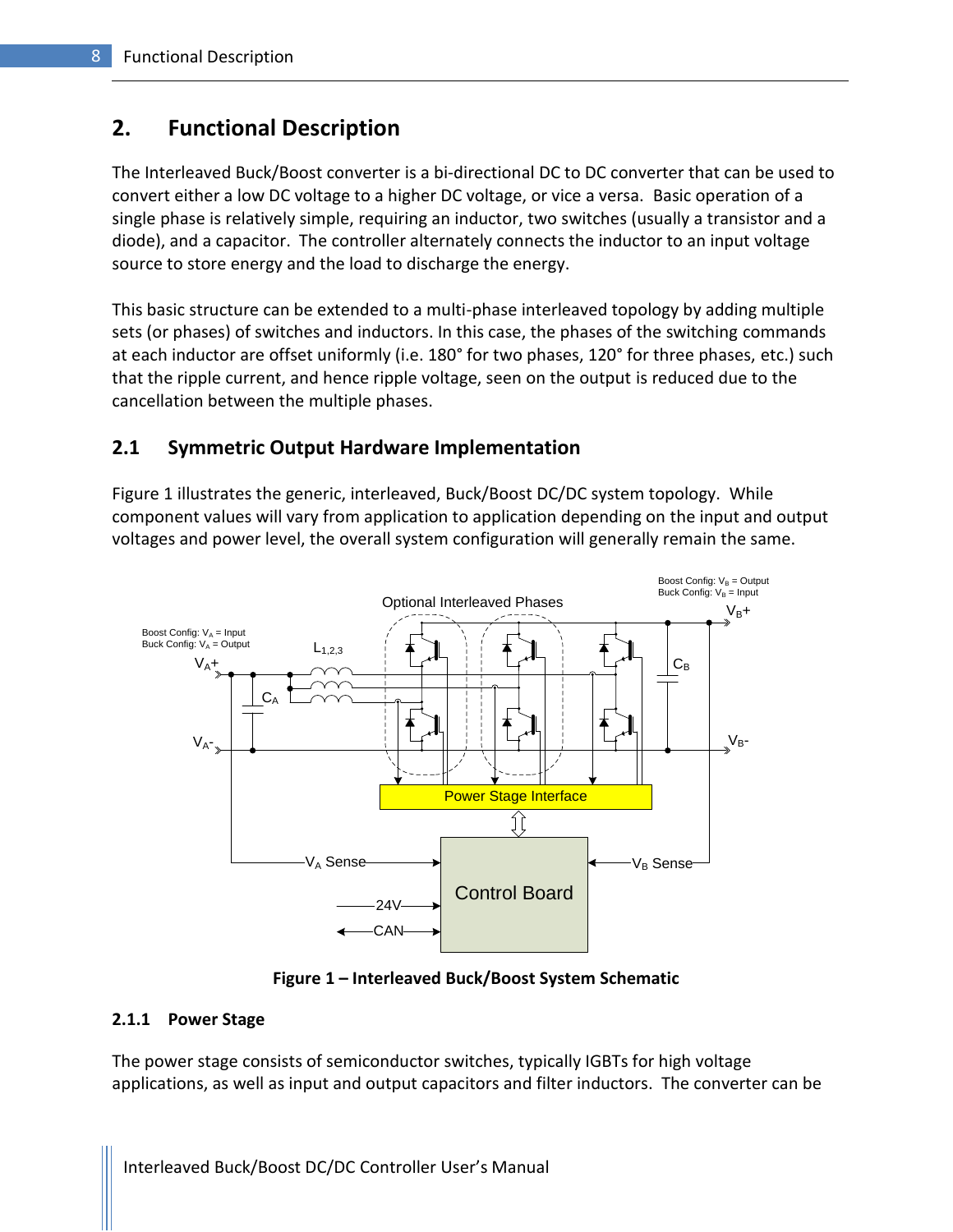implemented with either one, two, or three phases, requiring an additional set of switches and an inductor for each phase.

Oztek control boards are designed to interface directly with Semikron SKiiP power modules. In addition to the power devices, these modules provide current sensing, DC link voltage sensing, temperature sensing, and protection features including over voltage, over current, and desaturation protection.

#### <span id="page-10-0"></span>**2.1.2 Control Board**

The control board is used to generate the gating signals to the power switches in order to control the DC/DC output voltage. The control board also provides instrumentation and user control functions.

#### <span id="page-10-1"></span>**2.1.3 Optional Pre-Charge Control**

The control software provides optional features for controlling a main input contactor and/or a smaller pre-charge contactor. The pre-charge contactor controller is used to limit the inrush current associated with charging the input and/or output capacitance when applying input voltage to the converter. Lack of a pre-charge circuit can result in extremely high, potentially damaging inrush currents.

The pre-charge circuit is installed on the input to the converter. Referring to the system schematic i[n Figure 1,](#page-9-3) this implies that for the Boost configuration, the circuit is installed on the  $V_A$  "side" of the converter, as illustrated in [Figure 2.](#page-10-2) In the Buck configuration, the circuit is installed on the  $V_B$  "side" of the converter, as illustrated in [Figure 3.](#page-11-1)



<span id="page-10-2"></span>**Figure 2 – Pre-Charge Circuit Boost Configuration**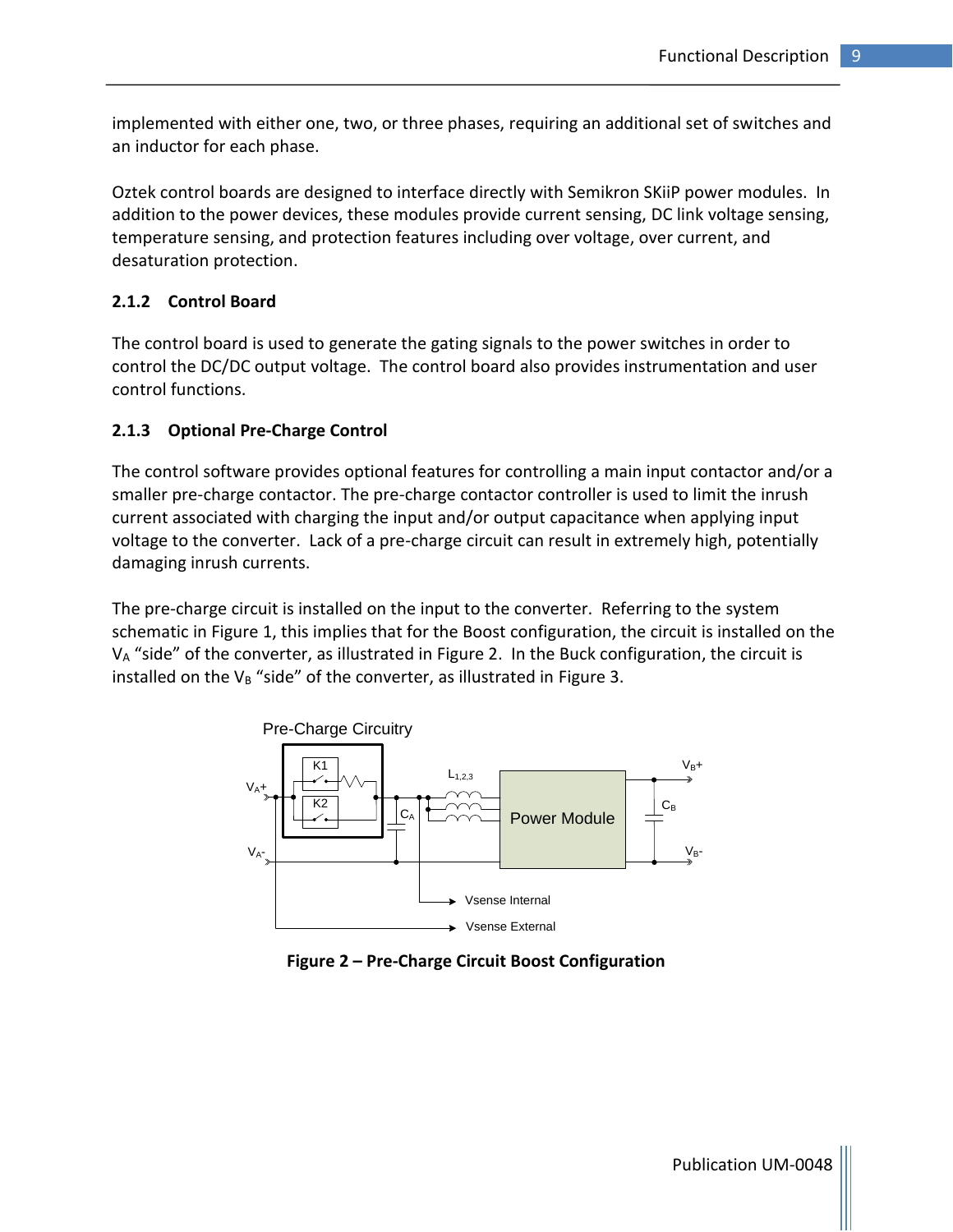

**Figure 3 – Pre-Charge Circuit Buck Configuration**

#### <span id="page-11-1"></span><span id="page-11-0"></span>**2.2 Description of Operation**

[Figure 4](#page-11-2) presents a block diagram of the control scheme employed in the firmware. The output voltage controller consists of a digital proportional-integral (PI) compensator. The reference input to the controller sets the value of the desired DC output voltage to be maintained. This reference is compared to the measured output voltage, providing the voltage error input to the compensator. The output of the compensator represents the output current command which is limited to a min/max value before being attenuated by the interleaved phase count.

The attenuated and limited voltage regulator output serves as the current loop reference for each of the interleaved phases. The current error is calculated as the difference between this reference and each of the measured phase currents. A voltage feed forward compensated PI regulator is used to calculate the PWM duty cycle command for each phase.



<span id="page-11-2"></span>**Figure 4 – Interleaved Voltage Controller**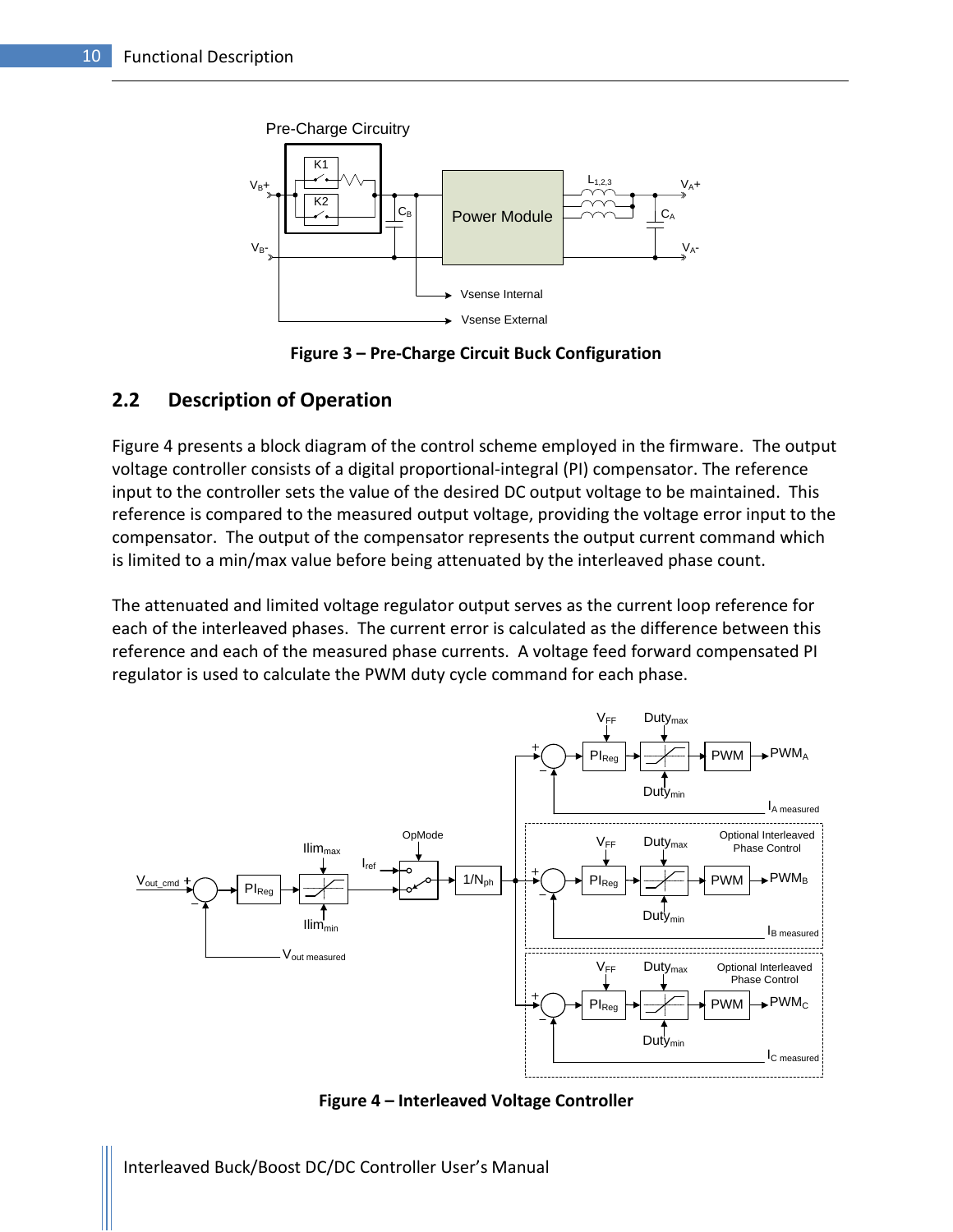#### <span id="page-12-0"></span>**2.3 State Sequencing**

A state machine is used to provide deterministic control and sequencing of the DC/DC converter hardware. If a fault is detected in any of the operating states, the hardware is placed into a safe condition and the state machine is latched into the Fault state. [Figure 5](#page-12-2) illustrates the operating states as well as the transition logic employed in the system state machine.



**Figure 5 – System State Machine**

#### <span id="page-12-2"></span><span id="page-12-1"></span>**2.3.1 Initialize**

The state machine resets to the *Initialize* state following a power-on-reset (POR) event. While in this state the power hardware is not operable; the firmware is initializing hardware peripherals, configuring variables, and performing self-health tests. Upon successful initialization the state machine will auto-transition to the *Calibrate* state.

Publication UM-0048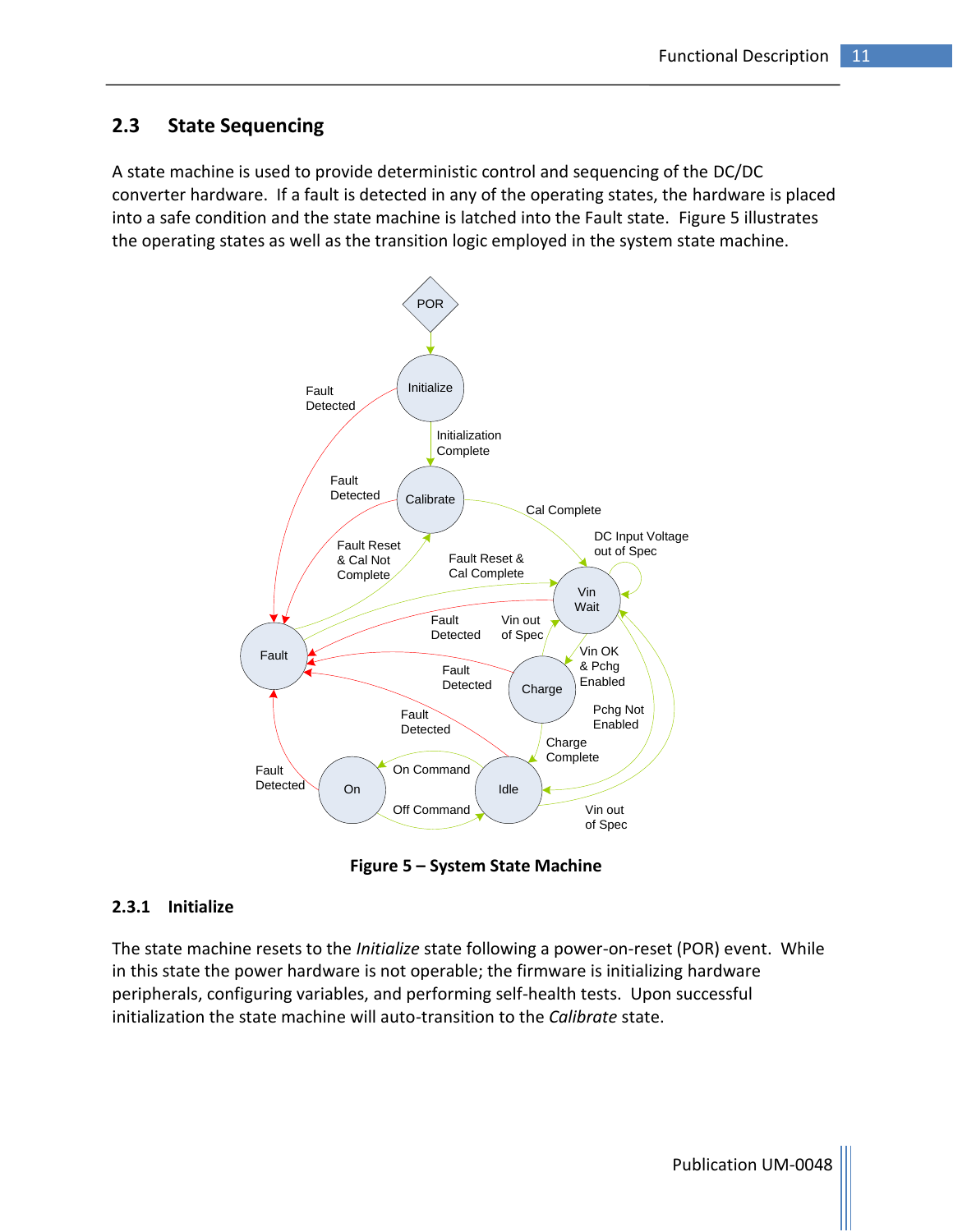#### <span id="page-13-0"></span>**2.3.2 Calibrate**

The *Calibrate* state is used to calibrate system hardware as applicable. Power hardware is not operable while in the *Calibrate* state. Following successful calibration, the state machine will auto-transition to the *Vin Wait* state.

#### <span id="page-13-1"></span>**2.3.3 Vin Wait**

The *Vin Wait* state is used to wait for a valid DC input voltage before attempting to begin the DC link charging process. The state machine will remain in the *Vin Wait* state indefinitely, transitioning either on a fault or upon detecting a valid input voltage as specified in the *Vin Under-Voltage Fault Threshold* parameter (PID 0x8040). Power hardware is not operable while in the *Vin Wait* state.

#### <span id="page-13-2"></span>**2.3.4 Charge**

If precharge control is enabled via the *Precharge Enable* parameter (PID 0x8098) the *Charge* state is used to charge the capacitance in a controlled manner before directly connecting to the DC input source. Once the capacitance is charged, the state machine will sequence to the *Idle* state. Power hardware is not operable while in the *Charge* state.

#### <span id="page-13-3"></span>**2.3.5 Idle**

Once in the *Idle* state the converter is ready for use. The state machine will remain in the *Idle* state indefinitely, transitioning either on a fault, a turn-on command, or if the input voltage falls out of specification.

#### <span id="page-13-4"></span>**2.3.6 On**

While in the *On* state the converter is processing power and controlling output voltage, depending on the configuration. The state machine will remain in the *On* state indefinitely, transitioning either on a fault or a turn-off command. When a turn-off command is received, the state machine will immediately go to the *Idle* state.

#### <span id="page-13-5"></span>**2.4 Fault and Warning Conditions**

The controller provides warning indicators and fault protection in the event of conditions that may cause damage to the equipment or injure personnel. The various conditions that are monitored are listed and described in the following sections.

#### <span id="page-13-6"></span>**2.4.1 Warnings**

The controller provides the warning indicators listed below. These warning conditions do not prohibit operation of the converter; they are merely reported for informational purposes only. Each warning condition described below is reported in the *Warning Status* instrumentation register (PID 0x4014) and also reported on the CAN bus in the Alarm Status CAN message.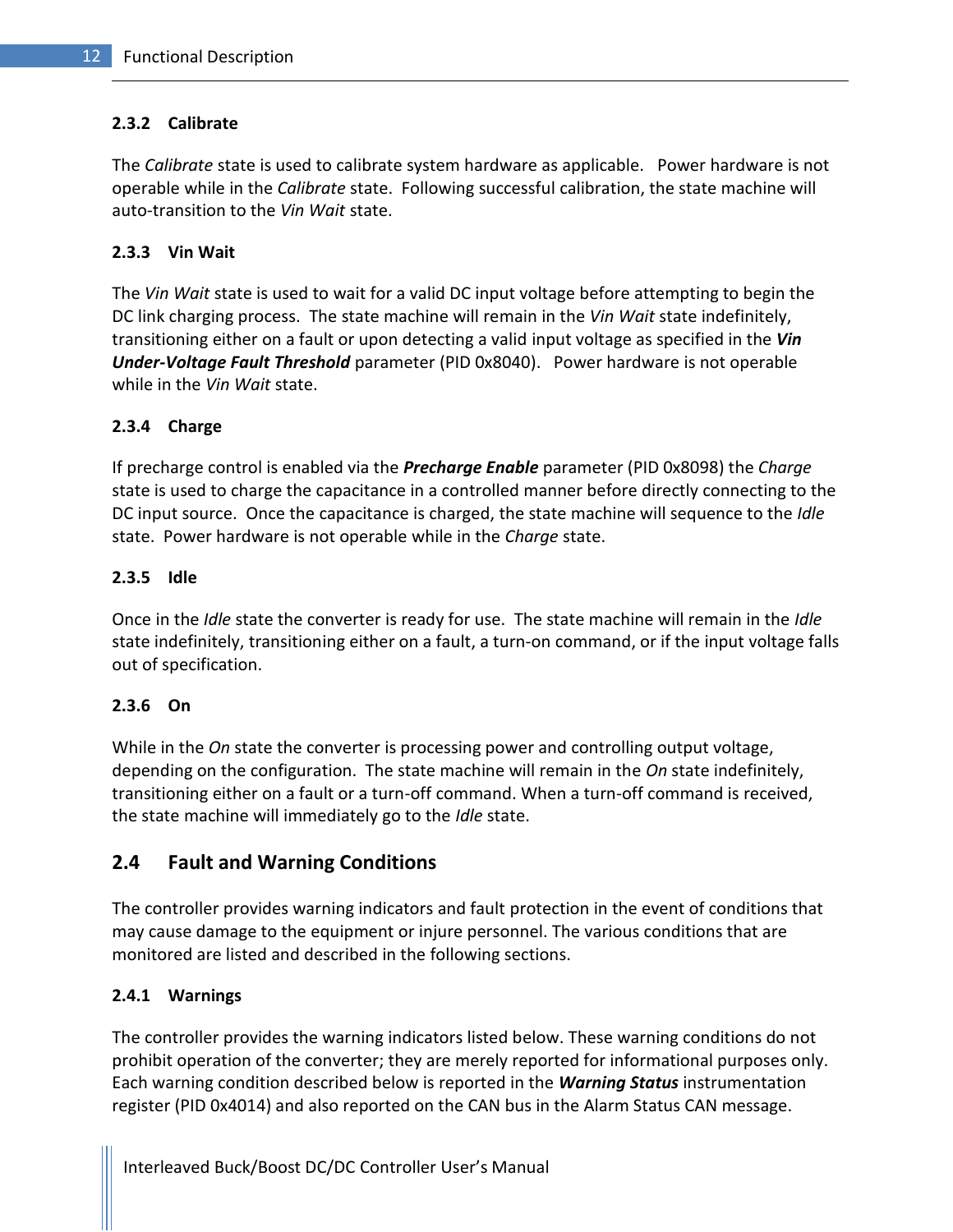#### <span id="page-14-0"></span>**2.4.1.1 High Phase Current**

In the case of an interleaved topology, the firmware monitors the current in each of the interleaved phases and will set a flag (one per phase) if the current exceeds the *Iphase Over-Current Warning Threshold* configuration parameter (PID 0x804F). These flags remain set until the respective current falls below the *Iphase Over-Current Recover Threshold* configuration parameter (PID 0x8050).

#### <span id="page-14-1"></span>**2.4.1.2 High Output Current**

The firmware monitors the converter output current and will set a flag if the current exceeds the *Iout Over-Current Warning Threshold* configuration parameter (PID 0x804B). These flags remain set until the respective current falls below the *Iout Over-Current Recover Threshold* configuration parameter (PID 0x804C).

#### <span id="page-14-2"></span>**2.4.1.3 IGBT High Temperature**

The firmware monitors the IGBT temperature and will set a warning flag if it exceeds the *IPM Temperature Warning Threshold* configuration parameter (PID 0x8052). This flag will remain set until the temperature falls below the *IPM Temperature Recover Threshold* configuration parameter (PID 0x8053).

#### <span id="page-14-3"></span>**2.4.1.4 Auxiliary High Temperature**

If the *Auxiliary Temperature Sensor Enable* parameter (PID 0x807A) is set to TRUE, the firmware will monitor the external temperature sensor and will set a warning flag if the temperature exceeds the *Auxiliary Temperature Warning Threshold* configuration parameter (PID 0x8055). This flag will remain set until the temperature falls below the *Auxiliary Temperature Recover Threshold* configuration parameter (PID 0x8056).

#### <span id="page-14-4"></span>**2.4.1.5 High Input Voltage**

The firmware monitors the input voltage and will set a warning flag if it exceeds the *Vin Over-Voltage Warning Threshold* configuration parameter (PID 0x8044). This flag will remain set until the voltage falls below the *Vin Over-Voltage Recover Threshold* configuration parameter (PID 0x8045).

#### <span id="page-14-5"></span>**2.4.1.6 High Output Voltage**

The firmware monitors the DC output voltage and will set a warning flag if it exceeds the *Vout Over-Voltage Warning Threshold* configuration parameter (PID 0x8047). This flag will remain set until the voltage falls below the *Vout Over-Voltage Recover Threshold* configuration parameter (PID 0x8048).

#### <span id="page-14-6"></span>**2.4.1.7 Local Bias Supply Tolerance Warnings**

The DC/DC controller monitors the local bias supplies (24V, 15V, 5V, 3.3V, and -15V) on the control board and will set a warning flag if the corresponding supply voltage is not within the range required by the on-board hardware. The various warning flags will remain set while the supply voltages are out of tolerance and will be cleared when the supply is found to be within the required limits.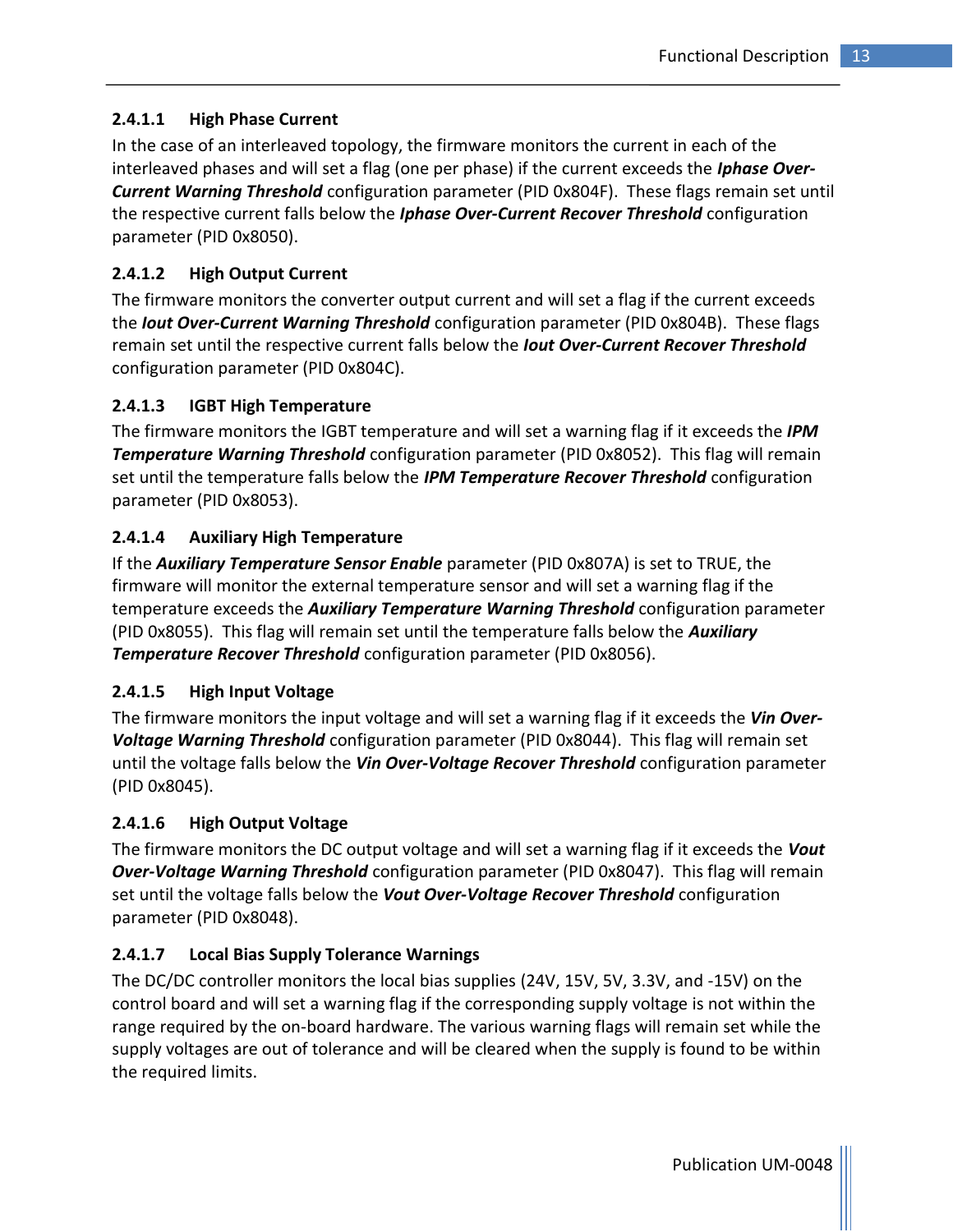#### <span id="page-15-0"></span>**2.4.1.8 Low Input Voltage**

The firmware monitors the input voltage and will set a warning flag if it is lower than the *Vin Under-Voltage Warning Threshold* configuration parameter (PID 0x8041). This flag will remain set until the voltage rises above the *Vin Under-Voltage Recover Threshold* configuration parameter (PID 0x8042).

#### <span id="page-15-1"></span>**2.4.2 Faults**

The DC/DC controller provides the fault protection listed below. Whenever a fault occurs the controller will automatically turn the converter OFF, open the main input contactor and transition to the FAULT state. Each fault condition is latched and reported in the *Fault Status* instrumentation register (PID 0x4015) and also reported on the CAN bus in the Alarm Status CAN message.

The controller remains in the FAULT state and the latched fault flags remain set until explicitly reset with a *Fault Reset* command (PID 0x0004). This is true even if the source(s) of the fault(s) are no longer active. Upon receiving the *Fault Reset* command, the controller will attempt to clear all latched fault bits. It then examines the sources of all fault conditions and if none are active the controller will transition to the *Vin Wait* state and attempt to reconnect to the DC input. If upon re-examination any sources of faults are still active, their respective fault flags are latched again and the converter will remain in the FAULT state.

#### <span id="page-15-2"></span>**2.4.2.1 IPM Hardware Over-Temperature**

The firmware provides a means to recognize a hardware-based over-temperature error signal from the IPM interface (as is present on a typical Semikron SKiiP interface).

#### <span id="page-15-3"></span>**2.4.2.2 IPM IGBT Error**

The firmware provides a means to recognize a hardware-based IGBT error signal from the IPM interface (as is present on a typical Semikron SKiiP interface).

#### <span id="page-15-4"></span>**2.4.2.3 IPM Software Over-Temperature**

The controller monitors the IPM temperature and will assert a fault if it exceeds the *IPM Temperature Fault Threshold* configuration parameter (PID 0x8051).

#### <span id="page-15-5"></span>**2.4.2.4 Software Phase Over-Current**

In an interleaved topology, the firmware monitors the current for each of the interleaved phases and asserts a fault if any phase exceeds the *Iphase Over-Current Fault Threshold* configuration parameter (PID 0x805D).

#### <span id="page-15-6"></span>**2.4.2.5 Software Output Over-Current**

The firmware monitors the output current and asserts a fault if it exceeds the *Iout Over-Current Fault Threshold* configuration parameter (PID 0x804A). In the case of an Interleaved topology, the output current is the sum of the interleaved phase currents.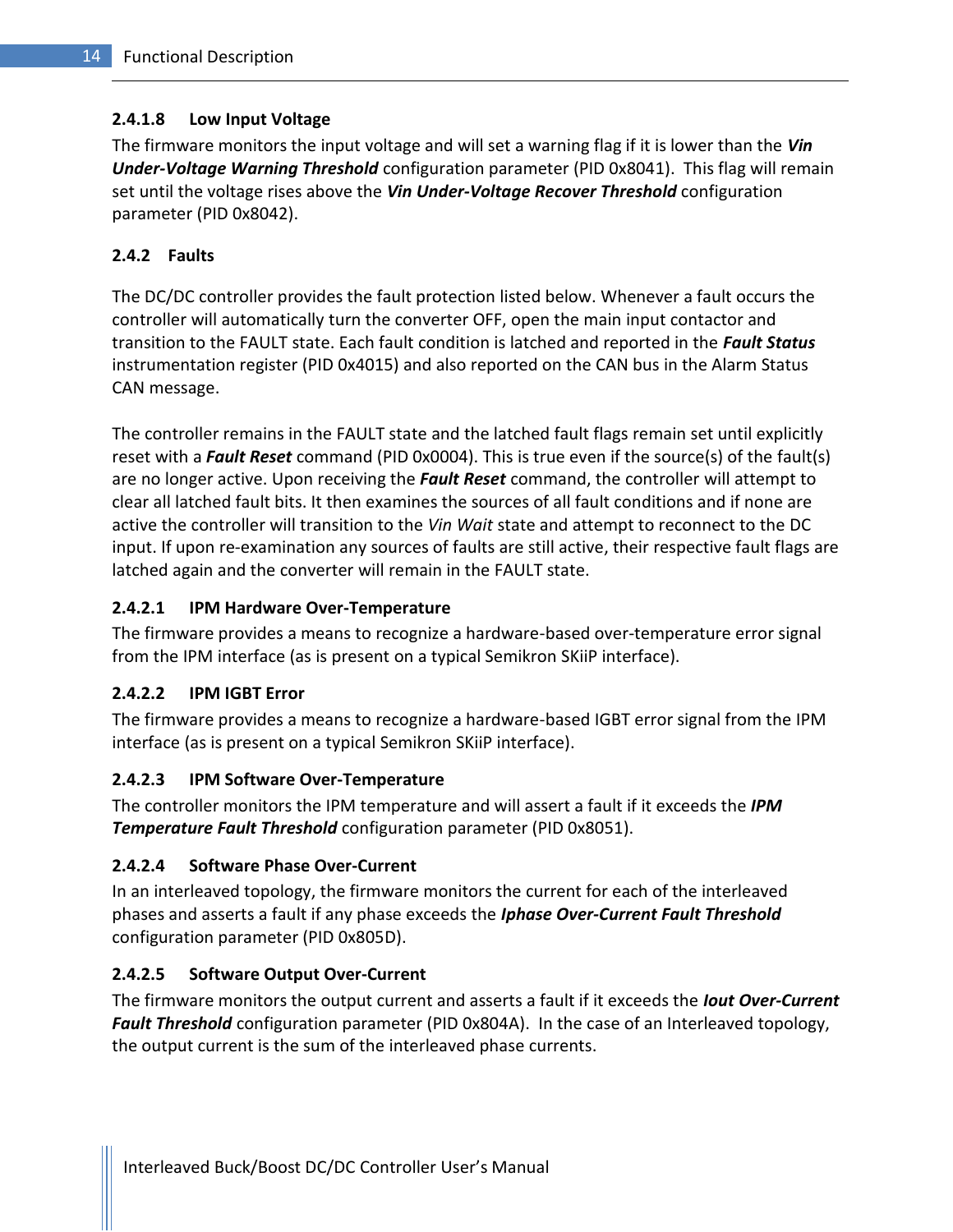#### <span id="page-16-0"></span>**2.4.2.6 Software Vin Over-Voltage**

The firmware monitors the input voltage and will assert a fault if it exceeds the *Input Over-Voltage Fault Threshold* configuration parameter (PID 0x8043).

#### <span id="page-16-1"></span>**2.4.2.7 Software Vin Under-Voltage**

The firmware monitors the input voltage and will assert a fault if it falls below the *Vin Under-Voltage Fault Threshold* configuration parameter (PID 0x8040) while the converter is in the ON state.

#### <span id="page-16-2"></span>**2.4.2.8 Software Output Over-Voltage**

The firmware monitors the DC output voltage and will assert a fault if it exceeds the *Vout Over-Voltage Fault Threshold* configuration parameter (PID 0x8046).

#### <span id="page-16-3"></span>**2.4.2.9 Software Auxiliary Over-Temperature**

If the *Auxiliary Temperature Sensor Enable* configuration parameter (PID 0x807A) is set to TRUE, the controller will monitor the external temperature sensor and assert a fault if the temperature exceeds the *Auxiliary Temperature Fault Threshold* configuration parameter (PID 0x8054).

#### <span id="page-16-4"></span>**2.4.2.10 Calibration Error**

When first powering up the control board the software attempts to calibrate the controller's internal ADC. This error is asserted if the controller is unable to perform the required calibration. There is likely an issue with the control board hardware if this error occurs, in which case the board should be sent back to the factory for diagnosing and repairing of any defects (see the RMA process described at the end of this document).

#### <span id="page-16-5"></span>**2.4.2.11 Precharge Timeout Error**

The firmware monitors the amount of time spent in the CHARGE State. A fault will be asserted if the *Precharge Enable* configuration parameter (PID 0x8098) is set to TRUE (i.e. the DC/DC is controlling the precharge function) and the elapsed time exceeds the *Precharge Timeout Threshold* configuration parameter (PID 0x809E).

#### <span id="page-16-6"></span>**2.4.2.12 Precharge Contactor Error**

The controller monitors the status of the precharge contactor feedback signal if the precharge contactor monitor is enabled in the *Contactor Monitor Enables* configuration parameter (PID 0x809A). If, after the time specified in the *Contactor Debounce Time* configuration parameter (PID 0x809C) has passed, the precharge contactor is not in the state commanded by the controller, a fault will be asserted.

#### <span id="page-16-7"></span>**2.4.2.13 Input Contactor Error**

The controller monitors the status of the DC input contactor feedback signal if the input contactor monitor is enabled in the *Contactor Monitor Enables* configuration parameter (PID 0x809A). If, after the time specified in the *Contactor Debounce Time* configuration parameter (PID 0x809C) has passed, this contactor is not in the state commanded by the controller, a fault will be asserted.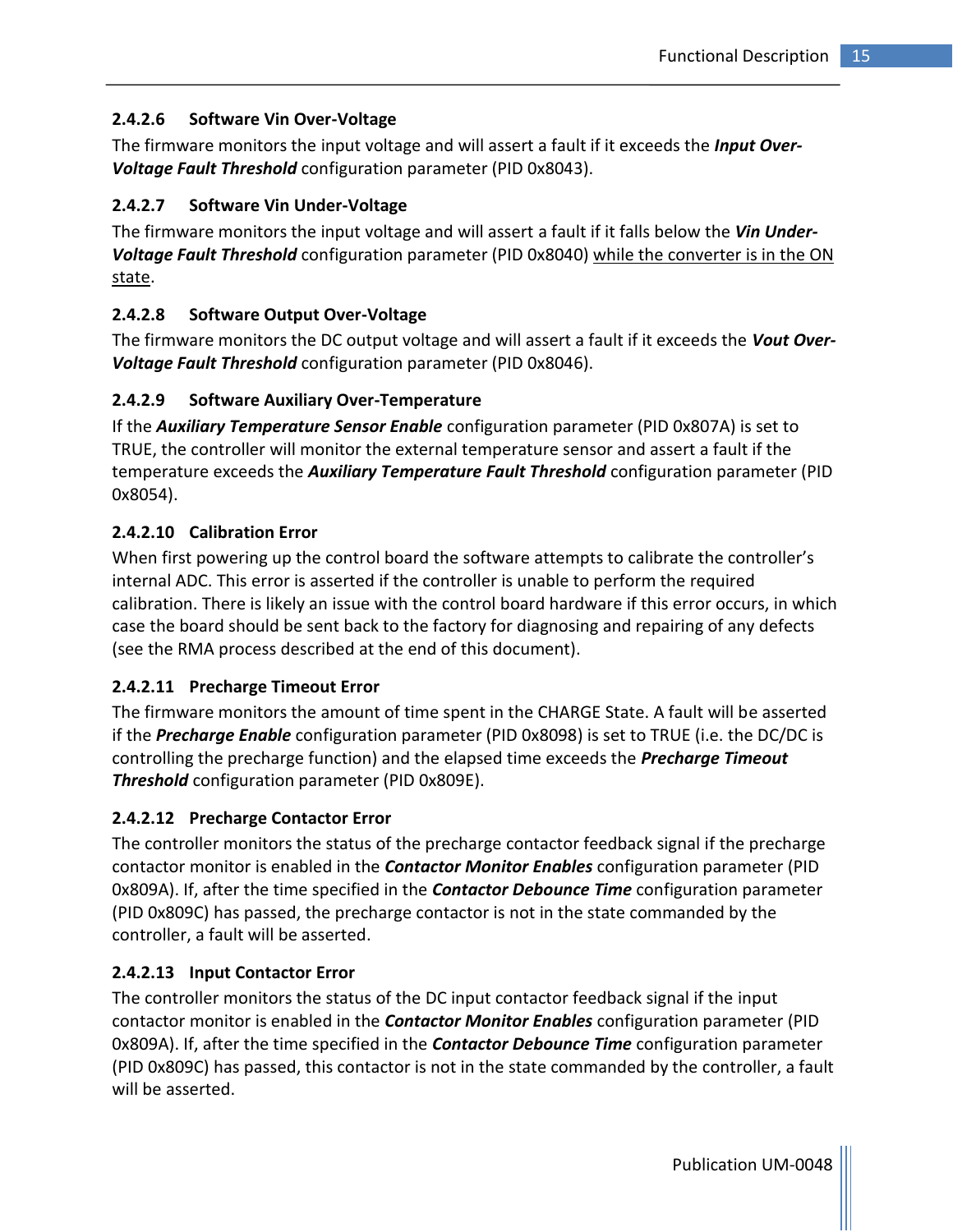#### <span id="page-17-0"></span>**2.4.2.14 Relay Driver Hardware Error**

The controller monitors the status of the relay drive circuit on the control board that is used to drive the precharge and main line contactors. This hardware circuit provides the ability to detect open load, short circuit, over-voltage and over-current conditions. A fault is asserted if any of these conditions are reported.

#### <span id="page-17-1"></span>**2.4.2.15 Communications Timeout**

If the CAN bus interface is used and the *CAN Timeout* configuration parameter (PID 0x8011) is set to a non-zero value, the controller will monitor the amount of time elapsed between received CAN messages. A fault will be asserted if the specified timeout threshold is exceeded.

#### <span id="page-17-2"></span>**2.4.2.16 Configuration Memory Error**

This fault occurs any time a read from the configuration memory is performed and the CRC for the block being read does not match the CRC stored in the memory. This may occur if the data was corrupted in transmission during the read or this may occur if the data stored in memory was corrupted. Unlike all other fault sources, this fault condition is not cleared with the *Fault Reset* command (PID 0x0004) as the fault condition indicates the possibility that the control parameters are not as intended. Instead, this fault is considered a major system fault and needs to be addressed as follows:

- 1. Attempt to reload the system configuration using the *Configuration Reload* command (PID 0x0007) or cycle power to the control board. Either of these actions will reset the CPU on the control board which then forces a re-initialization of the application, including reading the configuration parameters from the external configuration memory. If this completes without error, this implies the previous error occurred while the data was being read.
- 2. If after executing step 1 above a configuration error is still present, this may indicate bad data in the configuration memory. In this case, the memory will need to be reset to the factory defaults using the *Configuration Reset* command (PID 0x0006). Once the memory contents have been reset and any values changed to their customized settings, step 1 above should be executed to force a reload of the system variables.
- 3. If neither of the above result in clearing the configuration error, then there is likely an issue with the control board hardware. At this point the board should be sent back to the factory for diagnosing and repairing of any defects (see the RMA process described at the end of this document).

### <span id="page-17-3"></span>**3. OZDSP3000 Hardware Interfacing**

The OZDSP3000 is a highly integrated DSP control solution for power control applications. Typical applications include DC/DC converters, voltage output inverters, grid-tie inverters, AC induction motor controllers, brushless DC motor controllers, and Active Front-End regulators. This section describes how to utilize the OZDSP3000 along with the Buck/Boost DC/DC control firmware in a typical application.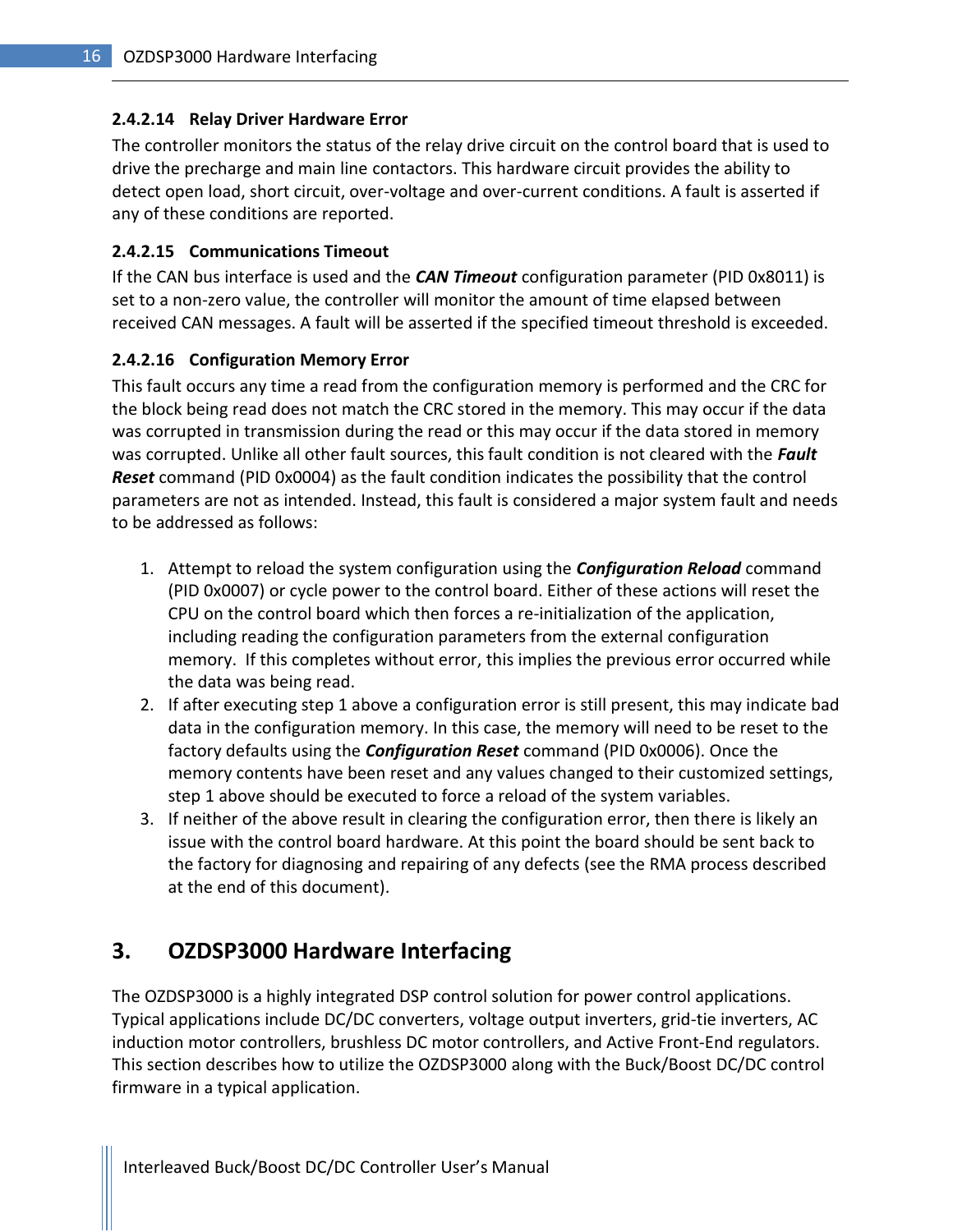#### <span id="page-18-0"></span>**3.1 Application Interfaces**



<span id="page-18-2"></span>

#### <span id="page-18-1"></span>**3.1.1 J11: SKiiP Power Module Interface – IPM**

Connector J11 provides an interface to SKiiP style Semikron power modules. This interface complies with Semikron's required specifications. The OZDSP3000 supplies 24V power to the power module via pins 14 and 15. PWM commands (15V logic level) are supplied to the top and bottom switches of each of the three half bridges via signals INV TOP U(V,W) and INV\_BOT\_U(V,W) respectively. Feedback of phase currents, temperature, and DC link voltage are provided on INV\_IOUT\_U(V,W), INV\_TEMP, INV\_UDC signals respectively. Error signals from the module are similarly provided via INV\_ERR\_U(V,W) and INV\_OVT. Please refer to the Semikron datasheet for the particular module being used for more information.

<span id="page-18-3"></span>

| Pin# | Description         |
|------|---------------------|
|      | Ground              |
|      | INV BOT U (Phase A) |
|      | INV ERR U (Phase A) |
|      | INV TOP U (Phase A) |

| Table 1 - J11 SKiiP Power Module Pin Assignment |  |  |  |  |
|-------------------------------------------------|--|--|--|--|
|-------------------------------------------------|--|--|--|--|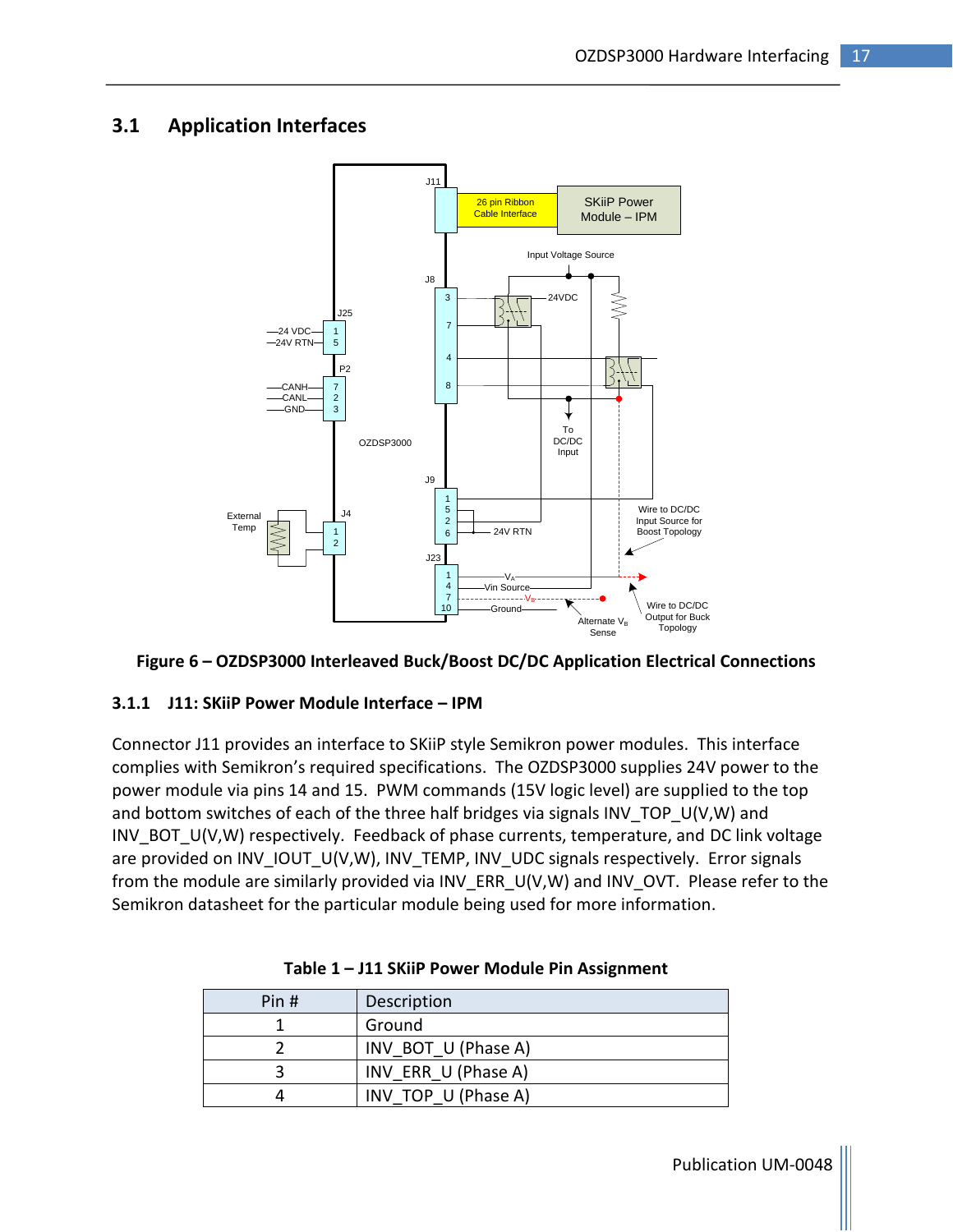| Pin#           | Description              |
|----------------|--------------------------|
| 5              | INV BOT V (Phase B)      |
| 6              | INV_ERR_V (Phase B)      |
| $\overline{7}$ | INV TOP_V (Phase B)      |
| 8              | INV_BOT_W (Phase C)      |
| 9              | INV_ERR_W (Phase C)      |
| 10             | INV TOP W (Phase C)      |
| 11             | INV OVR TEMP             |
| 12             | n/c                      |
| 13             | INV_UDC                  |
| 14             | <b>24V</b>               |
| 15             | 24V                      |
| 16             | n/c                      |
| 17             | n/c                      |
| 18             | Ground                   |
| 19             | Ground                   |
| 20             | INV TEMP                 |
| 21             | INV IOUT U RTN (Phase A) |
| 22             | INV IOUT U (Phase A)     |
| 23             | INV IOUT V RTN (Phase B) |
| 24             | INV_IOUT_V (Phase B)     |
| 25             | INV IOUT W RTN (Phase C) |
| 26             | INV IOUT W (Phase C)     |

- **OZDSP3000 Connector Part Number:** (AMP) 499922-6
- **Mating Connector Part Number:** (AMP) 1658621-6
- **Power:** 24V @ 1.5A

#### <span id="page-19-0"></span>**3.1.2 Custom Driver Interface Considerations**

When attempting to use the OZDSP3000 Interleaved Buck/Boost DC/DC controller with a custom designed power stage the hardware must be designed to provide the appropriate signals expected at the J11 interface. Generally some sort of custom printed circuit board will be required to interface the J11 signals to the gate drivers, current sensors, etc.

#### <span id="page-19-1"></span>**3.1.2.1 Power**

The OZDSP3000 supplies 24V on J11, pins 14 & 15. This 24Vmay be used to power the electronics on the interface board. The supply is capable of providing 1.5A.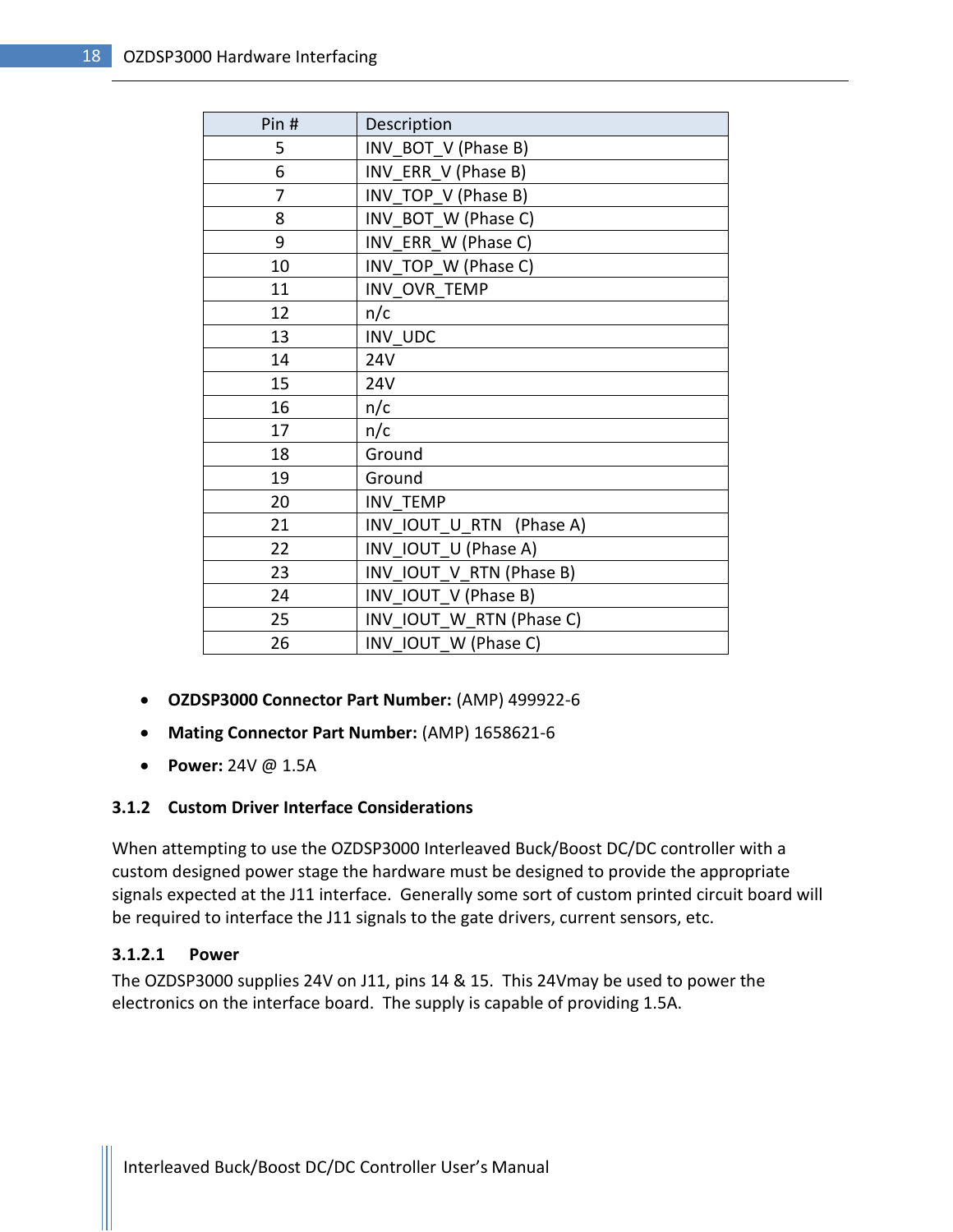#### <span id="page-20-0"></span>**3.1.2.2 Switch Commands**

The six switching commands are provided on pins 2, 4, 5, 7, 8, and 10. These switch command signals are driven off of the OZDSP3000 at 15V logic level using MC14504B level shifting devices.

#### <span id="page-20-1"></span>**3.1.2.3 Error Inputs**

The OZDSP3000 expects three logic level, error inputs; one associated with each phase, on pins 3, 6, and 9. When active, these inputs cause the DC/DC firmware to latch the system off into the Fault state. Pull-ups to 3.3V are provided on board and the signals are active high. Depending on the features provided in the custom design, these signals can be used to interface single error sources, multiple protection circuits, or none at all.

The custom interface board should drive the pin with an open-collector style circuit. In the case where no protection is provided, the pins should be grounded to disable the faults.

#### <span id="page-20-2"></span>**3.1.2.4 DC Link Voltage Sensing**

The OZDSP3000 expects a signal proportional to DC link voltage to be provided on J11, pin 13 with respect to pins 18 and 19. This signal should be scaled such that 0-10 V represents the measurable DC link voltage range.

#### <span id="page-20-3"></span>**3.1.2.5 DC Link Hardware Over-Voltage Protection**

When designing a custom interface it is highly recommended that hardware over voltage protection be implemented. This can be implemented with a comparator using the DC link voltage sense output. The output of this comparator can be used to gate off the switch commands as well as assert the Error inputs on each phase.

#### <span id="page-20-4"></span>**3.1.2.6 Hardware Over-Current and Desaturation Protection**

Semikron SKiiP power modules provide fast hardware over current and desaturation protection. When designing a custom power solution, these additional protection features should also be considered. When including over current, desaturation, and over voltage protection into the design, the fault flags must be logically OR'd together and reported using the open collector Error signal inputs to the OZDSP3000.

#### <span id="page-20-5"></span>**3.1.2.7 Current Sense Signals**

The OZDSP3000 expects to receive a current sense signal for each half bridge phase output. This should be a bipolar signal where +/-10V corresponds to the full scale current range. The current sense signals should be provided on the following pins: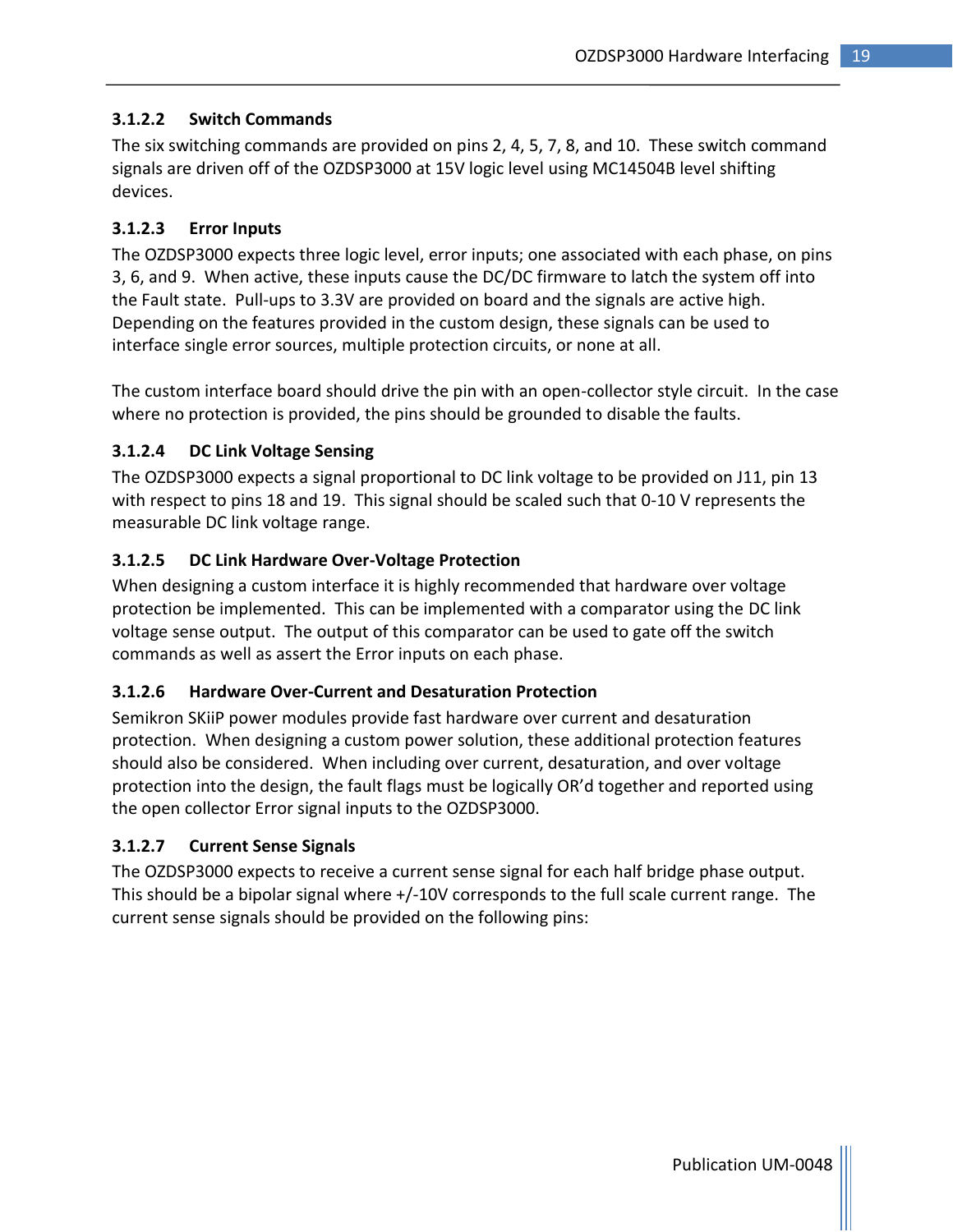<span id="page-21-3"></span>

| J11 Pin # | Description                              |
|-----------|------------------------------------------|
| 22        | Current Phase A (U)                      |
| 21        | Gnd Reference for Current Phase A        |
| 24        | Current Phase B (V)                      |
| 23        | <b>Gnd Reference for Current Phase B</b> |
| 26        | Current Phase C (W)                      |
| 25        | Gnd Reference for Current Phase C        |

#### **Table 2 – J11 Current Sense Pin Assignment**

#### <span id="page-21-0"></span>**3.1.2.8 Temperature Sense Signals**

The OZDSP3000 expects to receive a 0-10V temperature signal on pin 20 that corresponds to the hot spot temperature of the power devices.

#### <span id="page-21-1"></span>**3.1.3 J8: Relay Driver Interface**

<span id="page-21-4"></span>The DC/DC firmware can automatically control a 24VDC pre-charge contactor as well as a 24VDC input interface contactor.

**Table 3 – J8 Relay Drive Pin Assignment**

| Pin # | Description                        |
|-------|------------------------------------|
|       | Input interface relay 24V DC drive |
|       | Input interface relay drive return |
|       | Pre-charge relay 24V DC drive      |
|       | Pre-charge relay drive return      |

- **OZDSP3000 Connector Part Number:** (Molex) Micro-Fit 2x4 Header: 43045-0824
- **Mating Connector Part Number:** (Molex) Micro-Fit 2x4 Receptacle: 43025-0800
- **Output Range:** 24V, 2A continuous, 5A inrush

#### <span id="page-21-2"></span>**3.1.4 J9: Contactor Status Feedback**

<span id="page-21-5"></span>The DC/DC firmware provides the optional ability to monitor switch closure feedback from both the pre-charge as well as the input interface contactors. These switch closure, status feedback signals should be wired to the opto-coupler inputs on J9, as illustrated in [Figure 6.](#page-18-2)

| Pin # | Description                                |
|-------|--------------------------------------------|
|       | Pre-charge contactor status (switched 24V) |
|       | 24V Return                                 |
|       | Input contactor status (switched 24V)      |
|       | 24V Return                                 |

#### **Table 4 – J9 Contactor Status Pin Assignment**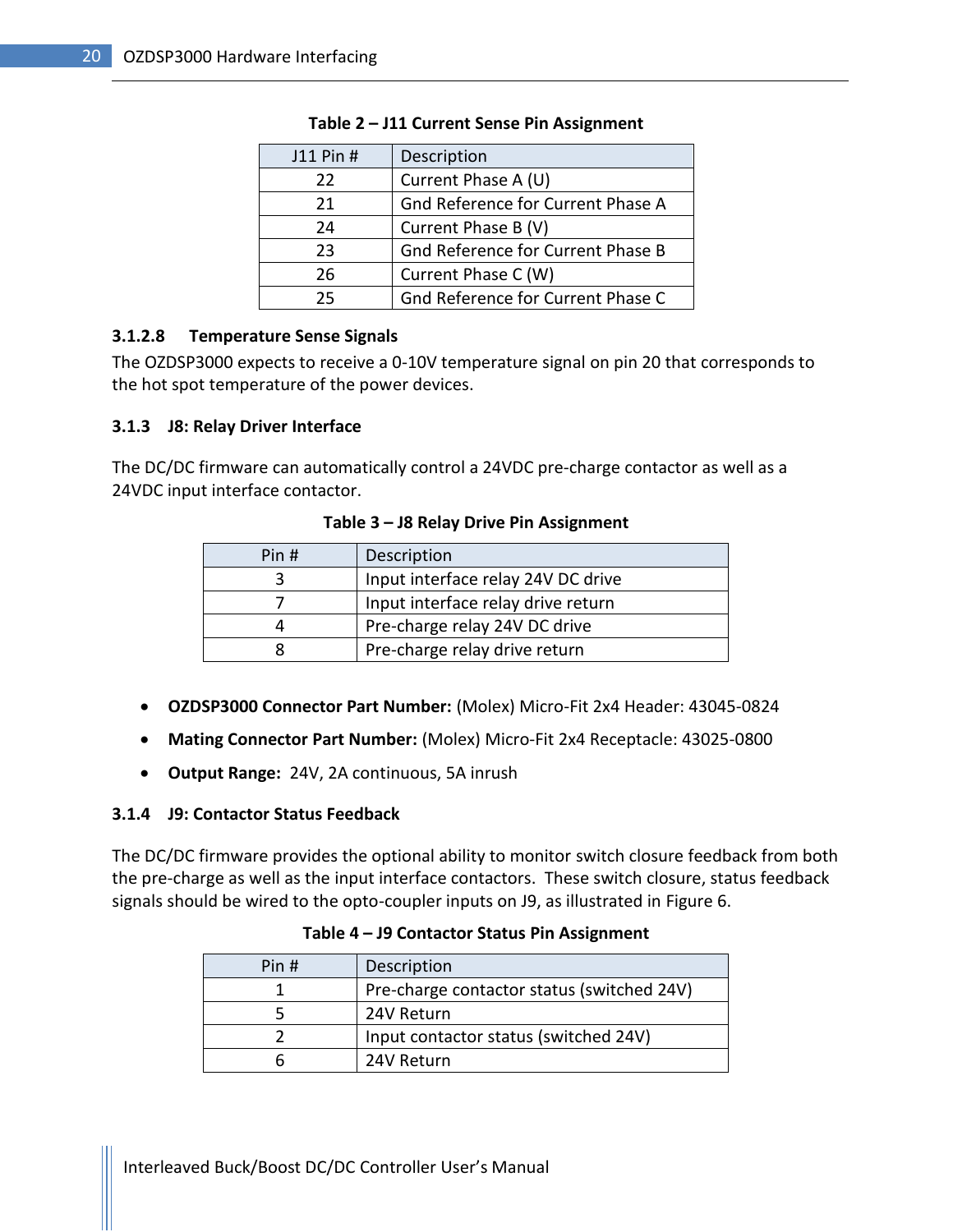- **OZDSP3000 Connector Part Number:** (Molex) Micro-Fit 2x4 Header: 43045-0824
- **Mating Connector Part Number:** (Molex) Micro-Fit 2x4 Receptacle: 43025-0800
- **Input Range:** Logic high: 0V or floating. Logic low: 3V 25V

#### <span id="page-22-0"></span>**3.1.5 J23: Voltage Feedback**

The DC/DC firmware expects to sense the input voltage source (if precharge is enabled) as well as the V<sub>A</sub> voltage (Input for Buck output for Boost) on J23. In addition, this interface can be used for externally sensing the  $V_B$  voltage instead of using the SKiiP interface. To select which  $V_B$ sense to use, refer to the "Voltage Sense Measurement Select" configuration parameter. The standard hardware variant is designed to accept 380VDC voltages directly for all inputs. Interfacing to other voltages may require a modification to the gain of the sense amplifiers (consult Oztek for more information).

<span id="page-22-2"></span>

| Pin # | Description                                                 |
|-------|-------------------------------------------------------------|
|       | V <sub>A</sub> Voltage                                      |
|       | Input voltage source (required for precharge)               |
|       | V <sub>B</sub> Voltage (optional, instead of pin 13 on J11) |
| 10    | Ground                                                      |

**Table 5 – J23 High Voltage Sense Pin Assignment**

- **OZDSP3000 Connector Part Number:** (Waldom/Molex) 26-60-4100
- **Mating Connector Part Number:** (Tyco) 4-644465-0

#### <span id="page-22-1"></span>**3.1.6 J25: Bias Power Input**

The OZDSP3000 requires 24VDC power input on terminal block J25. Note that there are two redundant connections for both 24V and 24V Return (only one of each needs to be connected for the controller to operate). Note that Pin 3 is used for SPI boot enable; it should be left floating or connected to ground for normal Flash Boot operation. Alternatively, this pin can be tied to 24V to enable the on-board SPI boot loader, which facilitates in-system firmware updates over the CAN interface at power up.

<span id="page-22-3"></span>

| Pin# | Description     |
|------|-----------------|
|      | <b>24 VDC</b>   |
|      | <b>24 VDC</b>   |
|      | SPI Boot Enable |
|      | 24V Return      |
|      | 24V Return      |

|  |  |  |  | Table 6 - J12 RS-485 Pin Assignment |
|--|--|--|--|-------------------------------------|
|--|--|--|--|-------------------------------------|

**OZDSP3000 Connector Part Number:** (Phoenix Contact) 1733606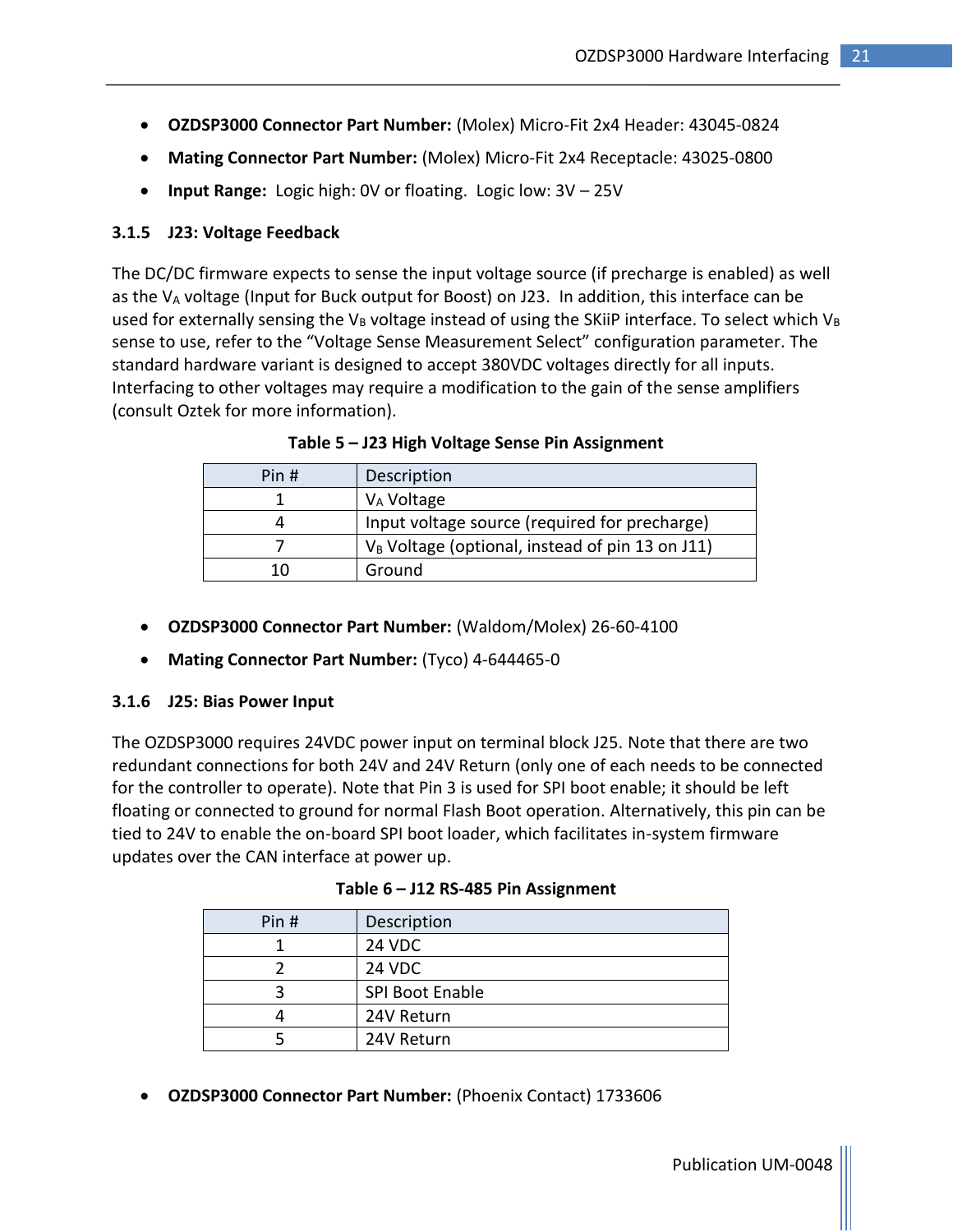- **Mating Connector Part Number:** n/a (terminal block style)
- **Voltage:** 24V nominal, 18V min, 28V max
- **Current:** 4.5A maximum (Inrush current while powering three SKiiP modules)

#### <span id="page-23-0"></span>**3.1.7 J4: External Temperature Input**

<span id="page-23-3"></span>Connector J4 may optionally be used by the user to connect an external temperature sensor for monitoring purposes (such as a cabinet's internal ambient temperature). This interface provides connections for a typical 10kΩ thermistor.

#### **Table 7 – J4 Pin Assignment**

| Pin # | Description                                                 |
|-------|-------------------------------------------------------------|
|       | Temperature input (pulled up to +3.0V through $2k\Omega$ ). |
|       | Ground (24V Return)                                         |

- **OZDSP3000 Connector Part Number:** (Molex) Micro-Fit 2 Position Header: 43650-0215
- **Mating Connector Part Number:** (Molex) Micro-Fit 2 Position Receptacle: 43645-0200

#### <span id="page-23-1"></span>**3.1.8 P2: Isolated CAN Bus Interface**

<span id="page-23-4"></span>Connector P2 provides an isolated CAN Bus communications interface. The interface is a shielded, female, DB9 style connector.

|  |  |  |  |  | Table 8 – P2 CAN Bus Pin Assignment |
|--|--|--|--|--|-------------------------------------|
|--|--|--|--|--|-------------------------------------|

| Pin # | Description           |
|-------|-----------------------|
|       | CAN Low               |
|       | CAN Ground (Isolated) |
|       | CAN High              |

- **OZDSP3000 Connector Part Number:** (AMP) 747844-5
- **Mating Connector Part Number:** Industry Standard DB9 Male

#### <span id="page-23-2"></span>**3.1.8.1 J18/19 CAN Termination Jumpers**

Jumper blocks J18 and J19 provide a means to terminate the CAN bus lines CAN high (CANH) and CAN low (CANL). Note that termination should only be placed at the end terminals of the CAN communication network, reference [Figure 7.](#page-24-0)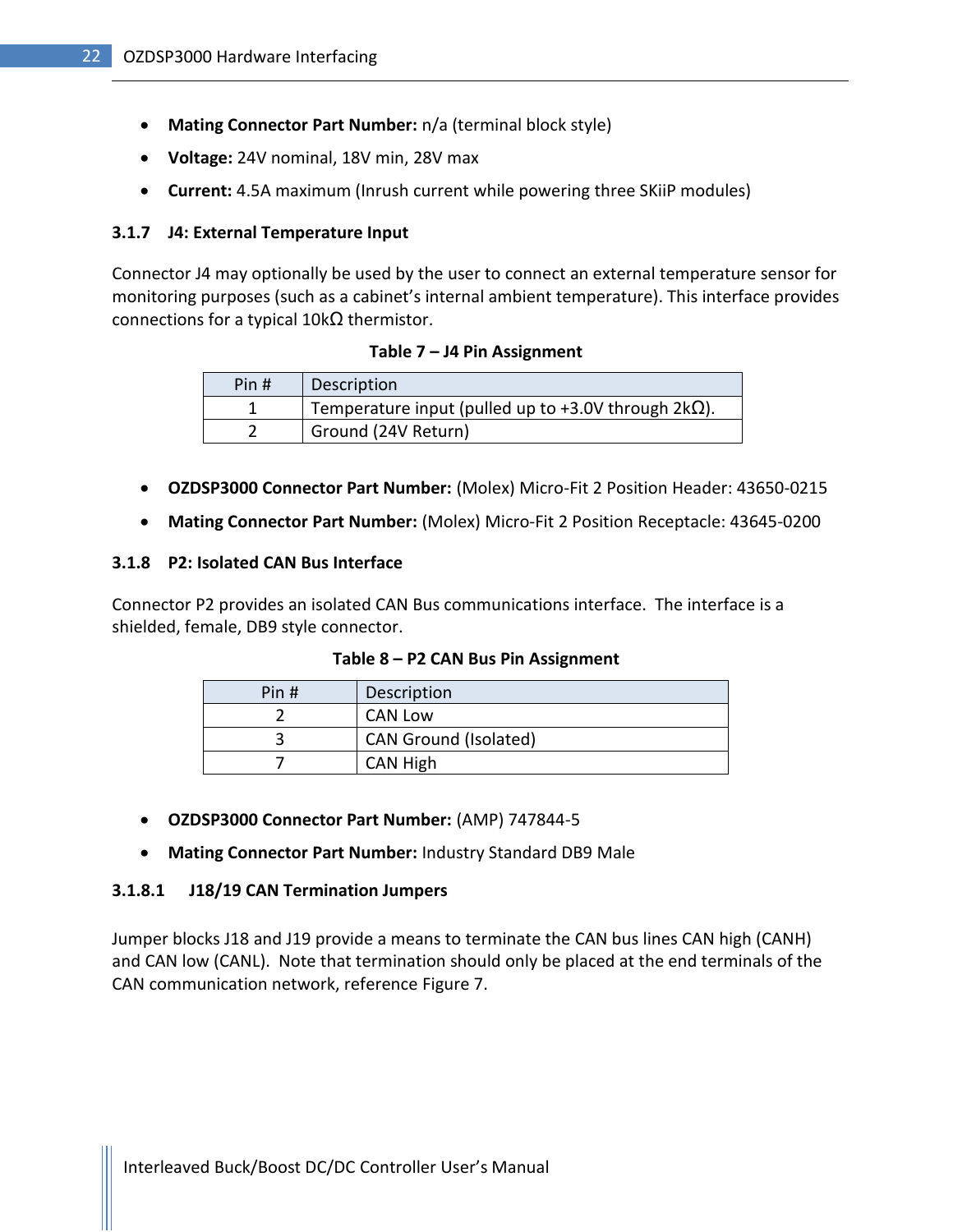

**Figure 7 – Multi-Node CAN Network Configuration**

<span id="page-24-0"></span>Standard 0.1" jumpers should be installed on both J18 and J19 to enable the termination. With no jumpers installed, the lines remain un-terminated. Refer to [Figure 8](#page-24-1) for the applicable interface circuit.



<span id="page-24-1"></span>**Figure 8 – CAN Interface Circuit**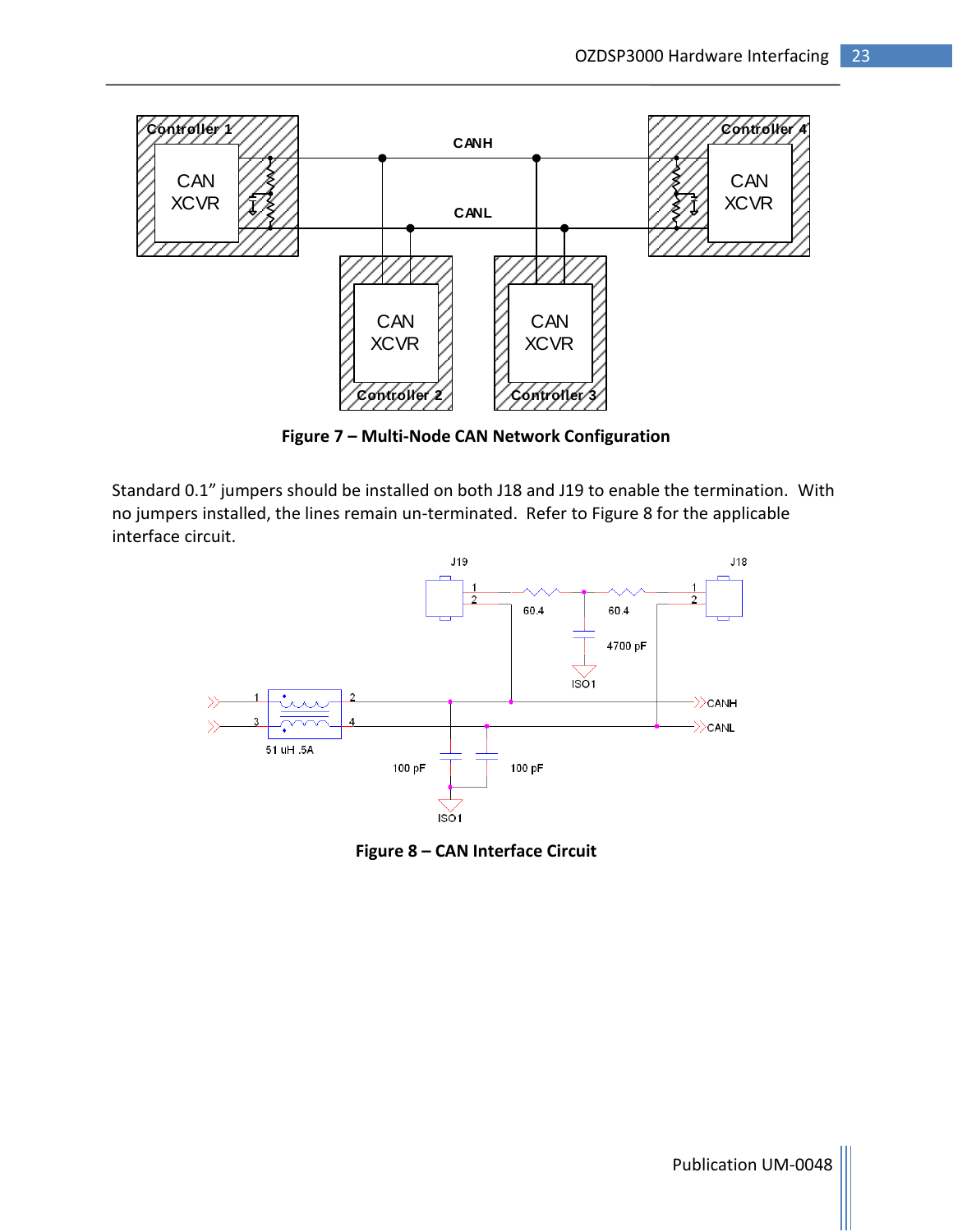### <span id="page-25-0"></span>**3.2 Electrical Interfaces**

The approximate location of the connectors, jumper blocks, LEDs, and test hooks are illustrated in [Figure 9.](#page-25-1)



<span id="page-25-1"></span>**Figure 9 – Approximate Connector, Jumper, LED, and Test Hook Locations**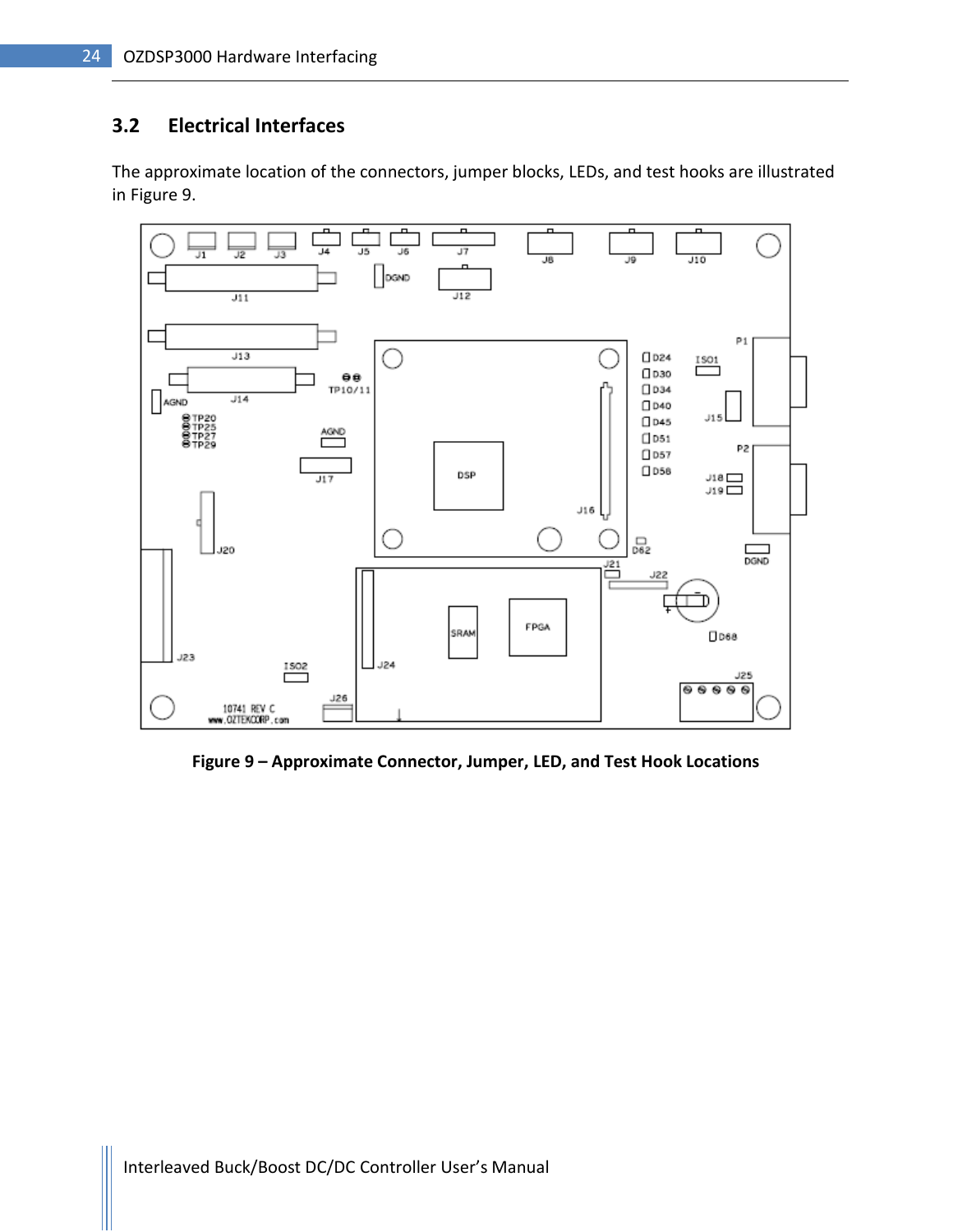### <span id="page-26-0"></span>**3.3 Mechanical Interface**



<span id="page-26-1"></span>**Figure 10 – OZDSP3000 Mechanical Dimensions**

Publication UM-0048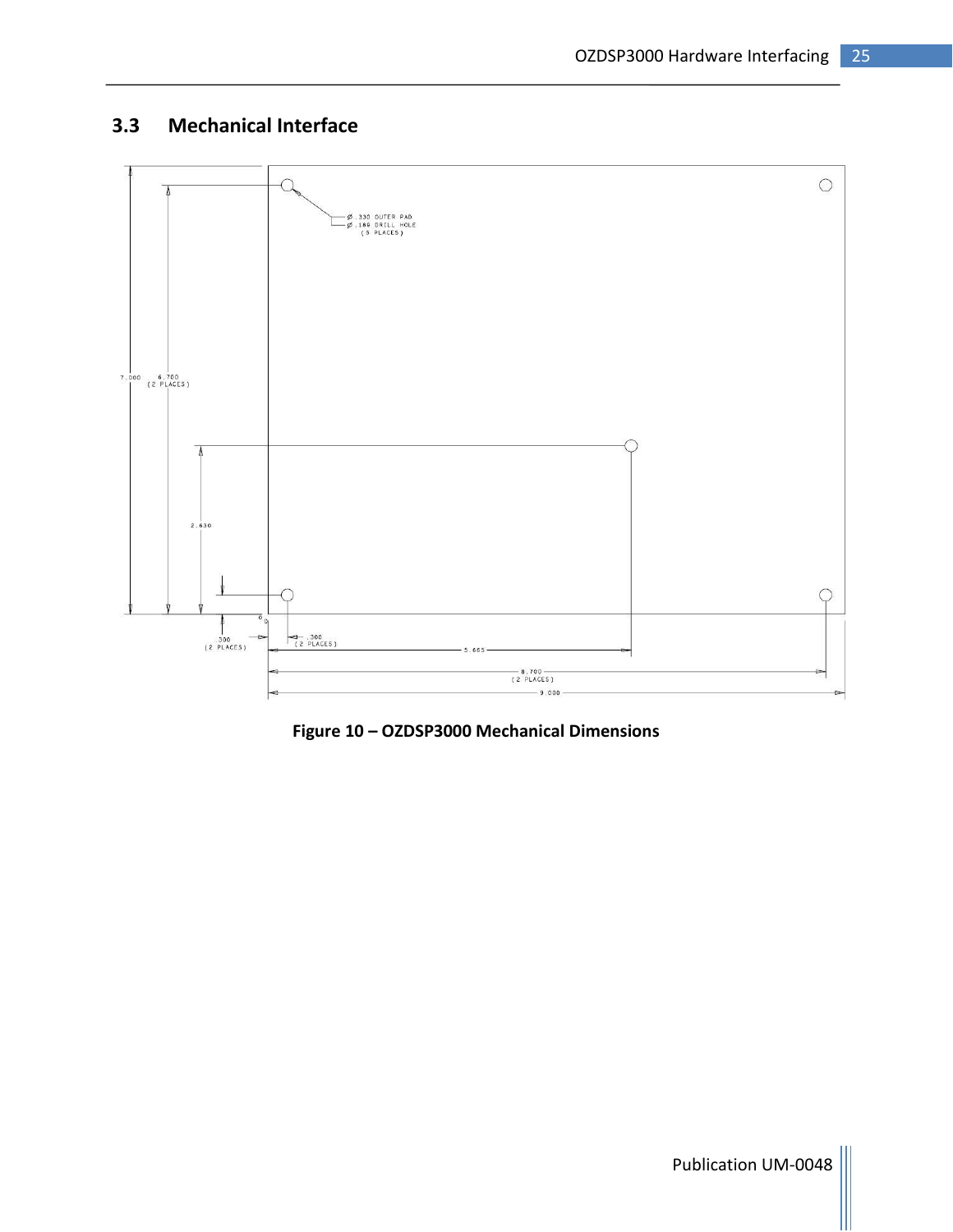### <span id="page-27-0"></span>**4. Parameter Register Interface**

The DC/DC is controlled, monitored, and configured via a parameter register set. This register set can be accessed through a CAN bus serial communication link.

#### <span id="page-27-1"></span>**4.1 Register Properties**

#### <span id="page-27-2"></span>**4.1.1 Parameter ID**

The Parameter ID (PID) listed in the tables below represents a numerical identifier for each parameter.

#### <span id="page-27-3"></span>**4.1.2 Data Types**

The actual parameters are stored internally as either 16-bit or 32-bit quantities and are treated as either signed or unsigned entities. The tables below indicate this information using the following abbreviations for the *Data Type*:

- U16 Parameter is an unsigned 16-bit entity
- U32 Parameter is an unsigned 32-bit entity
- S16 Parameter is a signed 16-bit entity
- $\bullet$  S32 Parameter is a signed 32-bit entity

Parameters that are specified as Boolean are stored as 16-bit entities – a value of all zeros indicates FALSE and any non-zero value indicates TRUE. Unless otherwise specified in the parameter description, the parameters are stored and treated as 16-bit unsigned values.

#### <span id="page-27-4"></span>**4.1.2.1 Specifying Fixed-Point Parameters**

Some parameters listed in the following sections are specified as 32-bit signed numbers with the units specified as Q16 fixed point numbers. Using this data format, the lower 16-bits (LSW) represents the fractional portion of the parameter and the upper 16-bits (MSW) represent the integer portion of the parameter. For example, the number 10.25 would be entered as 0x000A4000, where the MSW = 0x000A (hex) = 10 (decimal) and the LSW = 0x4000 (hex) = 0.25 (0x4000/0xFFFF).

Similarly, for numbers specified as Q24 fixed point numbers, the lower 24-bits represent the fractional portion of the parameter and the upper 8-bits represent the integer portion. For example, the number 4.5 would be entered as 0x04800000, where the upper 8-bits = 0x04 (hex) and the lower 24 bits =  $0 \times 800000$  (hex) =  $0.5$  (0x800000/0xFFFFFF).

#### <span id="page-27-5"></span>**4.1.3 Access Level**

The access level for each register is defined as follows: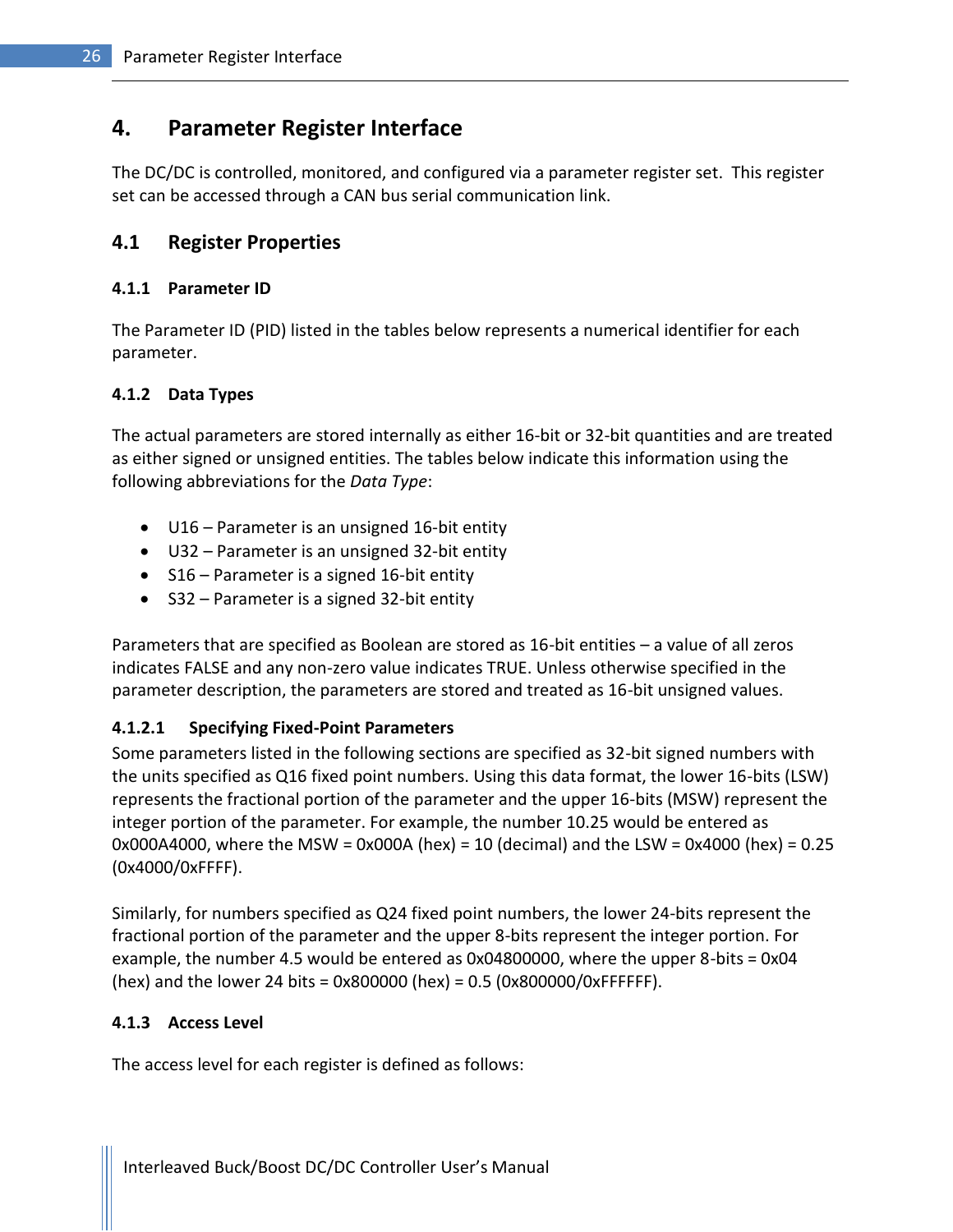- **W** (writeable) the parameter is writable by the user
- **R** (readable) the parameter is readable by the user
- **P** (password-protected) the parameter may only be accessed by supplying a password

#### <span id="page-28-0"></span>**4.2 Volatile Registers**

#### <span id="page-28-5"></span><span id="page-28-1"></span>**4.2.1 Command Registers**

| <b>PID</b> | Data            | <b>Description</b>              | <b>Units</b> | <b>Min</b> | <b>Max</b> | <b>Access</b> |
|------------|-----------------|---------------------------------|--------------|------------|------------|---------------|
|            | Type            |                                 |              |            |            | Level         |
| 0x0000     | U16             | On/Off Control                  | <b>ENUM</b>  | 0          | 1          | R/W           |
| 0x0001     | U16             | <b>Control Mode</b>             | <b>ENUM</b>  | 0          | $\Omega$   | R/W           |
| 0x0002     | S <sub>16</sub> | Output Voltage Setpoint         | 0.1V         | 0          | 32767      | R/W           |
| 0x0003     | S <sub>16</sub> | <b>Output Current Setpoint</b>  | 0.1A         | $-32768$   | 32767      | R/W           |
| 0x0004     | U16             | <b>Fault Reset</b>              | <b>ENUM</b>  | 0          | 1          | R/W           |
| 0x0005     | U16             | <b>Configuration Password</b>   | n/a          | $\Omega$   | 65535      | R/W           |
| 0x0006     | U16             | <b>Configuration Reset</b>      | <b>ENUM</b>  | $\Omega$   | 1          | R/W/P         |
| 0x0007     | U16             | <b>Configuration Reload</b>     | <b>ENUM</b>  | $\Omega$   | 1          | R/W           |
| 0x0008     | U16             | Isolated Digital Output Control | <b>ENUM</b>  | 0          | 15         | R/W           |

#### **Table 9 – Command Register Set**

#### <span id="page-28-2"></span>**4.2.1.1 On/Off Control**

This register is used to turn the converter ON or OFF as follows:

- **0**  OFF: This turns the converter OFF
- **1**  ON: This turns the converter ON
- **2 to 255** Not Supported

#### <span id="page-28-3"></span>**4.2.1.2 Control Mode**

This register is used to set the converter's Control mode. Note that writes to this register are only allowed if the converter is in the "Idle" or Off state. Control modes are enumerated as follows:

| Value | Mode                             |
|-------|----------------------------------|
|       | Voltage Control Mode             |
|       | <b>Current Control Mode</b>      |
| 2-255 | Unknown: Reserved for future use |

#### <span id="page-28-4"></span>**4.2.1.3 Output Voltage Setpoint**

This register is used to adjust the desired output voltage set point when the converter is operating in voltage control mode. The default voltage following a power-on reset is specified in the configuration memory (see Section [4.3.3.4](#page-41-1) for details). The value sent in this command does not change the default voltage stored in the configuration memory, rather it merely provides a dynamic and temporary override from the default value.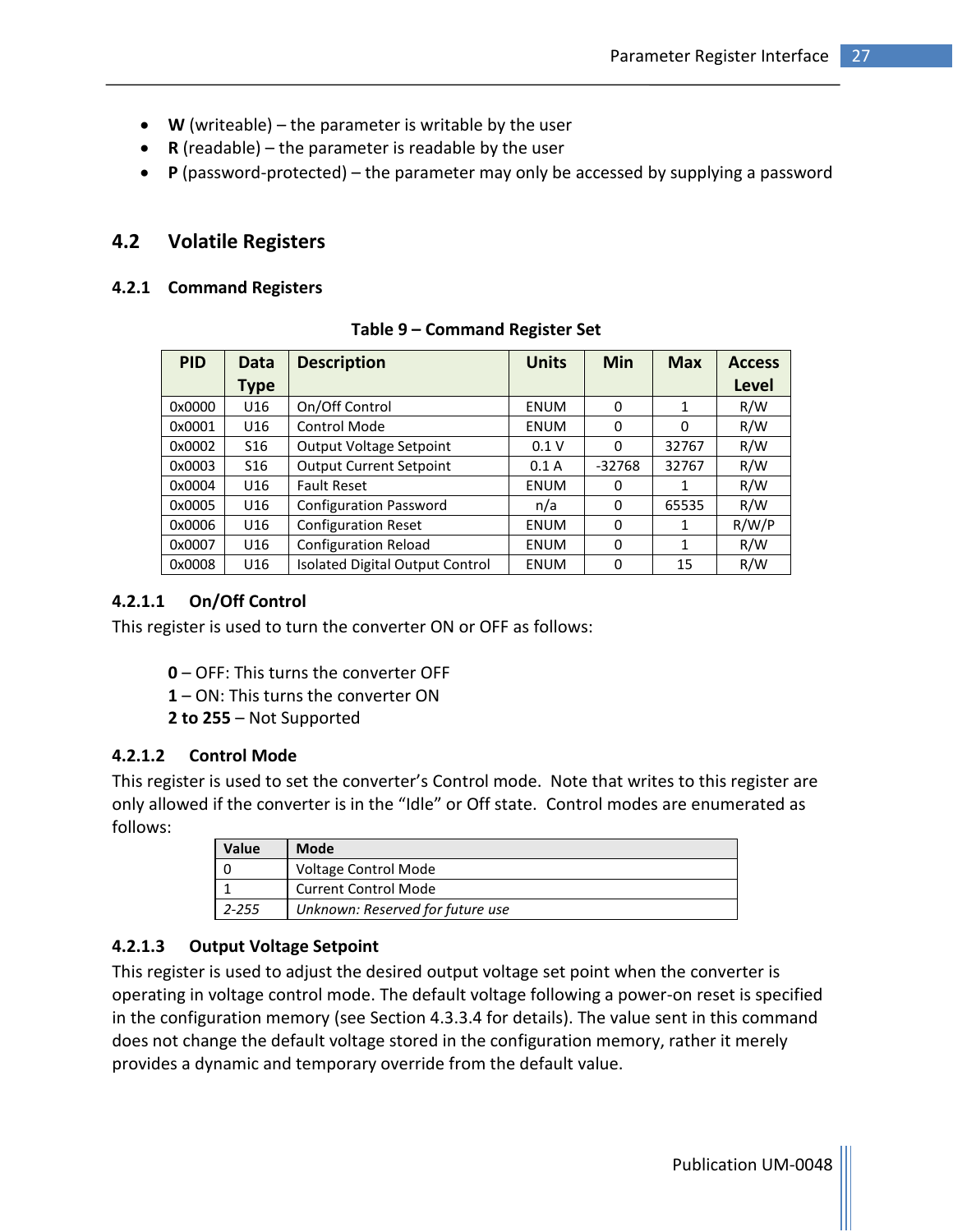#### <span id="page-29-0"></span>**4.2.1.4 Output Current Setpoint**

This register is used to adjust the desired output current set point when the converter is operating in current control mode. The default current following a power-on reset is specified in the configuration memory (see Section [4.3.3.4](#page-41-1) for details). The value sent in this command does not change the default current stored in the configuration memory, rather it merely provides a dynamic and temporary override from the default value.

#### <span id="page-29-1"></span>**4.2.1.5 Fault Reset**

This register is used to reset any latched fault conditions and to return the controller to the IDLE state if no further faults exist.

**0** – NOP: No reset action requested

**1** – RESET: Request to attempt a fault reset (register is auto cleared to 0) **2 to 255** – Not Supported

#### <span id="page-29-2"></span>**4.2.1.6 Configuration Password**

This register is used to supply a password for those configuration operations that are password protected. The password is cleared to zero at the end of the next parameter read or write operation.

#### <span id="page-29-3"></span>**4.2.1.7 Configuration Reset**

This register causes the system to restore its non-volatile configuration memory to the factory default configuration.

**0** – NOP: No reset action requested

**1** – RESET: Request to reset the configuration (register is auto cleared to 0)

**2 to 255** – Not Supported

Successful execution of this command requires the following conditions be met:

- *The* **Configuration Password** *register (PID 0x0005) must have been previously loaded with the correct password*
- *The system must be in a non-operation state, i.e. the converter must be 'OFF'*

**CAUTION:** Upon execution, all currently stored configuration data will be permanently destroyed and over written with the factory default configuration data.

#### <span id="page-29-4"></span>**4.2.1.8 Configuration Reload**

This register causes any modifications to the configuration register space to be loaded from the non-volatile configuration space.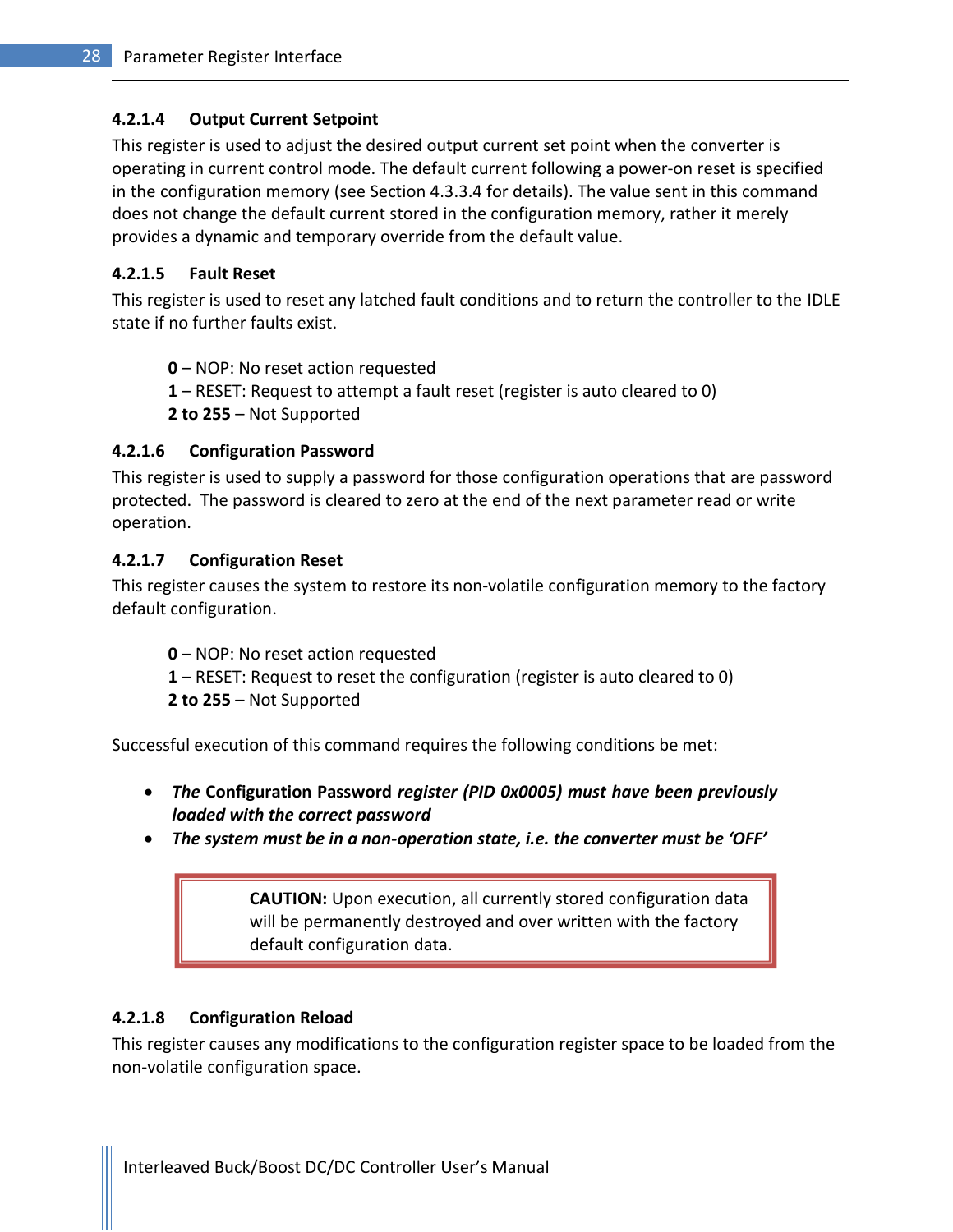**0** – NOP: No reload action requested **1** – RELOAD: Reload the operational parameters from the configuration space (register is auto cleared to 0) **2 to 255** – Not Supported

Successful execution of this command requires the following conditions be met:

*The system must be in a non-operation state, i.e. the converter must be 'OFF'*

**CAUTION:** Either execution of this command or a Power-On Reset (POR) is required before changes to the configuration space are used for operation.

#### <span id="page-30-0"></span>**4.2.1.9 Isolated Digital Output Control**

This register is used to set the output state for the 4 general-purpose open-collector digital outputs located on connector J10. The four output pins are controlled using the 4 lower bits in this register as shown in the table below. Writing a '0' to a particular bit will result in a high impedance output (i.e. open-collector output is off). Writing a '1' to a particular bit will result in the open-collector output being asserted (i.e. 0V from collector to emitter).

| Bit | Output            | J10 Pin #<br><b>Collector</b> | J10 Pin #<br><b>Emitter</b> |
|-----|-------------------|-------------------------------|-----------------------------|
|     | <b>DOUTO</b>      |                               |                             |
|     | DOUT1             |                               |                             |
|     | DOUT <sub>2</sub> |                               |                             |
|     | DOUT3             |                               |                             |

#### <span id="page-30-2"></span><span id="page-30-1"></span>**4.2.2 Instrumentation Registers**

#### **Table 10 – Instrumentation Register Set**

| <b>PID</b> | <b>Data</b>     | <b>Description</b>       | <b>Units</b> | <b>Access</b> |
|------------|-----------------|--------------------------|--------------|---------------|
|            | Type            |                          |              | Level         |
| 0x4000     | U16             | DC/DC Operating State    | <b>ENUM</b>  | R             |
| 0x4001     | U16             | DC/DC Control Mode       | <b>ENUM</b>  | R             |
| 0x4002     | S <sub>16</sub> | Input Voltage - Internal | 0.1V         | R             |
| 0x4003     | S <sub>16</sub> | Input Voltage - External | 0.1V         | R             |
| 0x4004     | S <sub>16</sub> | <b>Output Voltage</b>    | 0.1V         | R             |
| 0x4005     | S <sub>16</sub> | Current, Phase A         | 0.1A         | R             |
| 0x4006     | S <sub>16</sub> | Current, Phase B         | 0.1A         | R             |
| 0x4007     | S <sub>16</sub> | Current, Phase B         | 0.1A         | R             |
| 0x4008     | S <sub>16</sub> | <b>Output Current</b>    | 0.1A         | R             |
| 0x4009     | U <sub>16</sub> | <b>IGBT Temperature</b>  | 1 DegC       | R             |
| 0x400A     | U16             | Aux Temp                 | 1 DegC       | R             |
| 0x400B     | U16             | <b>Contactor Status</b>  | <b>ENUM</b>  | R             |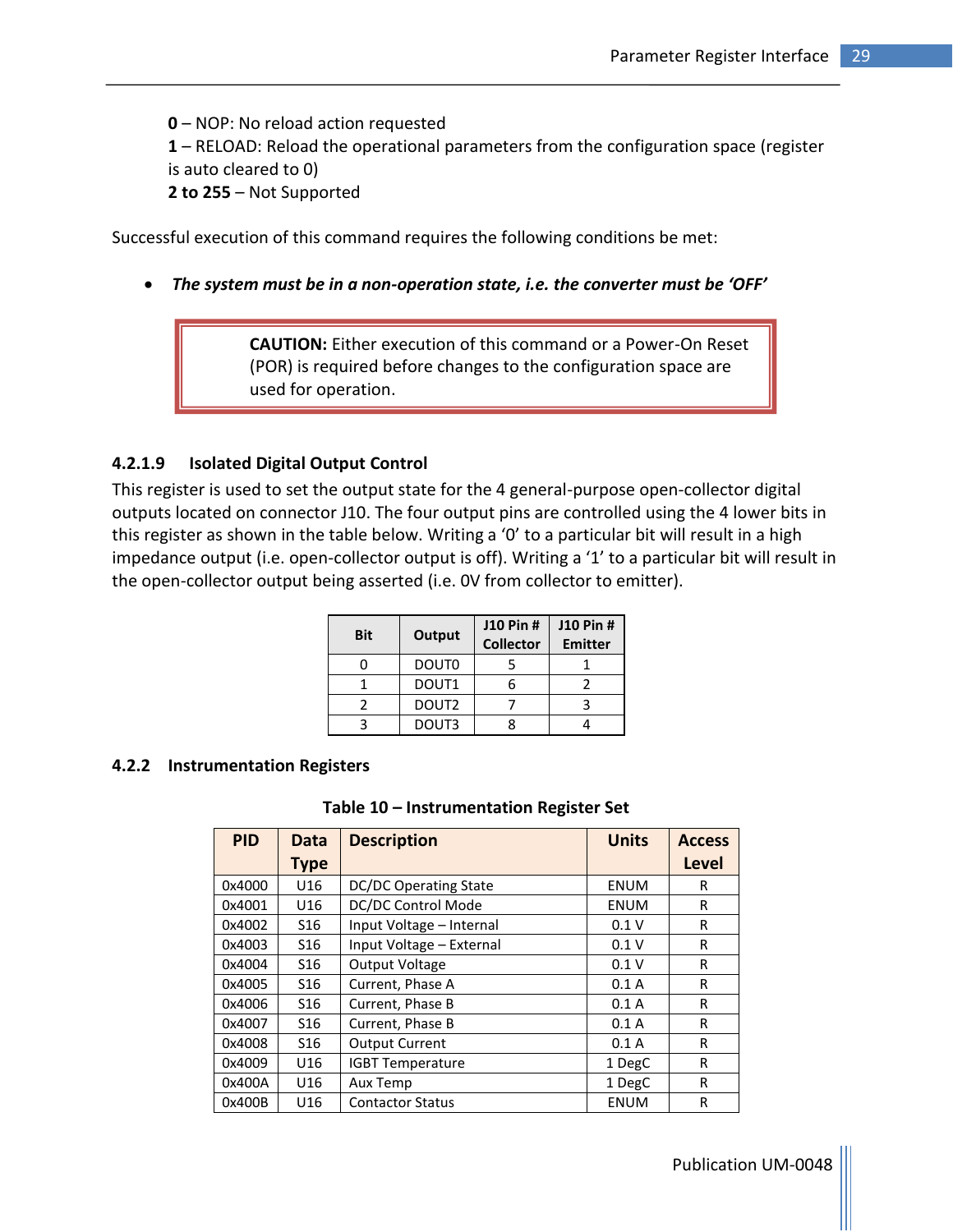| <b>PID</b> | <b>Data</b>     | <b>Description</b>                   | <b>Units</b> | <b>Access</b> |
|------------|-----------------|--------------------------------------|--------------|---------------|
|            | <b>Type</b>     |                                      |              | <b>Level</b>  |
| 0x400C     | U32             | <b>Warning Status</b>                | n/a          | R             |
| 0x400D     | U32             | <b>Fault Status</b>                  | n/a          | R             |
| 0x400E     | U16             | <b>Register Operation Status</b>     | <b>ENUM</b>  | R             |
| 0x400F     | U16             | DSP Software Revision - Major        | Integer      | R             |
| 0x4010     | U <sub>16</sub> | DSP Software Revision - Minor        | Integer      | R             |
| 0x4011     | U16             | FPGA Revision - Major                | Integer      | R             |
| 0x4012     | U <sub>16</sub> | FPGA Revision - Minor                | Integer      | R             |
| 0x4013     | U16             | <b>PCB Hardware Revision</b>         | Integer      | R             |
| 0x4014     | U16             | <b>Isolated Digital Input Status</b> | <b>ENUM</b>  | R             |

#### <span id="page-31-0"></span>**4.2.2.1 DC/DC Operating State**

The present DC/DC operating state is enumerated as shown in the table below. See section [2.3](#page-12-0) for details on each of these operating states.

| <b>Value</b> | <b>State</b>                            |
|--------------|-----------------------------------------|
| 0            | Initializing                            |
| 1            | Calibrating                             |
| 2            | Pre-Charge                              |
| 3            | Charge                                  |
| 4            | Idle                                    |
| 5            | On                                      |
| 6            | Fault                                   |
| 7            | Turn-Off                                |
| 8-255        | <b>Unknown: Reserved for future use</b> |

#### <span id="page-31-1"></span>**4.2.2.2 DC/DC Control Mode**

The configured control mode is enumerated as follows:

| Value     | Mode                             |
|-----------|----------------------------------|
|           | Voltage Control Mode             |
|           | <b>Current Control Mode</b>      |
| $2 - 255$ | Unknown: Reserved for future use |

#### <span id="page-31-2"></span>**4.2.2.3 Input Voltage - Internal**

This register reports the measured voltage at the input to the DC/DC.

#### <span id="page-31-3"></span>**4.2.2.4 Input Voltage - External**

This register reports the measured input voltage sensed on the source's (external) side of the input contactor. This measurement is optional and is generally only used when the pre-charge function has been enabled.

#### <span id="page-31-4"></span>**4.2.2.5 Output Voltage**

This register reports the measured output voltage.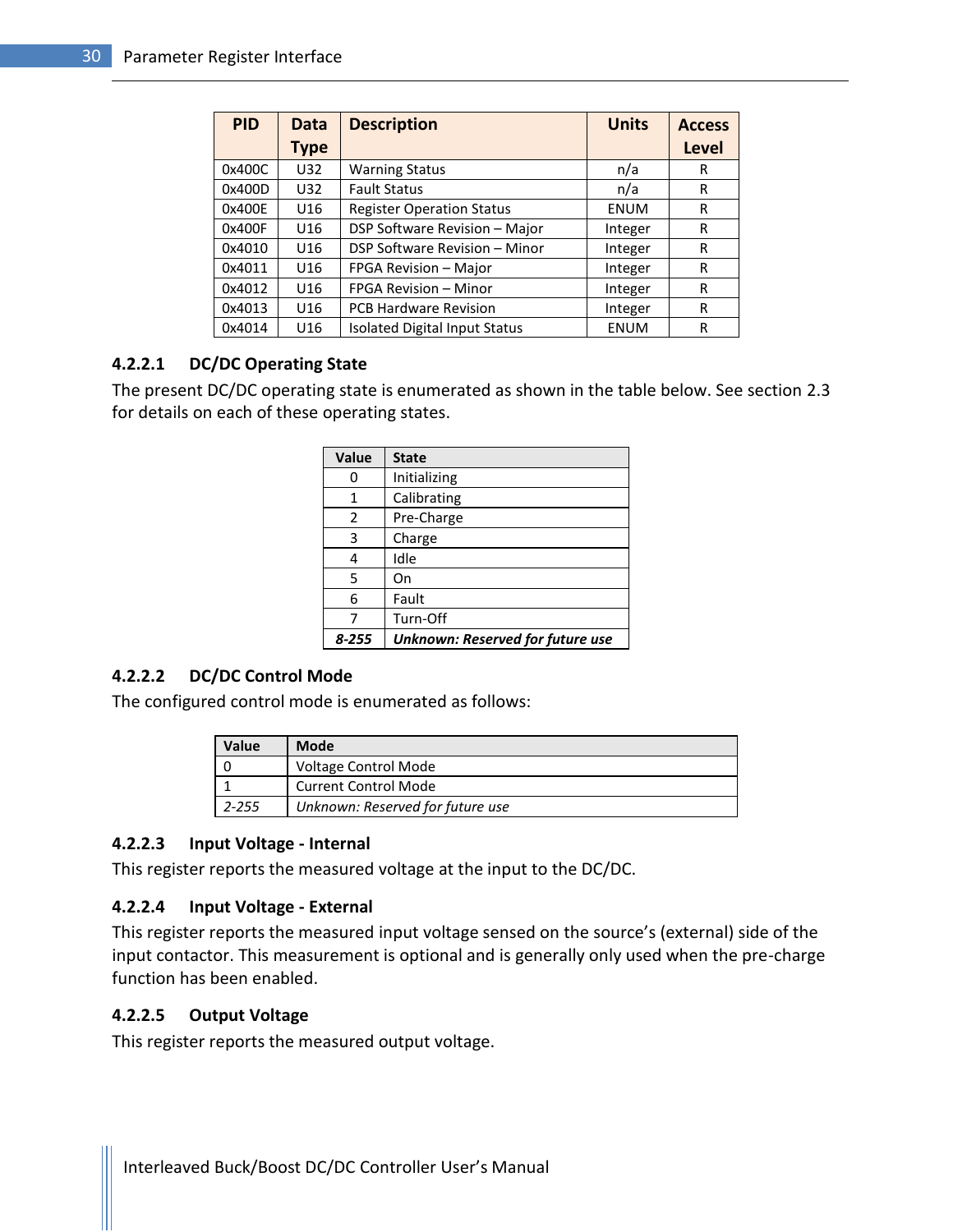#### <span id="page-32-0"></span>**4.2.2.6 Current Phase A, B, C**

These registers report the three individual average phase currents as reported by each IPM interface.

#### <span id="page-32-1"></span>**4.2.2.7 Output Current**

This register reports the total output current for the converter, i.e. the sum of all phases.

#### <span id="page-32-2"></span>**4.2.2.8 IGBT Temperature**

This register reports the measured temperature reported by the IGBT power module.

#### <span id="page-32-3"></span>**4.2.2.9 Auxiliary Temperature**

This register reports the measured auxiliary temperature input (if enabled, see section [4.3.8\)](#page-50-0). This register will return zero when an external temperature sensor is not used.

#### <span id="page-32-4"></span>**4.2.2.10 Contactor Status**

The Pre-charge and DC Input contactors open/closed status bits are mapped as follows:

| Bit      | <b>Status</b>                              |
|----------|--------------------------------------------|
| $\Omega$ | DC Input Contactor: 0 = Open, 1 = Closed   |
|          | Pre-Charge Contactor: 0 = Open, 1 = Closed |
| $2 - 15$ | <b>Reserved for future use</b>             |

#### <span id="page-32-5"></span>**4.2.2.11 Warning Status**

Warning bits are active when set to '1', and not present when set to '0'. See section [2.4](#page-13-5) for details on each warning. The warning bits are mapped into the register as follows.

| <b>Bit</b>   | <b>Warning</b>                    |
|--------------|-----------------------------------|
| 0            | Phase A High Current              |
| $\mathbf{1}$ | Phase B High Current              |
| 2            | Phase B High Current              |
| 3            | Reserved                          |
| 4            | Reserved                          |
| 5            | Reserved                          |
| 6            | <b>Output High Current</b>        |
| 7            | Reserved                          |
| 8            | <b>IGBT High Temperature</b>      |
| 9            | Reserved                          |
| 10           | <b>Auxiliary High Temperature</b> |
| 11           | Vin High Voltage                  |
| 12           | Reserved                          |
| 13           | Reserved                          |
| 14           | Output High Voltage               |
| 15           | Reserved                          |
| 16           | Reserved                          |
| 17           | 24V Supply Out of Tolerance       |
| 18           | 15V Supply Out of Tolerance       |
| 19           | 5V Supply Out of Tolerance        |
| 20           | 3.3V Supply Out of Tolerance      |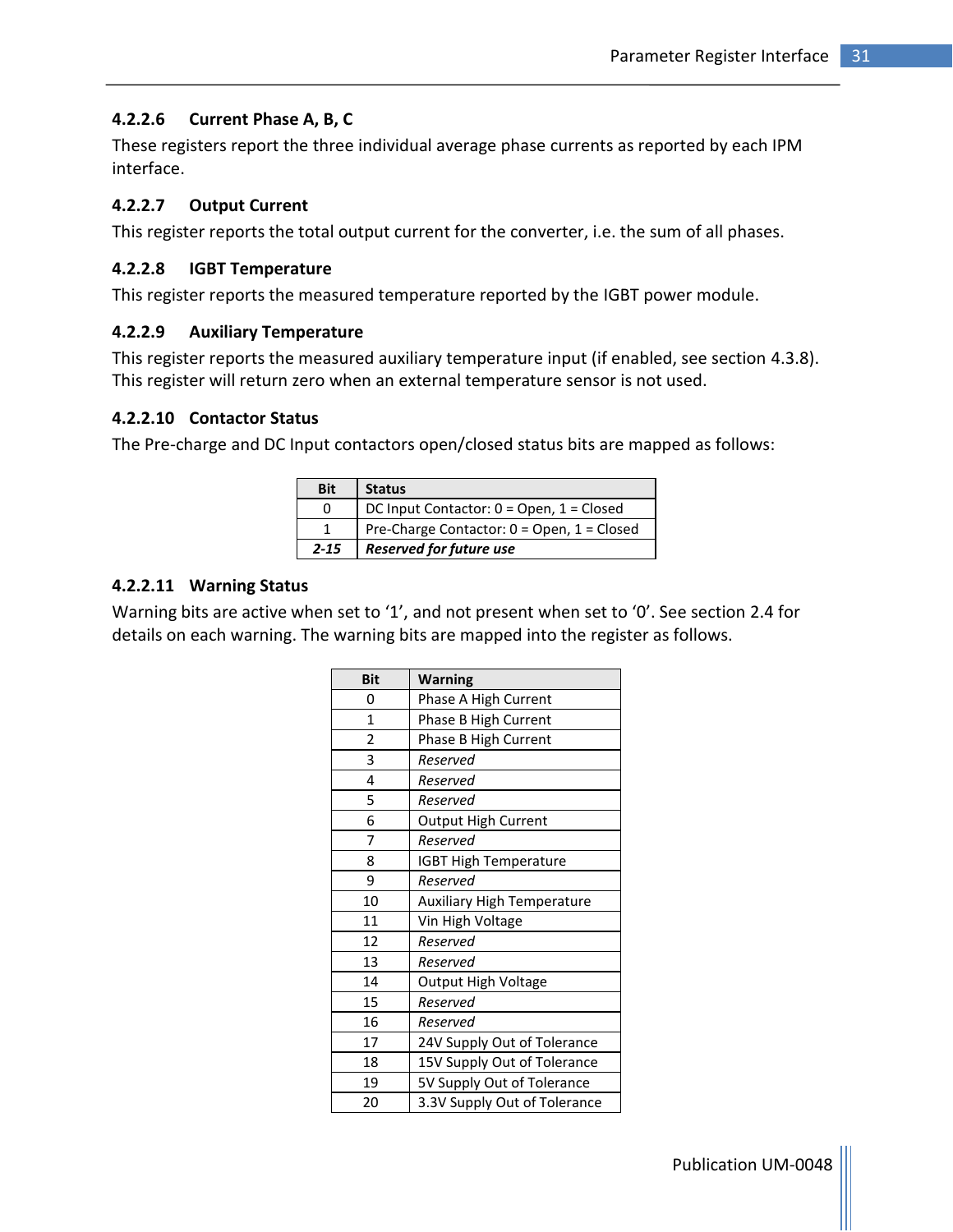| Bit   | <b>Warning</b>               |
|-------|------------------------------|
| 21    | -15V Supply Out of Tolerance |
| 22    | Vin Low Voltage              |
| 23-31 | Reserved                     |

#### <span id="page-33-0"></span>**4.2.2.12 Fault Status**

Fault bits are active when set to a '1' and not present when set to a '0'. If a fault occurs, the corresponding bit is set to a '1' and remains set until a "1" is written to the *Fault Reset* command register (PID 0x0004). When a fault occurs, the controller will go to the FAULT state and the converter will stop operating. The controller will stay in the FAULT state until the *Fault Reset* command is received. See section [2.4](#page-13-5) for details on each fault condition. The fault bits are mapped as follows:

| <b>Bit</b>     | <b>Fault</b>                      |
|----------------|-----------------------------------|
| 0              | IPM Hardware Over Temperature     |
| $\mathbf{1}$   | <b>IPM IGBT Error</b>             |
| $\overline{2}$ | IPM S/W Over Temperature          |
| 3              | S/W Phase A Over Current          |
| 4              | S/W Phase B Over Current          |
| 5              | S/W Phase C Over Current          |
| 6              | Reserved                          |
| 7              | Reserved                          |
| 8              | Reserved                          |
| 9              | Reserved                          |
| 10             | Reserved                          |
| 11             | Reserved                          |
| 12             | Output Over Current               |
| 13             | Reserved                          |
| 14             | S/W Vin Over Voltage              |
| 15             | Reserved                          |
| 16             | Reserved                          |
| 17             | S/W Output Over Voltage           |
| 18             | Reserved                          |
| 19             | Reserved                          |
| 20             | <b>Auxiliary Over Temperature</b> |
| 21             | <b>Calibration Error</b>          |
| 22             | Pre-Charge Timeout                |
| 23             | Pre-Charge Contactor Fault        |
| 24             | <b>Input Contactor Fault</b>      |
| 25             | <b>Relay Driver</b>               |
| 26             | <b>Communications Timeout</b>     |
| 27             | <b>Configuration Memory</b>       |
| 28             | S/W Vin Under Voltage             |
| 29-31          | Reserved for future use           |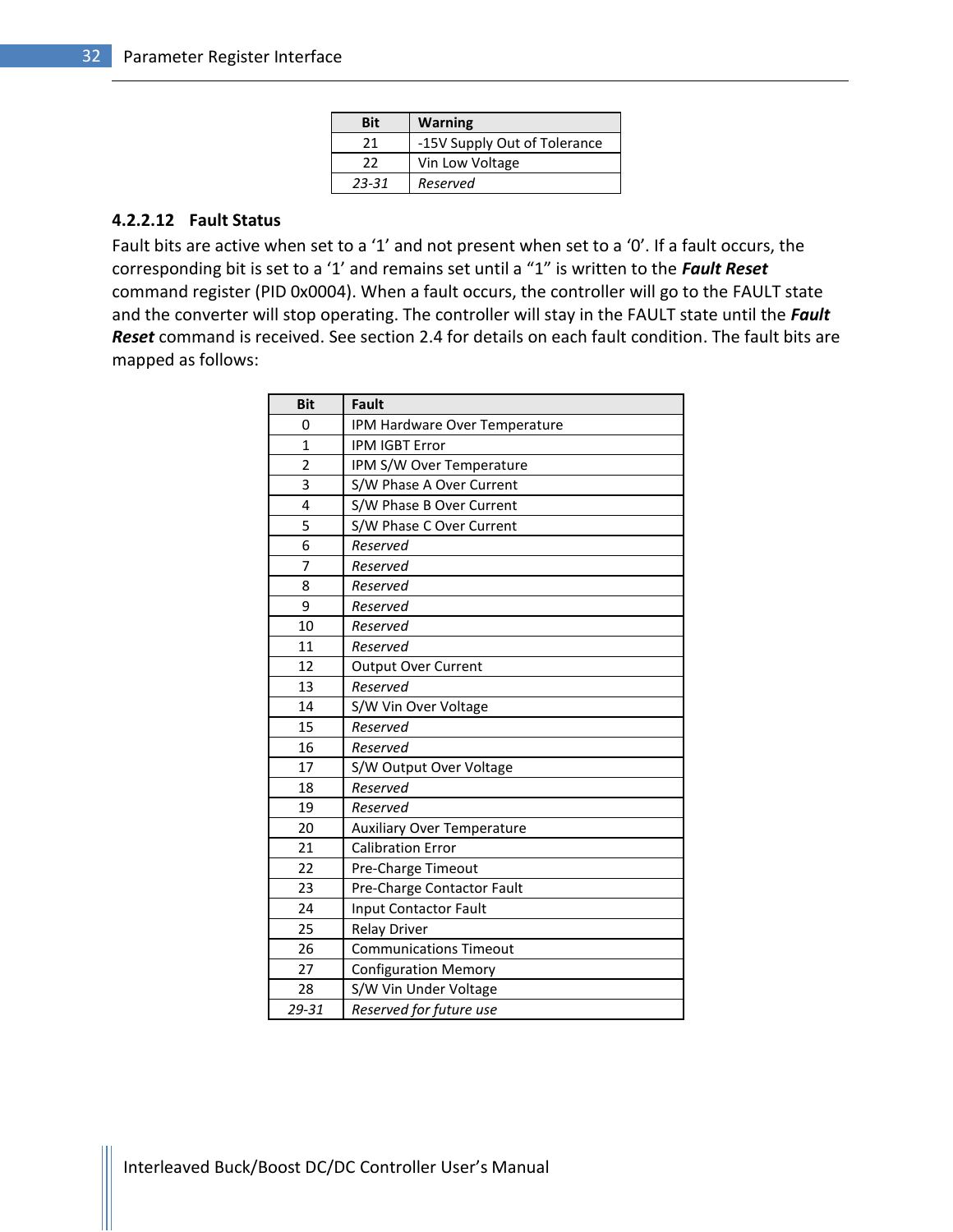#### <span id="page-34-0"></span>**4.2.2.13 Register Operation Status**

This register is updated after every parameter read or write operation and indicates whether the operation was completed successfully. The status is enumerated as follows:

| <b>Value</b>   | <b>State</b>                                                      |
|----------------|-------------------------------------------------------------------|
| 0              | Operation completed successfully                                  |
| 1              | Error - Illegal/unsupported Parameter ID was supplied by the user |
| 2              | Error – A write was attempted to a Read-Only Parameter            |
| 3              | Error – A read was attempted from a Write-Only Parameter          |
| 4              | Error - User-provided data is not within legal range              |
| 5              | Error - Configuration Memory Hardware Error                       |
| 6              | Error - Configuration Memory CRC Mismatch                         |
| $\overline{7}$ | Error - Invalid password provided for operation                   |
| 8              | Error - Operation not allowed when the DC/DC Converter is "ON"    |
| $9 - 255$      | Unknown: Reserved for future use                                  |

#### <span id="page-34-1"></span>**4.2.2.14 DSP Software Revision – Major/Minor**

These values represent the major and minor revisions of the DSP Software stored in FLASH and actively running.

#### <span id="page-34-2"></span>**4.2.2.15 FPGA Firmware Revision – Major/Minor**

These values represent the major and minor revisions of the FPGA on the DSP control board.

#### <span id="page-34-3"></span>**4.2.2.16 Board Hardware Revision**

This value represents the hardware revision of the DSP control board running the application.

#### <span id="page-34-4"></span>**4.2.2.17 Isolated Digital Input Status**

This register reports the state of the four isolated digital inputs located on connector J9. The input state for each pin is mapped to the lower 4 bits in this register according to the table below. When a voltage is applied across the input pins, the corresponding bit in this register will return a '1'. When 0V is applied across the input (i.e. the optically isolated input is OFF), the corresponding bit in this register will return a '0'. Note – two of the four isolated inputs (IN0 and IN1) may be configured to monitor contactor state and may therefore be unavailable as general purpose inputs. See the **Contactor Monitor Enables** configuration parameter (PID 0x809A) for further details.

| <b>Bit</b> | Output          | <b>J9 Pin #</b><br>Input | <b>J9 Pin #</b><br>Return |
|------------|-----------------|--------------------------|---------------------------|
|            | IN <sub>0</sub> |                          |                           |
|            | IN <sub>1</sub> |                          |                           |
|            | IN <sub>2</sub> |                          |                           |
|            | IN <sub>3</sub> |                          |                           |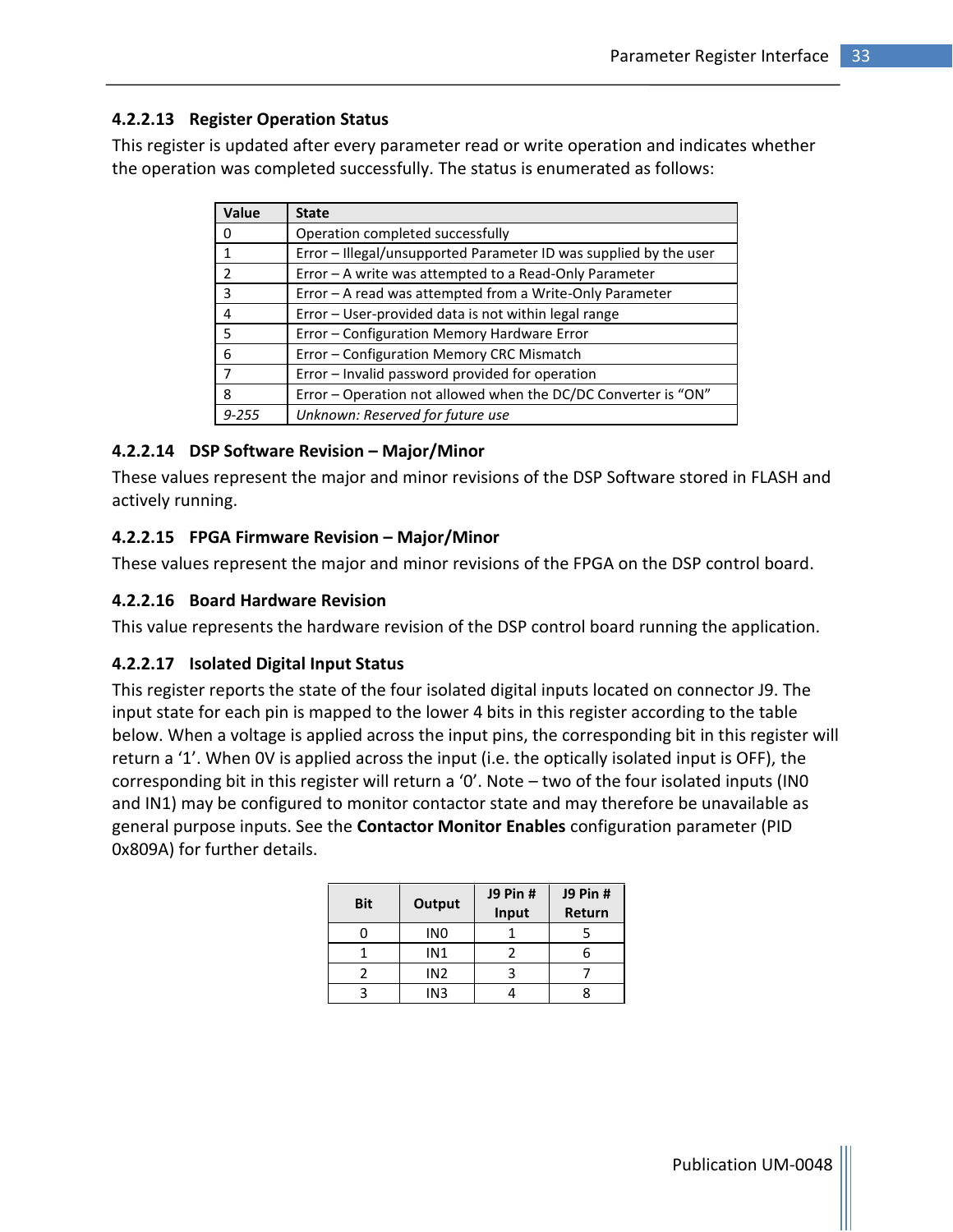#### <span id="page-35-0"></span>**4.3 Non-Volatile Configuration Registers**

Many operating parameters in this application have been made configurable so as to support the various DC/DC Converter product variants as well as to support other similar products in the future. As such, the software contains provisions for storing these configuration parameters in an external non-volatile EEPROM device.

> **CAUTION:** EEPROM devices have limited write cycle capability. While they can handle 1 million write cycles, care should be taken not to continuously write to Configuration Registers. Poorly designed HMI and master controller applications that needlessly update configuration registers in a continuous fashion serve no purpose and will result in premature EEPROM failure.

Once one or more configuration parameters have been updated by writing to the applicable configuration register, the actual operating configuration variables remain unaffected until one of two events occur: either the user cycles power on the control board or the *Configuration Reload* command register (PID 0x0007) is written to. In the second case, the reload is only allowed if the converter is *not* enabled. Attempts to reload the system configuration while the converter is in operation will result in the command being ignored and an error being reported in the *Register Operation Status* register (PID 0x4016).

The *Configuration Reset* command register (PID 0x0006) is used to reset the EEPROM back to the original factory default values. The user should take care when using this command as any custom configuration settings will be lost when the entire contents of the configuration memory is overwritten with the specified factory defaults. This command is only allowed if the converter is *not* enabled. Attempts to reset the EEPROM data while the converter is in operation will result in the command being ignored and an error being reported in the *Register Operation Status* register.

There are multiple scenarios in which the firmware may automatically program the configuration memory at startup with the factory default values. First, when the drive boots following a reset, it attempts to read a predefined read-only header stored in the EEPROM. If the header does not match the expected value, the memory is considered uninitialized and the firmware will automatically write the default factory configuration values into the memory. This would be the case if a control board were just being loaded with the firmware and operated for the first time, in which case the configuration memory wouldn't contain valid data.

The second scenario in which the firmware will automatically update the configuration memory occurs when the firmware has been updated on the control board and its associated configuration memory map is not compatible with the previously programmed version of the firmware. The configuration memory contains two factory revision values; a major and a minor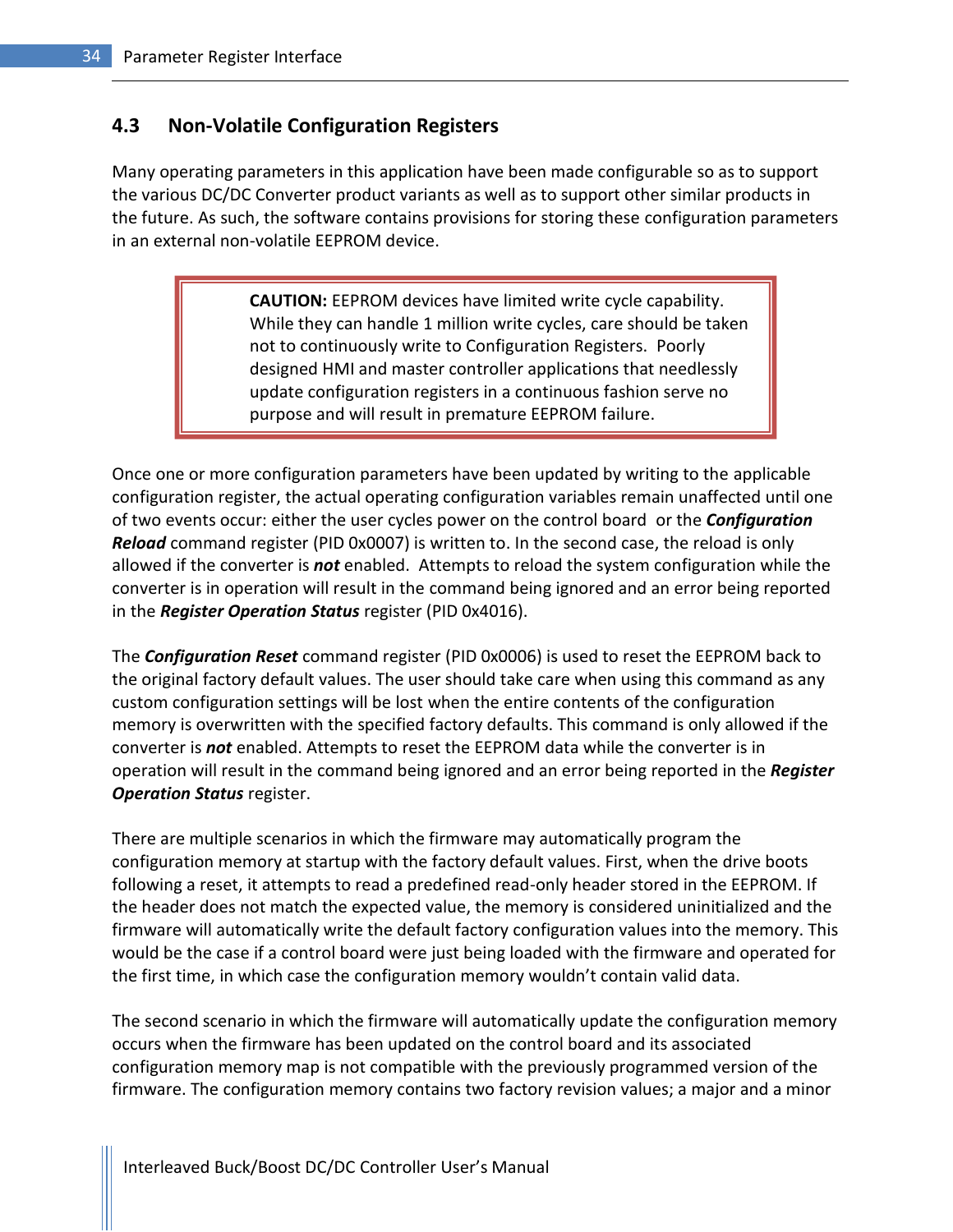revision. At startup the firmware will read the major revision value and compare it against the default major revision for that particular build of the firmware. If the two do not match, the firmware will automatically reset the configuration memory to the factory defaults. Differences in the minor revision will not cause the memory to be reset. Using this factory configuration revision scheme, the minor revision number is expected to change for minor changes that do not change the layout and format of the data in the configuration memory (i.e. a simple change to a default value for a particular parameter or its legal data range). The major revision number is required to change any time new parameters are added or parameter locations or formats are changed. The user must take care when updating the firmware to understand whether or not the configuration memory will be reset so as not to lose any custom settings previously stored. The present factory revision of the configuration memory is stored in the *Factory Configuration Revision* registers (PIDs 0x8001 – 0x8002).

#### <span id="page-36-0"></span>**4.3.1 Configuration Control Parameters**

<span id="page-36-3"></span>

| <b>PID</b> | <b>Data</b><br>Type | <b>Description</b>                      | <b>Units</b> | Factory<br><b>Default</b> | Min      | <b>Max</b>    | <b>Access</b><br>Level |
|------------|---------------------|-----------------------------------------|--------------|---------------------------|----------|---------------|------------------------|
| 0x8000     | U16                 | <b>EEPROM Header</b>                    | Integer      | 0xDCDC                    | 0        | <b>OxFFFF</b> | R                      |
| 0x8001     | U16                 | Factory Configuration Revision - Major  | Integer      | 4                         | 0        | <b>OxFFFF</b> | R                      |
| 0x8002     | U16                 | Factory Configuration Revision - Minor  | Integer      | 0                         | $\Omega$ | <b>OxFFFF</b> | R                      |
| 0x8003     | U16                 | Application Configuration Data Revision | Integer      | 0                         | $\Omega$ | <b>OxFFFF</b> | <b>RWP</b>             |
| 0x8004     | U16                 | Hardware Configuration                  | <b>ENUM</b>  | 0                         | 0        | <b>OxFFFF</b> | R                      |
| 0x8005     | U16                 | User Configuration Revision             | Integer      | 0                         | 0        | <b>OxFFFF</b> | <b>RW</b>              |
| 0x8006     | U16                 | <b>Configuration Password</b>           | Integer      | 0x1111                    | $\Omega$ | <b>OxFFFF</b> | <b>RWP</b>             |

#### **Table 11 – Configuration Control Parameter Summary**

#### <span id="page-36-1"></span>**4.3.1.1 EEPROM Header**

This is a read-only header word that is used to indicate whether or not the configuration memory contains valid configuration data. This header word is a fixed constant and is not expected to change for any revision of the converter firmware. At startup the firmware attempts to read this value and if it does not match the expected value the firmware assumes the configuration memory does not contain valid configuration data (i.e. not previously programmed). If this is the case, the firmware will automatically reset the contents of the configuration memory to the factory defaults.

#### <span id="page-36-2"></span>**4.3.1.2 Factory Configuration Revision – Major**

This is a read-only value that represents the major revision of the factory configuration stored in the configuration memory. Major revision changes to the default factory configuration are those that are not compatible with previous configurations, such as when new parameters are added to the memory that are required for proper converter operation, or if existing parameters change locations or formats. At startup the firmware will read this value from the memory and compare it against the factory default for the present build of the firmware. If the two values do not match, the firmware will automatically reset the memory to the factory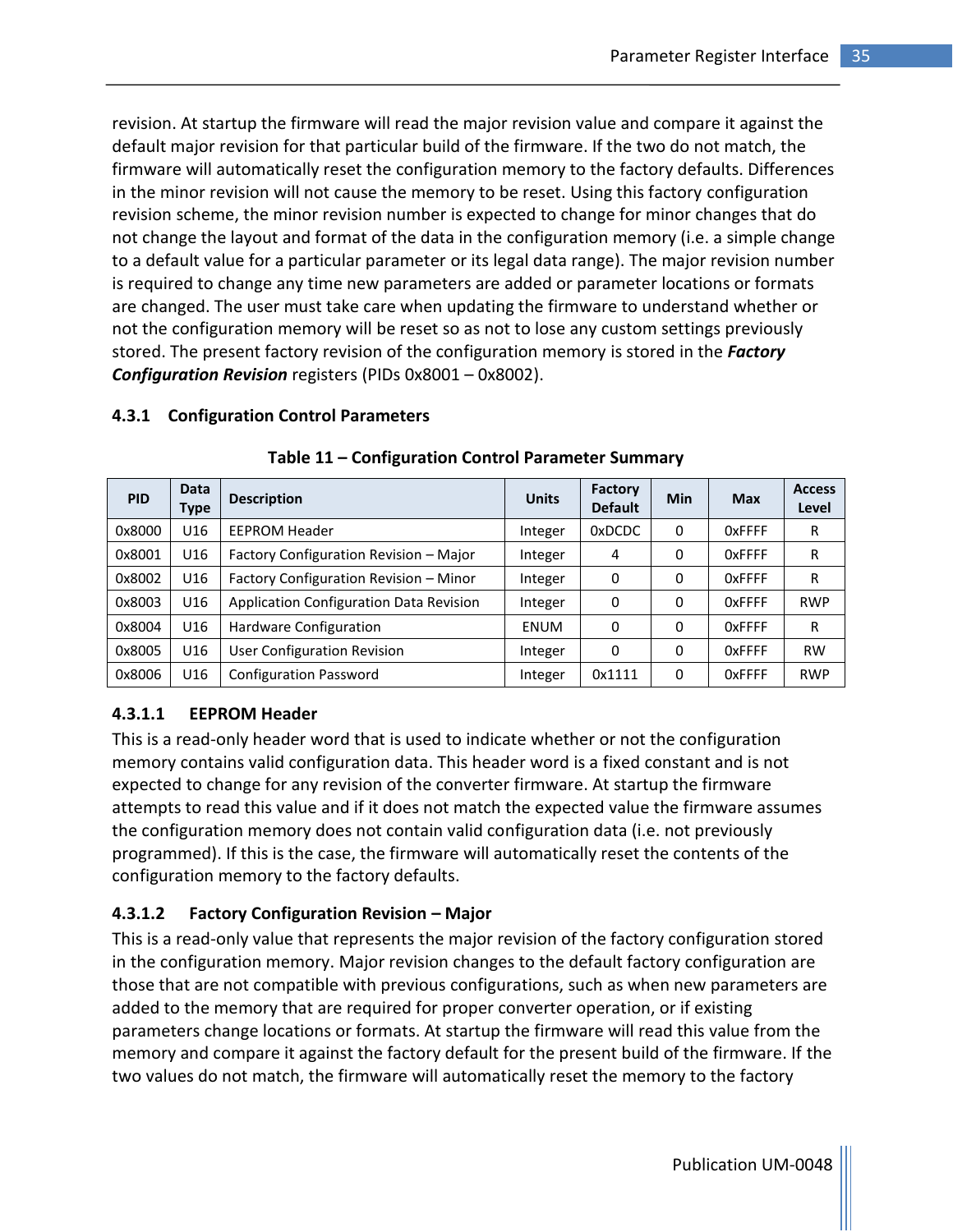default values. Updates to the major factory revision value are expected to increment the previous value by +1.

#### <span id="page-37-0"></span>**4.3.1.3 Factory Configuration Revision – Minor**

This is a read-only value that represents the minor revision of the factory configuration stored in the configuration memory. Minor revisions are those that do not require reloading the memory to the factory default values. This could be a result of a minor value change to the default value for a particular parameter or the addition of a new parameter that is not needed for proper converter operation. Updates to the minor factory revision value are expected to increment the previous value by +1.

#### <span id="page-37-1"></span>**4.3.1.4 Application Configuration Data Revision**

This value is used to represent the revision of the application-specific configuration data as programmed by the factory. This field is meant to store the revision of any custom configuration settings programmed at the factory for a specific end-user application. The factory default (prior to customization) for this field is zero, indicating that no custom settings have been made to the configuration memory. Application-specific updates to the configuration data are expected to increment this parameter by +1. This parameter is password protected to prevent accidental modification by the end-user.

#### <span id="page-37-2"></span>**4.3.1.5 Hardware Configuration**

This read-only register is provided for future use only. It is presently not used by the DC/DC converter application and will return a value of zero when read.

#### <span id="page-37-3"></span>**4.3.1.6 User Configuration Revision**

This is a generic parameter that is provided to allow the user or a higher-level controller to maintain revision information for custom settings to the configuration memory. The firmware does not use this value. The protocol for numbering and maintaining custom configurations is left up to the user.

#### <span id="page-37-4"></span>**4.3.1.7 Configuration Password**

This parameter defines the configuration password stored in the configuration memory. To access any parameter that is marked as "password-protected", the user must provide a password that matches the value stored in this parameter. See the Parameter Read/Write messages described in FS-0067 (OzCan DC/DC Device Profile) for further details on providing this password value.

Note that this parameter is password protected as well. The firmware has its own unpublished "master password" that can be used to override the password stored in this register. In the event that the password is changed from the factory default listed then subsequently lost, contact Oztek for the "master password" or for other alternatives to reset the value in the configuration memory.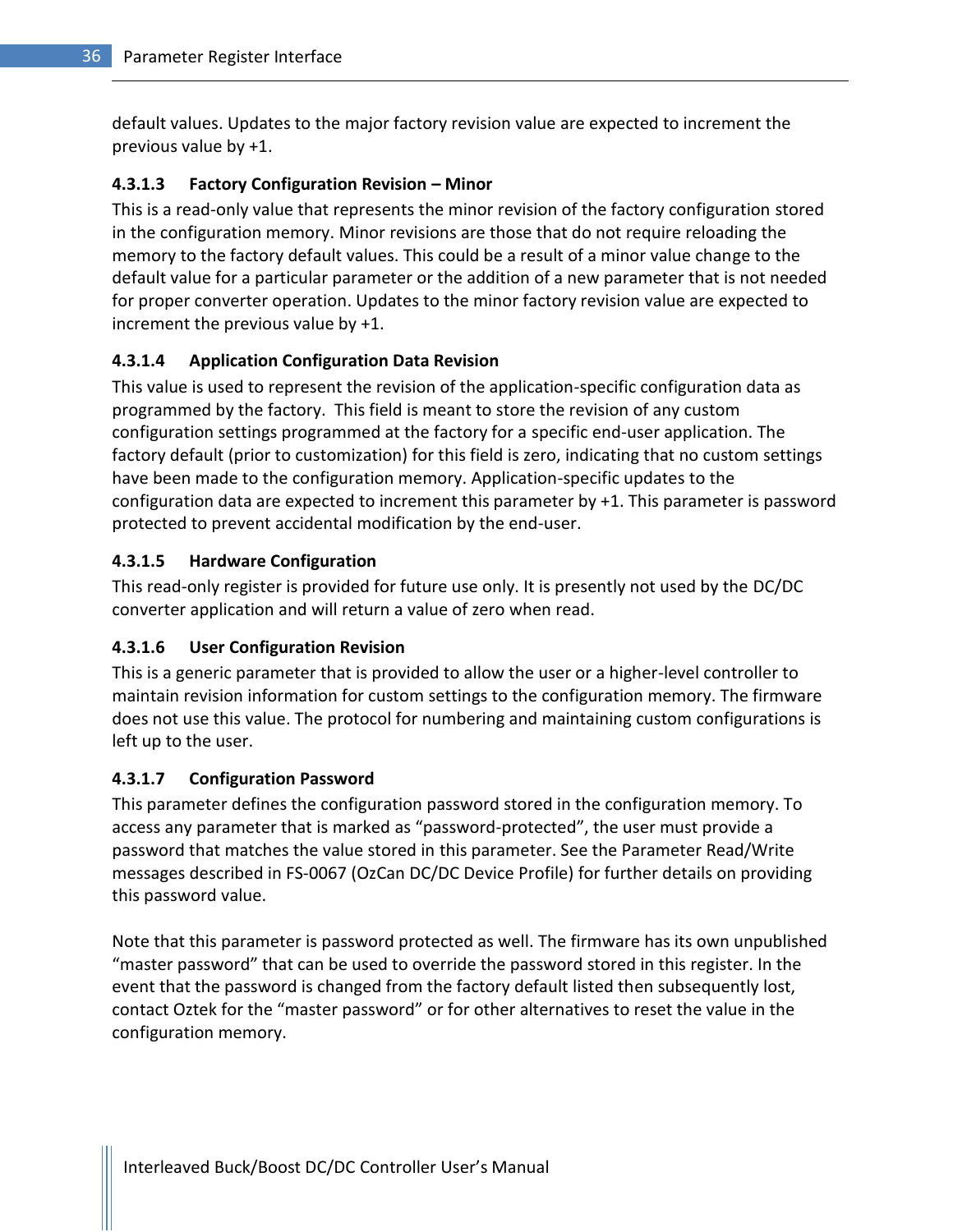#### <span id="page-38-0"></span>**4.3.2 CAN Interface Parameters**

The following set of parameters are provided to allow for customizing the CAN interface for the end-user's application.

<span id="page-38-5"></span>

| <b>PID</b> | Data<br>Type | <b>Description</b>                         | <b>Units</b>    | Factory<br><b>Default</b> | <b>Min</b>   | <b>Max</b>  | <b>Access</b><br>Level |
|------------|--------------|--------------------------------------------|-----------------|---------------------------|--------------|-------------|------------------------|
| 0x8010     | U16          | <b>CAN Automatic Alarm Transmit Enable</b> | Boolean         | <b>TRUE</b>               | <b>FALSE</b> | <b>TRUE</b> | <b>RW</b>              |
| 0x8011     | U16          | <b>CAN Timeout</b>                         | 1 ms            | 0                         | 0            | 65535       | <b>RW</b>              |
| 0x8012     | U16          | CAN Group ID                               | Integer         | 4                         | 1            | 15          | <b>RW</b>              |
| 0x8013     | U16          | CAN Module ID                              | Integer         | 1                         | 1            | 31          | <b>RW</b>              |
| 0x8014     | U16          | <b>CAN Baud Rate</b>                       | <b>ENUM</b>     | 250kbps                   | 50kbps       | 1Mbps       | <b>RW</b>              |
| 0x8015     | U16          | <b>CAN Status Destination Group ID</b>     | Integer         | 1                         | 0            | 15          | <b>RW</b>              |
| 0x8016     | U16          | <b>CAN Status Destination Module ID</b>    | Integer         | 1                         | 0            | 31          | <b>RW</b>              |
| 0x8017     | U16          | CAN Update Rate - Voltage Status           | 1 <sub>ms</sub> | 100                       | $\Omega$     | 65535       | <b>RW</b>              |
| 0x8018     | U16          | CAN Update Rate - Current Status           | 1 <sub>ms</sub> | 100                       | $\Omega$     | 65535       | <b>RW</b>              |
| 0x8019     | U16          | CAN Update Rate - System Status            | 1 ms            | 100                       | 0            | 65535       | <b>RW</b>              |
| 0x801A     | U16          | CAN Update Rate - Alarm Status             | 1 ms            | 100                       | 0            | 65.535      | <b>RW</b>              |
| 0x801B     | U16          | CAN Broadcast Message Receive Enable       | <b>ENUM</b>     | $\Omega$                  | 0            | 3           | <b>RW</b>              |

**Table 12 – CAN Interface Parameter Summary**

#### <span id="page-38-1"></span>**4.3.2.1 CAN Automatic Alarm Transmit Enable**

This is a Boolean parameter that is used to enable automatic transmission of the Alarm Status message upon a change of value of any warning or fault bit. Note that when enabled (parameter is set to *true*), the checks for whether or not an automatic transmission should be sent occur on 1ms boundaries, so there may be up to 1ms of latency between when the offending event occurs and when the Alarm message is sent. When disabled (parameter is set to *false*), a change in any warning or fault bit does not cause an automatic transmission of the Alarm Status message.

#### <span id="page-38-2"></span>**4.3.2.2 CAN Timeout**

This parameter specifies the timeout period to use when checking for CAN communications errors. This value specifies the timeout period in terms of milliseconds. Setting this parameter to zero disables checking for CAN communications timeouts. When CAN timeout checking is enabled (parameter is set to a legal non-zero value), a timeout counter is used to time the period of inactivity on the CAN bus. This timer is reset upon the receipt of any of the valid receive messages supported by this application.

#### <span id="page-38-3"></span>**4.3.2.3 CAN Group ID**

This parameter specifies the Group ID used by the firmware. For more information see FS-0067.

#### <span id="page-38-4"></span>**4.3.2.4 CAN Module ID**

This parameter specifies the Module ID used by the firmware. For more information see FS-0067.

Publication UM-0048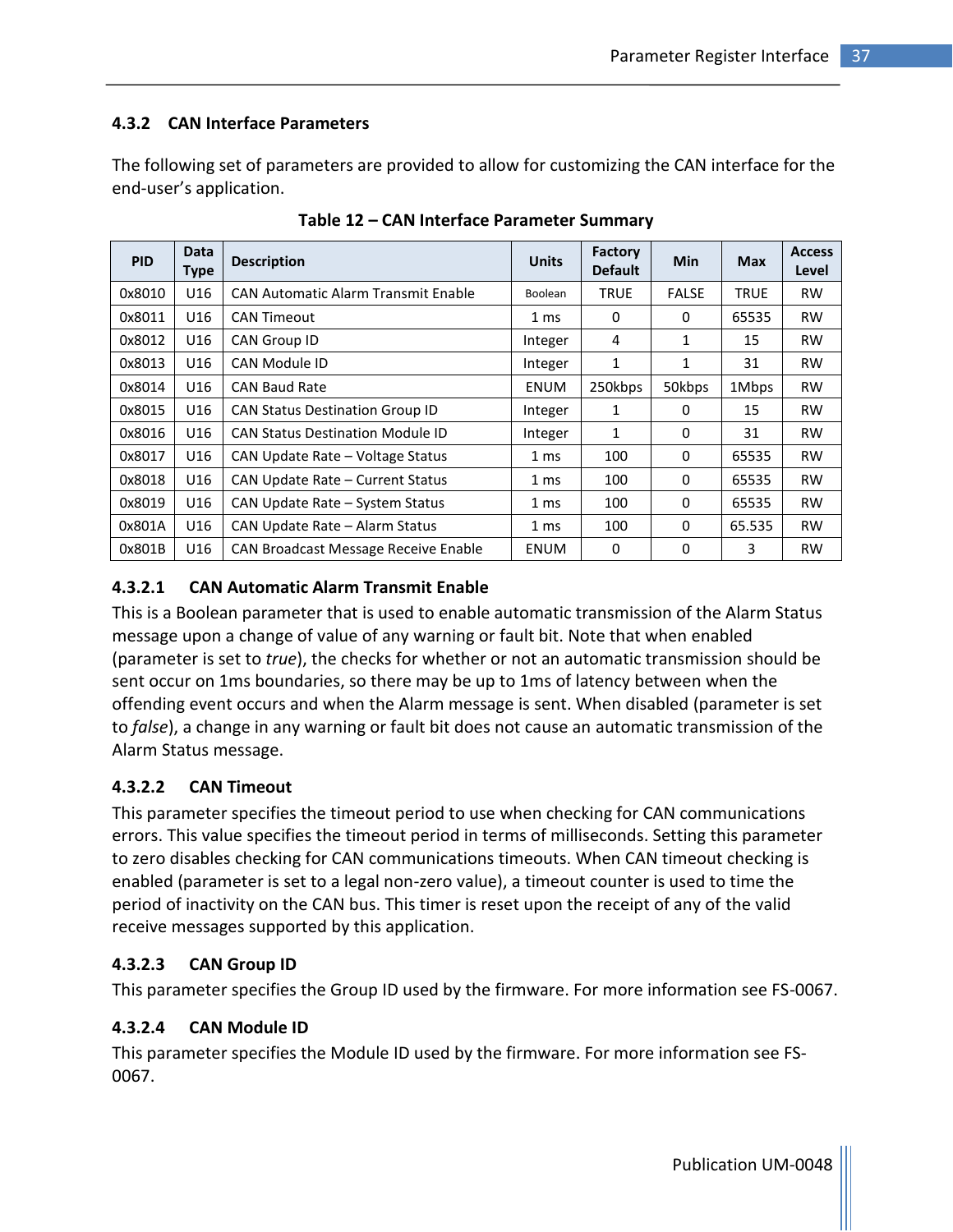#### <span id="page-39-0"></span>**4.3.2.5 CAN Baud Rate**

This parameter is used to configure the serial baud rate for the CAN interface. The legal values are as follows:

- $0 = 1$  Mbps
- $\bullet$  1 = 500 kbps
- $2 = 250$  kbps
- $-3 = 125$  kbps
- $\bullet$  4 = 100 kbps
- $-5 = 50$  kbps

#### <span id="page-39-1"></span>**4.3.2.6 CAN Status Destination Group ID**

This parameter specifies the Destination Group ID that this firmware will use when sending the Status messages. Note that the Illegal CAN Message and Configuration Response messages use the Group/Module information from the sending device as the Destination Group/Module when responding, so this parameter is not used for those messages. For more information see FS-0067.

#### <span id="page-39-2"></span>**4.3.2.7 CAN Status Destination Module ID**

This parameter specifies the Destination Module ID that this firmware will use when sending the Status messages. Note that the Illegal CAN Message and Configuration Response messages use the Group/Module information from the sending device as the Destination Group/Module when responding, so this parameter is not used for those messages. For more information see FS-0067.

#### <span id="page-39-3"></span>**4.3.2.8 CAN Update Rate – Voltage Status Messages**

This parameter specifies the rate at which Input and Output Voltage Status CAN messages will be automatically transmitted by the firmware. This value specifies the period between message transmissions in terms of milliseconds. Setting this parameter to zero disables automatic/periodic transmission of this message. All other values (1ms – 65,535ms) are valid.

#### <span id="page-39-4"></span>**4.3.2.9 CAN Update Rate – Current Status Messages**

This parameter specifies the rate at which IMP-A and IMP-B Current Status CAN messages will be automatically transmitted by the firmware. This value specifies the period between message transmissions in terms of milliseconds. Setting this parameter to zero disables automatic/periodic transmission of this message. All other values (1ms – 65,535ms) are valid.

#### <span id="page-39-5"></span>**4.3.2.10 CAN Update Rate – System Status Message**

This parameter specifies the rate at which System Status CAN messages will be automatically transmitted by the firmware. This value specifies the period between message transmissions in terms of milliseconds. Setting this parameter to zero disables automatic/periodic transmission of this message. All other values (1ms – 65,535ms) are valid.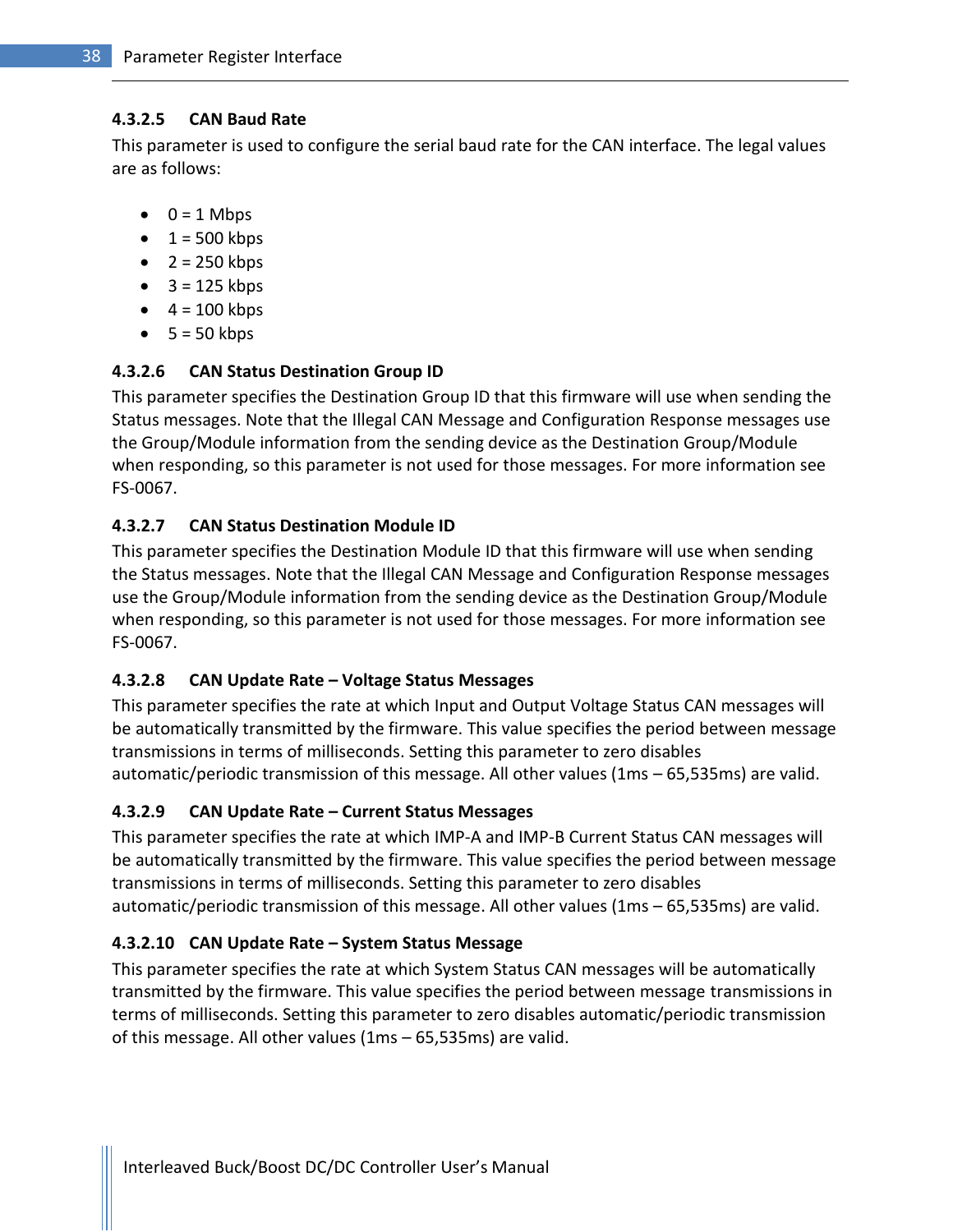#### <span id="page-40-0"></span>**4.3.2.11 CAN Update Rate - Alarm Status Message**

This parameter specifies the rate at which Alarm Status CAN messages will be automatically transmitted by the firmware. This value specifies the period between message transmissions in terms of milliseconds. Setting this parameter to zero disables automatic/periodic transmission of this message. All other values (1ms – 65,535ms) are valid.

#### <span id="page-40-1"></span>**4.3.2.12 CAN Broadcast Message Receive Enable**

This parameter determines whether or not the DC/DC controller will accept broadcast messages from the host controller. See reference document FS-0046 ("OzCan Protocol Function Specification") for more details on the use of broadcast messages. The legal values for this parameter are encoded as follows:

- 0 = Do Not Accept Broadcast Messages
- $\bullet$  1 = Accept Group-wide Broadcast Messages (Module ID = 0)
- $\bullet$  2 = Accept System-wide Broadcast Messages (Group ID = 0)
- 3 = Accept both Group-wide and System-Wide Broadcast Messages

#### <span id="page-40-2"></span>**4.3.3 System Measurement Scaling Parameters**

<span id="page-40-5"></span>

| <b>PID</b> | <b>Data</b><br>Type | <b>Description</b>                         | <b>Units</b> | Factory<br><b>Default</b> | Min | <b>Max</b> | <b>Access</b><br>Level |
|------------|---------------------|--------------------------------------------|--------------|---------------------------|-----|------------|------------------------|
| 0x8020     | U16                 | A-Neutral Voltage Measurement - Full Scale | 0.1V         | 5003                      | 0   | 65535      | <b>RW</b>              |
| 0x8021     | U16                 | B-Neutral Voltage Measurement - Full Scale | 0.1V         | 5003                      | 0   | 65535      | <b>RW</b>              |
| 0x8022     | U16                 | IPM Voltage Measurement - Full Scale       | 0.1V         | 6012                      | 0   | 65535      | <b>RW</b>              |
| 0x8023     | n/a                 | Reserved                                   | n/a          | n/a                       | n/a | n/a        | n/a                    |
| 0x8024     | U16                 | Phase Current Measurement - Full Scale     | 0.1A         | 1504                      | 0   | 65535      | <b>RW</b>              |
| 0x8025     | U16                 | C-Neutral Voltage Measurement - Full Scale | 0.1V         | 5003                      | 0   | 65535      | <b>RW</b>              |

#### **Table 13 – System Measurement Scaling Parameter Summary**

#### <span id="page-40-3"></span>**4.3.3.1 A-Neutral Voltage Measurement – Full Scale**

This parameter defines the full scale value of the voltage sensed using the Phase A to Neutral connections of the Isolated High Voltage Sense interface on J23. When the converter is configured for the Boost topology, via the *Default Control Topology* configuration parameter (PID 0x8033), this interface is used to measure the input voltage. When configured for the Buck topology, the interface is used to measure output voltage. This full scale value is relative to the signal at the DSP's ADC input that would cause a full scale ADC reading (i.e. ADC reading of 0xFFF).

#### <span id="page-40-4"></span>**4.3.3.2 B-Neutral Voltage Measurement – Full Scale**

This parameter defines the full scale value of the voltage sensed using the Phase B to Neutral connections of the Isolated High Voltage Sense interface on J23. When the precharge feature is enabled, via the *Precharge Enable* configuration parameter (PID 0x8098), this interface is used to measure the input source voltage, that is the voltage input to the precharge circuitry. This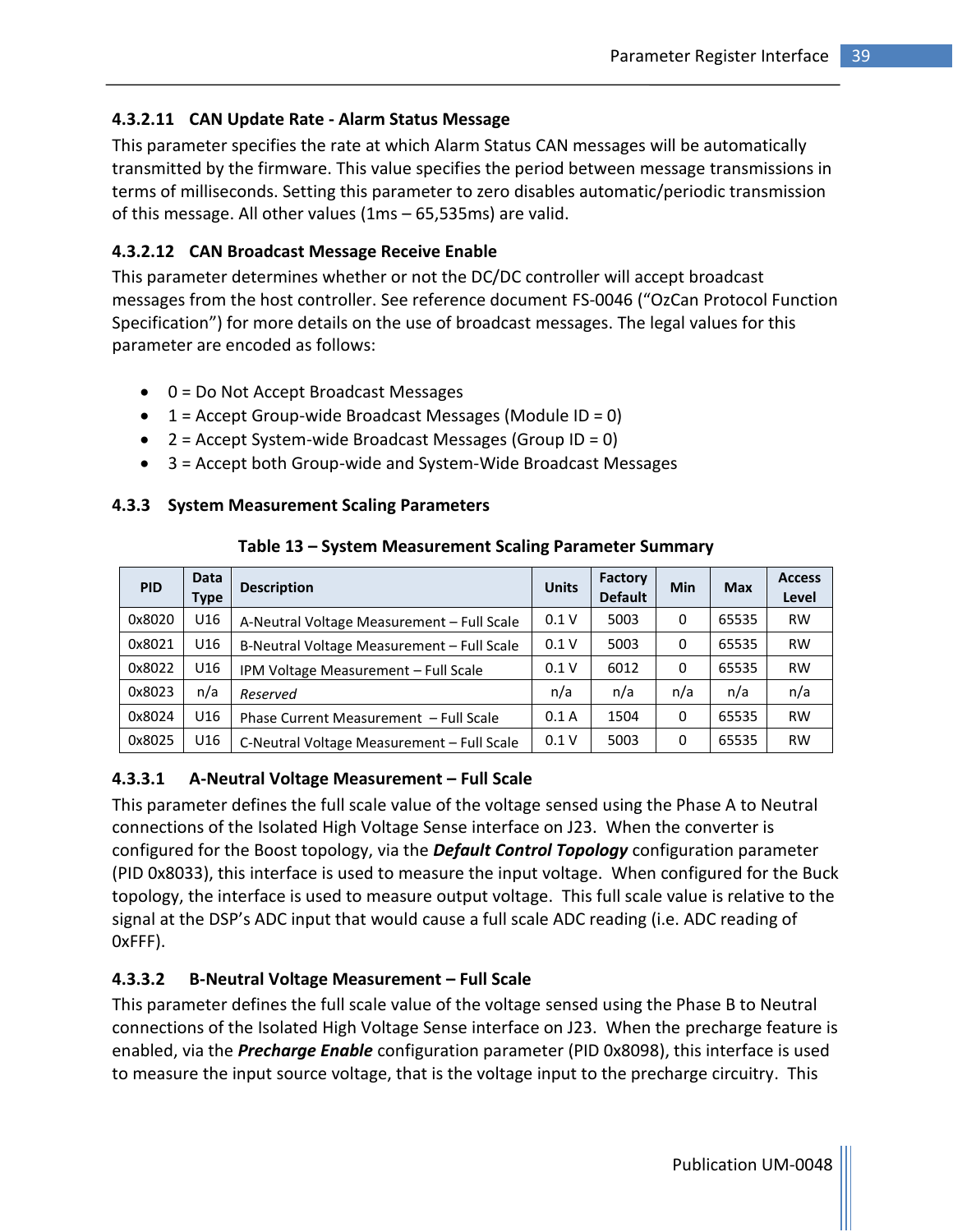full scale value is relative to the signal at the DSP's ADC input that would cause a full scale ADC reading (i.e. ADC reading of 0xFFF).

#### <span id="page-41-0"></span>**4.3.3.3 IPM Voltage Measurement – Full Scale**

This parameter defines the full scale value of the IPM high voltage measurement signal on J11. When the converter is configured for the Boost topology, via the *Default Control Topology* configuration parameter (PID 0x8033), this interface is used to measure the output voltage. When configured for the Buck topology, the interface is used to measure input voltage. This full scale value is relative to the signal at the isolated high voltage ADC input that would cause a full scale ADC reading (i.e. ADC reading of 0xFFF).

#### <span id="page-41-1"></span>**4.3.3.4 Phase Current Measurement – Full Scale**

This parameter defines the full scale value of the individual IPM phase current measurements. This full scale value is relative to the signal at the DSP's ADC input that would cause a full scale ADC reading (i.e. ADC reading of 0xFFF).

#### <span id="page-41-2"></span>**4.3.3.5 C-Neutral Voltage Measurement – Full Scale**

This parameter defines the full scale value of the voltage sensed using the Phase C to Neutral connections of the Isolated High Voltage Sense interface on J23. This full scale value is relative to the signal at the DSP's ADC input that would cause a full scale ADC reading (i.e. ADC reading of 0xFFF).

#### <span id="page-41-3"></span>**4.3.4 Default Operating Parameters**

<span id="page-41-6"></span>

| <b>PID</b> | <b>Data</b><br><b>Type</b> | <b>Description</b>       | <b>Units</b> | <b>Factory</b><br><b>Default</b> | Min | <b>Max</b> | <b>Access</b><br>Level |
|------------|----------------------------|--------------------------|--------------|----------------------------------|-----|------------|------------------------|
| 0x8030     | U16                        | Default Control Mode     | <b>ENUM</b>  | 0                                | 0   |            | <b>RW</b>              |
| 0x8031     | U16                        | Default Voltage Setpoint | 0.1V         | 4000                             | 0   | 65535      | <b>RW</b>              |
| 0x8032     | U16                        | Default Current Setpoint | 0.1A         | 0                                | 0   | 65535      | <b>RW</b>              |
| 0x8033     | U16                        | Control Topology         | <b>ENUM</b>  | 0                                | 0   | 1          | <b>RW</b>              |

#### **Table 14 – Default Operating Parameter Summary**

#### <span id="page-41-4"></span>**4.3.4.1 Default Control Mode**

This parameter defines the default power-on control mode for the converter. The legal values are as follows:

- $\bullet$  0 = Voltage Control Mode
- $\bullet$  1 = Current Control mode
- *All other values are reserved for future use*

#### <span id="page-41-5"></span>**4.3.4.2 Default Voltage Setpoint**

This parameter defines the default voltage set point to use when turning on in voltage control mode following a power-on-reset (POR) of the control board. This value is used if the *Output Voltage Setpoint* command (PID 0x0002) has not been issued following a power-on-reset of the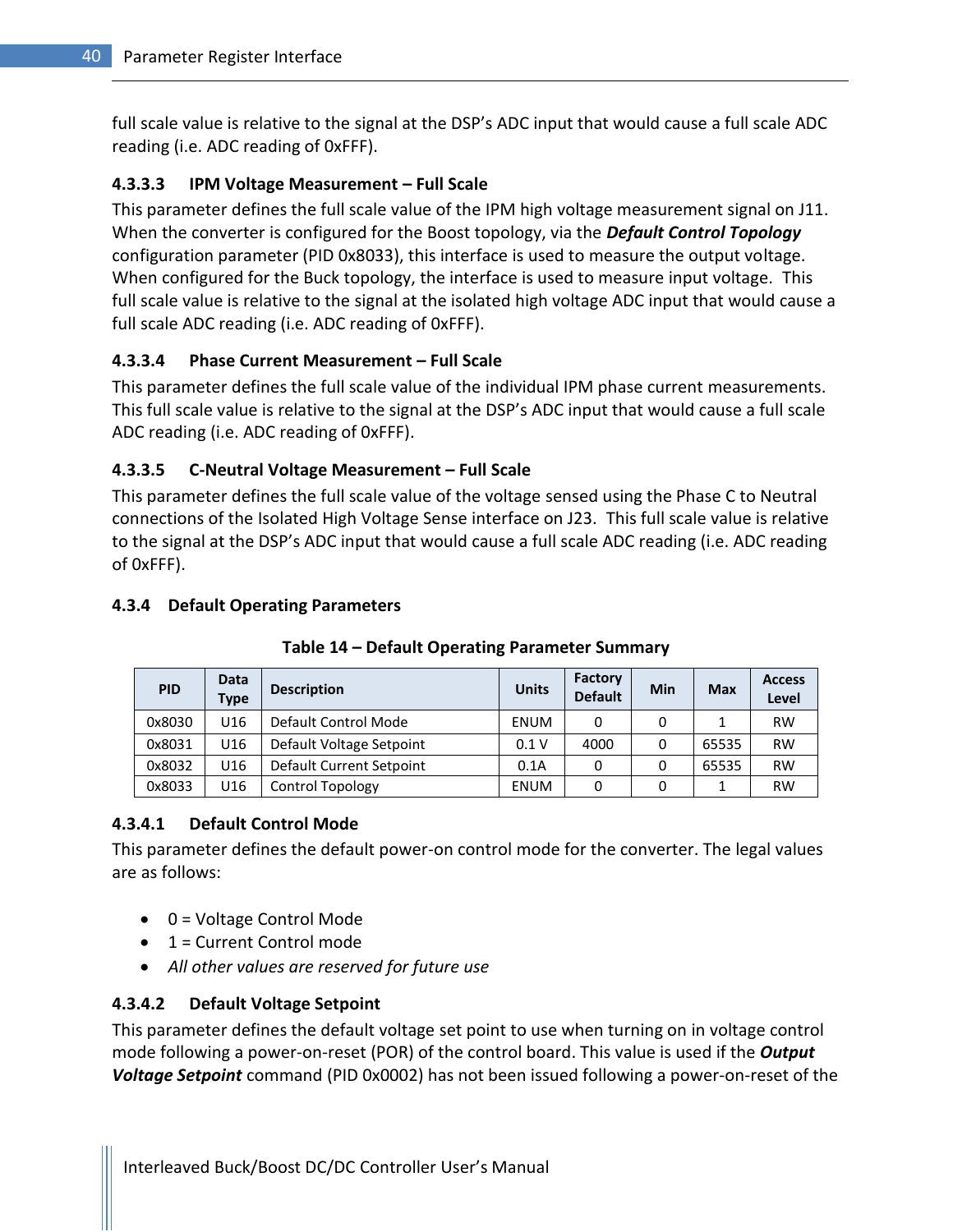control board. Writing the *Output Voltage Setpoint* command register with a legal value will override the default value stored in this register.

#### <span id="page-42-0"></span>**4.3.4.3 Default Current Setpoint**

This parameter defines the default current set point to use when turning on in current control mode following a power-on-reset (POR) of the control board. This value is used if the *Output Current Setpoint* command (PID 0x0003) has not been issued following a power-on-reset of the control board. Writing the *Output Current Setpoint* command register with a legal value will override the default value stored in this register.

#### <span id="page-42-1"></span>**4.3.4.4 Control Topology**

This parameter defines the control mode for the converter. The legal values are as follows:

- $0 =$  Boost Topology
- $\bullet$  1 = Buck Topology
- *All other values are reserved for future use*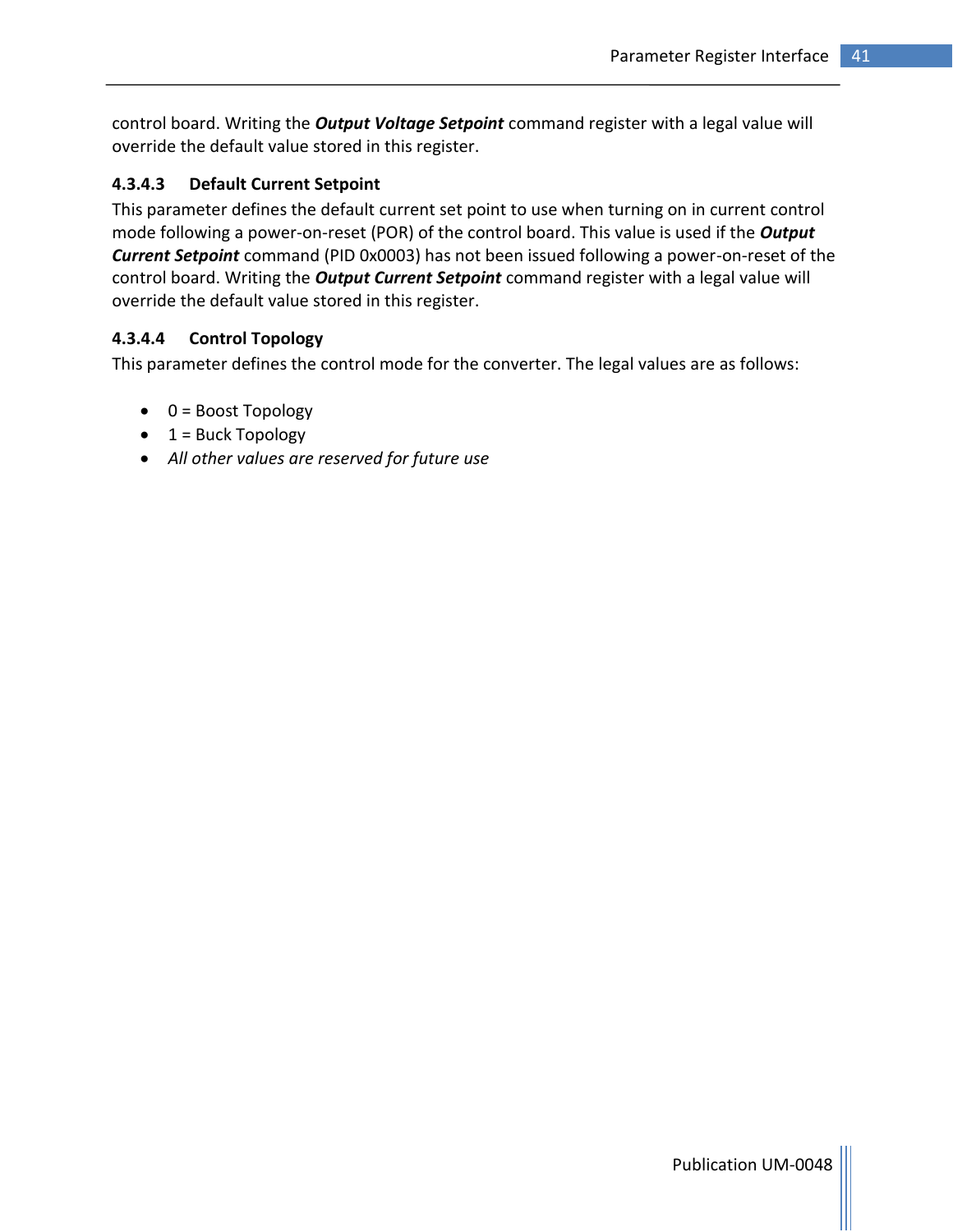#### <span id="page-43-0"></span>**4.3.5 Fault and Warning Parameters**

<span id="page-43-4"></span>

| <b>PID</b> | <b>Data</b><br><b>Type</b> | <b>Description</b>                      | <b>Units</b>      | Factory<br><b>Default</b> | Min          | <b>Max</b>  | <b>Access</b><br>Level |
|------------|----------------------------|-----------------------------------------|-------------------|---------------------------|--------------|-------------|------------------------|
| 0x8040     | U16                        | Vin Under-Voltage Fault Threshold       | 0.1V              | 100                       | $\Omega$     | 65535       | <b>RW</b>              |
| 0x8041     | U16                        | Vin Under-Voltage Warning Threshold     | 0.1V              | 150                       | $\Omega$     | 65535       | <b>RW</b>              |
| 0x8042     | U16                        | Vin Under-Voltage Recover Threshold     | 0.1V              | 200                       | $\Omega$     | 65535       | <b>RW</b>              |
| 0x8043     | U16                        | Vin Over-Voltage Fault Threshold        | 0.1V              | 650                       | $\mathbf 0$  | 65535       | <b>RW</b>              |
| 0x8044     | U16                        | Vin Over-Voltage Warning Threshold      | 0.1V              | 600                       | $\Omega$     | 65535       | <b>RW</b>              |
| 0x8045     | U16                        | Vin Over-Voltage Recover Threshold      | 0.1V              | 550                       | $\Omega$     | 65535       | <b>RW</b>              |
| 0x8046     | U16                        | Vout Over-Voltage Fault Threshold       | 0.1V              | 4250                      | $\mathbf 0$  | 65535       | <b>RW</b>              |
| 0x8047     | U16                        | Vout Over-Voltage Warning Threshold     | 0.1V              | 4200                      | $\Omega$     | 65535       | <b>RW</b>              |
| 0x8048     | U16                        | Vout Over-Voltage Recover Threshold     | 0.1V              | 4150                      | $\mathbf 0$  | 65535       | <b>RW</b>              |
| 0x8049     | U16                        | lout Over-Current Fault Threshold       | 0.1A              | 3750                      | $\mathbf 0$  | 65535       | <b>RW</b>              |
| 0x804A     | U16                        | lout Over-Current Fault Time            | 0.1 <sub>ms</sub> | $\Omega$                  | $\Omega$     | 65535       | <b>RW</b>              |
| 0x804B     | U16                        | lout Over-Current Warning Threshold     | 0.1A              | 3500                      | $\mathbf 0$  | 65535       | <b>RW</b>              |
| 0x804C     | U16                        | lout Over-Current Recover Threshold     | 0.1A              | 3250                      | $\mathbf 0$  | 65535       | <b>RW</b>              |
| 0x804D     | U16                        | Iphase Over-Current Fault Threshold     | 0.1A              | 1250                      | $\Omega$     | 65535       | <b>RW</b>              |
| 0x804E     | U16                        | Iphase Over-Current Fault Time          | 0.1 <sub>ms</sub> | $\mathbf 0$               | $\Omega$     | 65535       | <b>RW</b>              |
| 0x804F     | U16                        | Iphase Over-Current Warning Threshold   | 0.1A              | 1150                      | $\mathbf 0$  | 65535       | <b>RW</b>              |
| 0x8050     | U16                        | Iphase Over-Current Recover Threshold   | 0.1A              | 1050                      | $\mathbf 0$  | 65535       | <b>RW</b>              |
| 0x8051     | U16                        | IPM Temperature Fault Threshold         | °C                | 85                        | 20           | 150         | <b>RW</b>              |
| 0x8052     | U16                        | IPM Temperature Warning Threshold       | °C                | 75                        | 20           | 150         | <b>RW</b>              |
| 0x8053     | U16                        | IPM Temperature Recover Threshold       | °C                | 70                        | 20           | 150         | <b>RW</b>              |
| 0x8054     | U16                        | Auxiliary Temperature Fault Threshold   | °C                | 85                        | 20           | 150         | <b>RW</b>              |
| 0x8055     | U16                        | Auxiliary Temperature Warning Threshold | °C                | 75                        | 20           | 150         | <b>RW</b>              |
| 0x8056     | U16                        | Auxiliary Temperature Recover Threshold | °C                | 70                        | 20           | 150         | <b>RW</b>              |
| 0x8057     | U16                        | IPM Error Pin Active High               | Boolean           | <b>TRUE</b>               | <b>FALSE</b> | <b>TRUE</b> | <b>RW</b>              |
| 0x8058     | U16                        | IPM Over Temp Pin Active High           | Boolean           | <b>TRUE</b>               | <b>FALSE</b> | <b>TRUE</b> | <b>RW</b>              |

#### **Table 15 – Fault and Warning Parameter Summary**

#### <span id="page-43-1"></span>**4.3.5.1 Input Under-Voltage Fault Threshold**

This parameter defines the DC input under voltage fault threshold. If the DC input voltage falls below this value when the converter is ON, or if the user attempts to turn the converter on when the input is below this value, the application will automatically transition to the FAULT state and operation of the inverter will be disabled (and forced OFF). This fault is not generated when the converter is OFF or when this parameter is set to a value of zero.

#### <span id="page-43-2"></span>**4.3.5.2 Input Under-Voltage Warning Threshold**

This parameter defines the DC input voltage threshold below which the firmware will report a low voltage warning. Once below this warning threshold, the voltage must rise above the corresponding recover threshold before the firmware will clear the low voltage warning.

#### <span id="page-43-3"></span>**4.3.5.3 Input Under-Voltage Recover Threshold**

See warning threshold description above.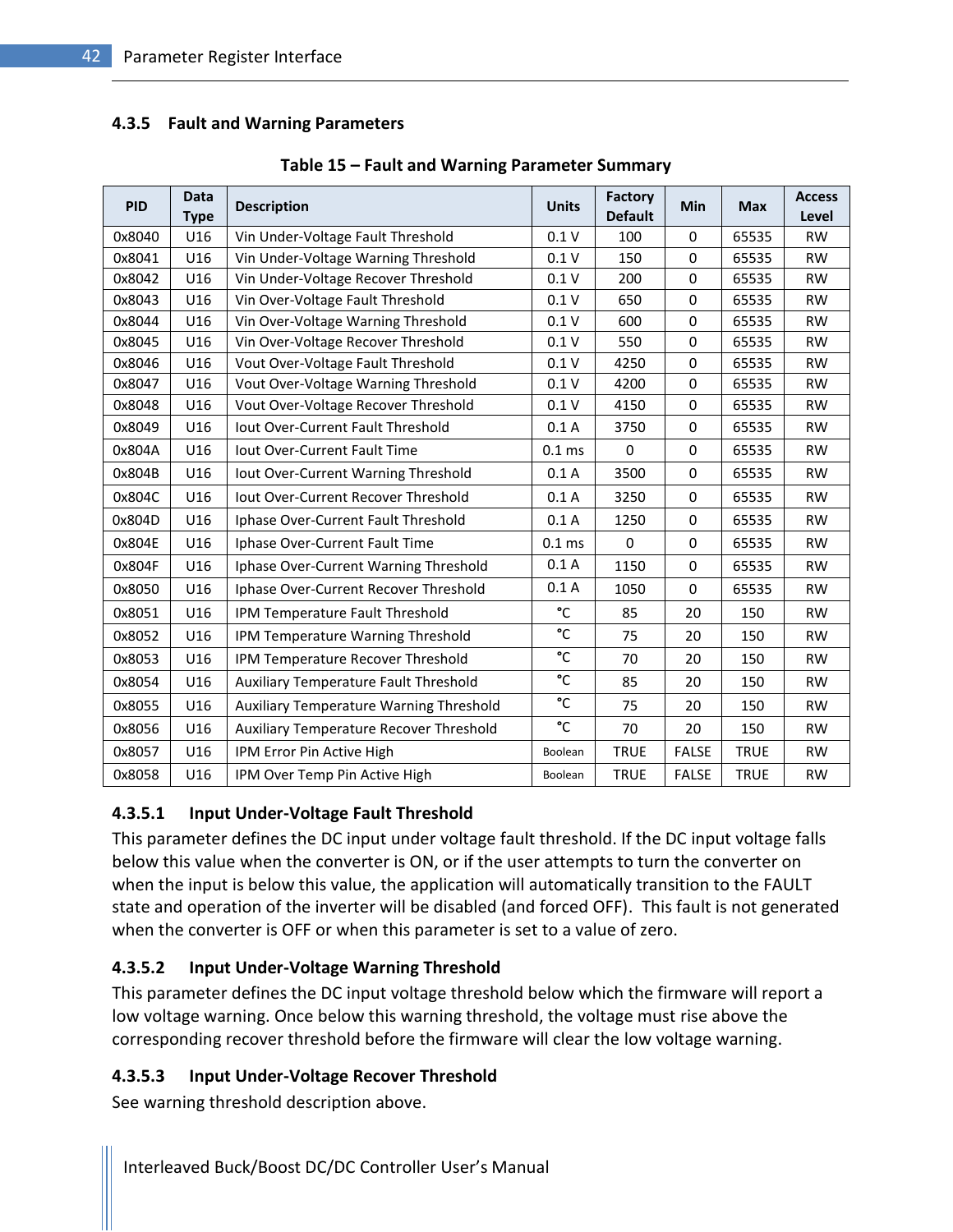#### <span id="page-44-0"></span>**4.3.5.4 Input Over-Voltage Fault Threshold**

This parameter defines the DC input over voltage fault threshold. If the DC input voltage rises above this value the application will automatically transition to the FAULT state and operation of the inverter will be disabled (and forced OFF).

#### <span id="page-44-1"></span>**4.3.5.5 Input Over-Voltage Warning Threshold**

This parameter defines the DC input voltage threshold above which the firmware will report a high voltage warning. Once above this warning threshold, the voltage must drop below the corresponding recover threshold before the firmware will clear the high voltage warning.

#### <span id="page-44-2"></span>**4.3.5.6 Input Over-Voltage Recover Threshold**

See warning threshold description above.

#### <span id="page-44-3"></span>**4.3.5.7 Output Over-Voltage Fault Threshold**

This parameter defines the DC output over voltage fault threshold. If the DC output voltage rises above this value the application will automatically transition to the FAULT state and operation of the inverter will be disabled (and forced OFF).

#### <span id="page-44-4"></span>**4.3.5.8 Output Over-Voltage Warning Threshold**

This parameter defines the DC output voltage threshold above which the firmware will report a high voltage warning. Once above this warning threshold, the voltage must drop below the corresponding recover threshold before the firmware will clear the high voltage warning.

#### <span id="page-44-5"></span>**4.3.5.9 Output Over-Voltage Recover Threshold**

See warning threshold description above.

#### <span id="page-44-6"></span>**4.3.5.10 Output Over-Current Fault Threshold**

This parameter defines the output over-current fault threshold. If the current rises above this value for the duration specified in the corresponding *Fault Time* parameter (see next section), the converter will automatically transition to the FAULT state and operation of the application will be disabled (and forced OFF). In an interleaved topology, the output current is the sum of all interleaved phases.

#### <span id="page-44-7"></span>**4.3.5.11 Output Over-Current Fault Time**

This parameter defines the output over-current fault timer period. If this parameter is set to zero, the over-current fault will trip immediately in the event that the current rises above the programmed fault threshold. Any non-zero value programmed in this parameter is interpreted as the duration of the over-current event before the over-current fault is tripped. Note that the timer that monitors the over-current condition is an up/down counter and hence acts like a simple integrator – it does not clear when the over-current condition is removed, it instead counts down until it reaches zero. In an interleaved topology, the output current is the sum of all interleaved phases.

#### <span id="page-44-8"></span>**4.3.5.12 Output Over-Current Warning Threshold**

This parameter defines the output current threshold above which the firmware will report a high output current warning. Once above this warning threshold, the output current must fall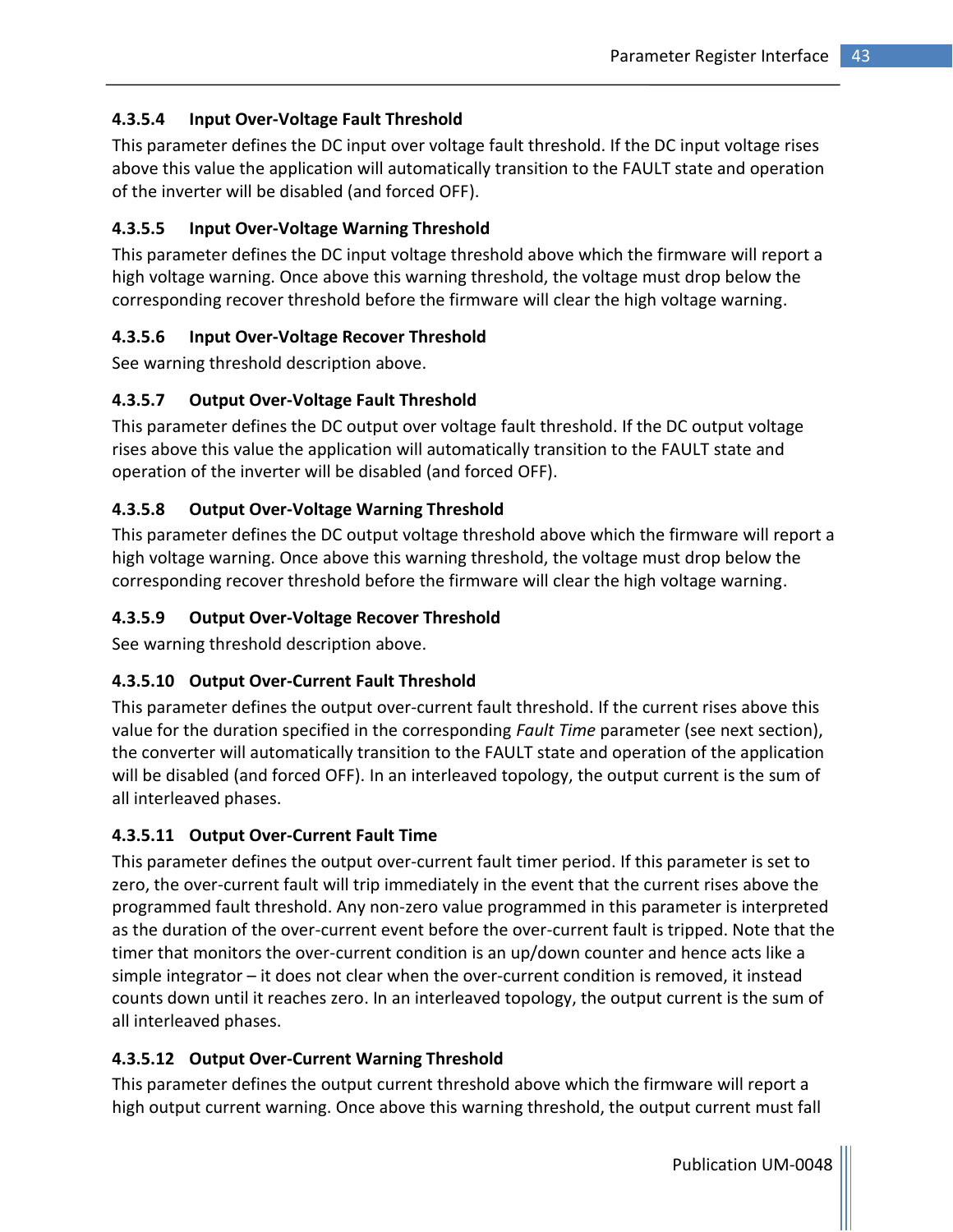below the corresponding recover threshold before the firmware will clear the high output current warning. In an interleaved topology, the output current is the sum of all interleaved phases.

#### <span id="page-45-0"></span>**4.3.5.13 Output Over-Current Recover Threshold**

See warning threshold description above.

#### <span id="page-45-1"></span>**4.3.5.14 Phase Over-Current Fault Threshold**

In an interleaved topology, this parameter defines the output over-current fault threshold for each interleaved phase. If the current rises above this value for the duration specified in the corresponding *Fault Time* parameter (see next section), the converter will automatically transition to the FAULT state and operation of the application will be disabled (and forced OFF).

#### <span id="page-45-2"></span>**4.3.5.15 Phase Over-Current Fault Time**

This parameter defines the per-phase over-current fault timer period. If this parameter is set to zero, the over-current fault will trip immediately in the event that any phase current rises above the programmed fault threshold. Any non-zero value programmed in this parameter is interpreted as the duration of the over-current event before the over-current fault is tripped. Note that the timer that monitors the over-current condition is an up/down counter and hence acts like a simple integrator – it does not clear when the over-current condition is removed, it instead counts down until it reaches zero.

#### <span id="page-45-3"></span>**4.3.5.16 Phase Over-Current Warning Threshold**

In an interleaved topology, this parameter defines the output current threshold for each interleaved phase above which the firmware will report a high output current warning. Once above this warning threshold, the output current must fall below the corresponding recover threshold before the firmware will clear the high output current warning.

#### <span id="page-45-4"></span>**4.3.5.17 Phase Over-Current Recover Threshold**

See warning threshold description above.

#### <span id="page-45-5"></span>**4.3.5.18 IPM Temperature Fault Threshold**

This parameter defines the IPM temperature fault threshold. If the temperature rises above this value the converter will automatically transition to the FAULT state and operation of the application will be disabled (and forced OFF).

#### <span id="page-45-6"></span>**4.3.5.19 IPM Temperature Warning Threshold**

This parameter defines the IPM temperature threshold above which the firmware will report a high temperature warning. Once above this warning threshold, the temperature must fall below the corresponding recover threshold before the firmware will clear the high temperature warning.

#### <span id="page-45-7"></span>**4.3.5.20 IPM Temperature Recover Threshold**

See warning threshold description above.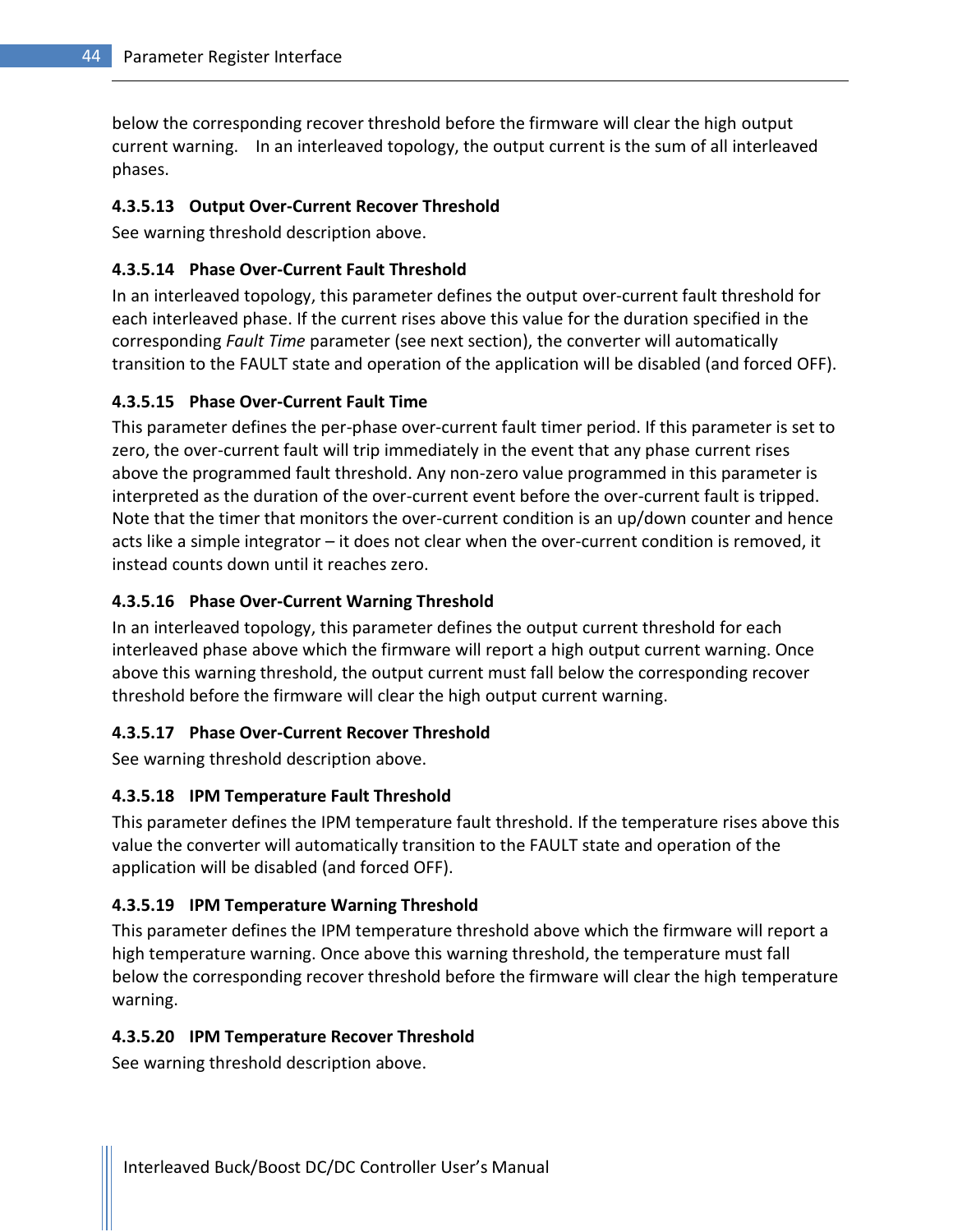#### <span id="page-46-0"></span>**4.3.5.21 Auxiliary Temperature Fault Threshold**

This parameter defines the auxiliary temperature fault threshold. If the *Auxiliary Temperature Sensor Enable* configuration parameter (PID 0x807A) is set to TRUE and the temperature rises above this value the converter will automatically transition to the FAULT state and operation of the application will be disabled (and forced OFF).

#### <span id="page-46-1"></span>**4.3.5.22 Auxiliary Temperature Warning Threshold**

This parameter defines the auxiliary temperature threshold above which the firmware will report a high temperature warning (if the *Auxiliary Temperature Sensor Enable* configuration parameter is set to TRUE). Once above this warning threshold, the temperature must fall below the corresponding recover threshold before the firmware will clear the high temperature warning.

#### <span id="page-46-2"></span>**4.3.5.23 Auxiliary Temperature Recover Threshold**

See warning threshold description above.

#### <span id="page-46-3"></span>**4.3.5.24 IPM Error Pin Active High**

This parameter determines the polarity of the hardware error input pins from the power module interface ("INV\_ERR\_U/V/W" listed in section [3.1.1\)](#page-18-1). When this parameter is set to TRUE, the input pins are treated as active high, meaning a high input is considered a fault condition.

#### <span id="page-46-4"></span>**4.3.5.25 IPM Over Temp Pin Active High**

This parameter determines the polarity of the hardware over temperature input pin from the power module interface ("INV\_OVR\_TEMP" listed in sectio[n 3.1.1\)](#page-18-1). When this parameter is set to TRUE, the input pin is treated as active high, meaning a high input is considered a fault condition.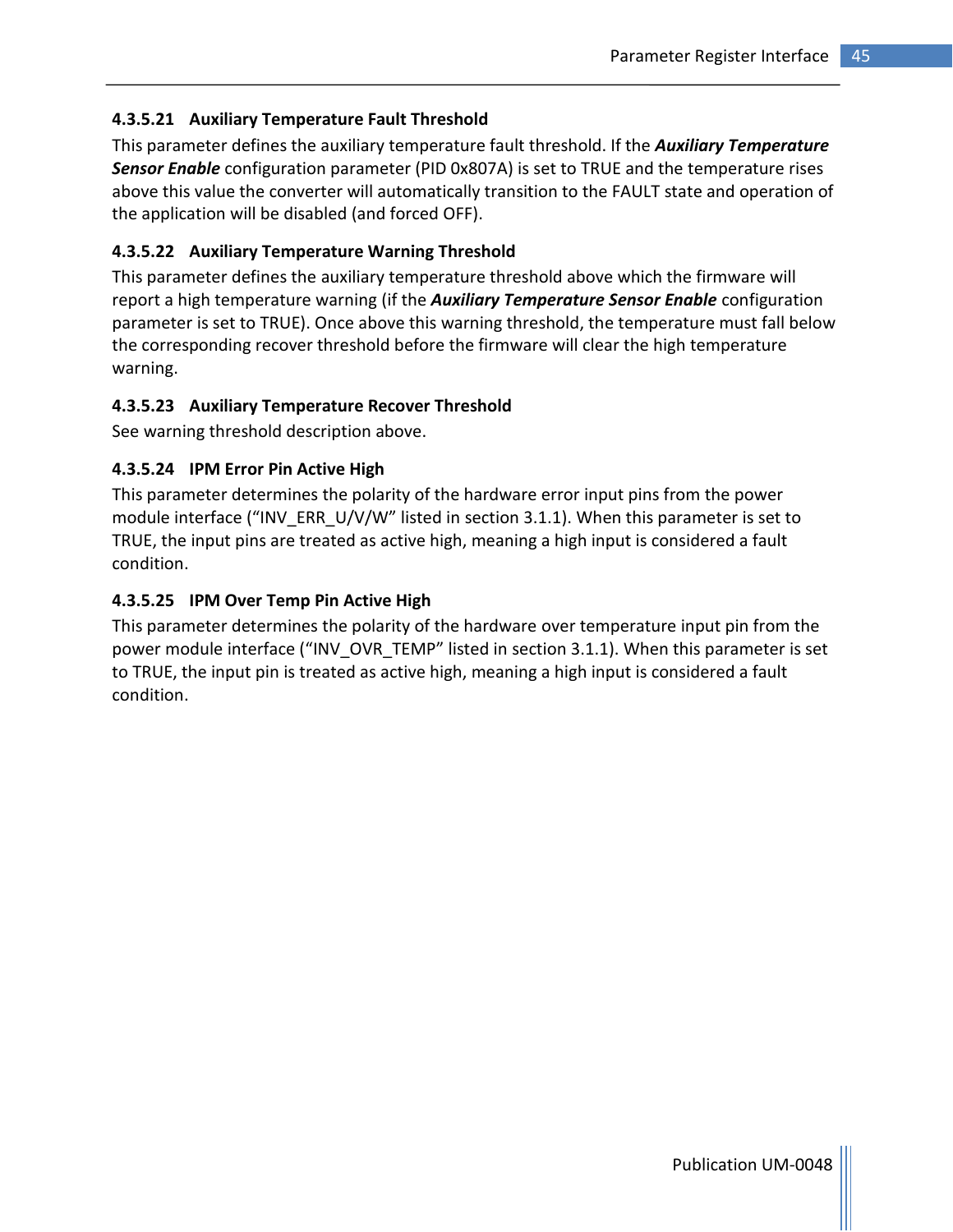#### <span id="page-47-0"></span>**4.3.6 Converter Control Parameters**

<span id="page-47-6"></span>

| <b>PID</b> | Data<br>Type    | <b>Description</b>                     | <b>Units</b>     | Factory<br><b>Default</b> | Min          | <b>Max</b>  | <b>Access</b><br>Level |
|------------|-----------------|----------------------------------------|------------------|---------------------------|--------------|-------------|------------------------|
| 0x8060     | U16             | Pulse Width Modulation Frequency       | 1 Hz             | 10000                     | 1000         | 25000       | <b>RW</b>              |
| 0x8061     | U16             | Pulse Width Modulation Deadband Enable | <b>Boolean</b>   | <b>TRUE</b>               | <b>FALSE</b> | <b>TRUE</b> | <b>RW</b>              |
| 0x8062     | U <sub>16</sub> | Pulse Width Modulation Deadband Time   | 10 <sub>ns</sub> | 65                        | 25           | 1000        | <b>RW</b>              |
| 0x8063     | U <sub>16</sub> | Pulse Width Modulation Max Duty Cycle  | %                | 95                        | 0            | 100         | <b>RW</b>              |
| 0x8064     | U16             | Pulse Width Modulation Min Duty Cycle  | %                | 0                         | 0            | 100         | <b>RW</b>              |
| 0x8065     | U16             | Interleaved Phase Count                | U16              | 3                         | 1            | 3           | <b>RW</b>              |
| 0x8066     | U16             | <b>Voltage Control ISR Period</b>      | Tpwm             | 5                         | 1            | 500         | <b>RW</b>              |
| 0x8067     | U16             | Instrumentation ISR Period             | Tpwm             | 10                        | 1            | 500         | <b>RW</b>              |

**Table 16 – Converter Control Parameter Summary**

#### <span id="page-47-1"></span>**4.3.6.1 Pulse Width Modulation Frequency**

This parameter defines the fundamental PWM switching frequency for the power stage. Note that the current control loops and PWM modulation value are updated at twice this frequency, essentially at the peak and valley of the triangle PWM carrier waveform.

#### <span id="page-47-2"></span>**4.3.6.2 Pulse Width Modulation Deadband Enable**

This parameter enables software deadband for the converter half bridges. The deadband is implemented as a turn on delay when turning on a power device after having just turned off its complement.

#### <span id="page-47-3"></span>**4.3.6.3 Pulse Width Modulation Deadband Time**

This parameter defines the amount of dead band time to use between switching the complementary top and bottom switches in the half bridges (i.e. the time that both PWM outputs are OFF). This parameter is only used if the *Pulse Width Modulation Deadband Enable* parameter (PID 0x8061) is set to TRUE.

#### <span id="page-47-4"></span>**4.3.6.4 Pulse Width Modulation Max/Min Duty Cycle**

These parameters specify the minimum and maximum duty cycles allowed on the PWM outputs to the power switches. The DC/DC controller will clamp the PWM pulses to these values, preventing any pulses narrower than the minimum specified value or greater than the maximum specified value. These parameters can be used to guarantee minimum pulse widths if required by the power switches. The dead band time (either enforced by the power module hardware or by the DC/DC software parameter) should be taken into account when setting these parameters.

#### <span id="page-47-5"></span>**4.3.6.5 Interleaved Phase Count**

This parameter is used to specify the number of phases implemented in an interleaved converter topology.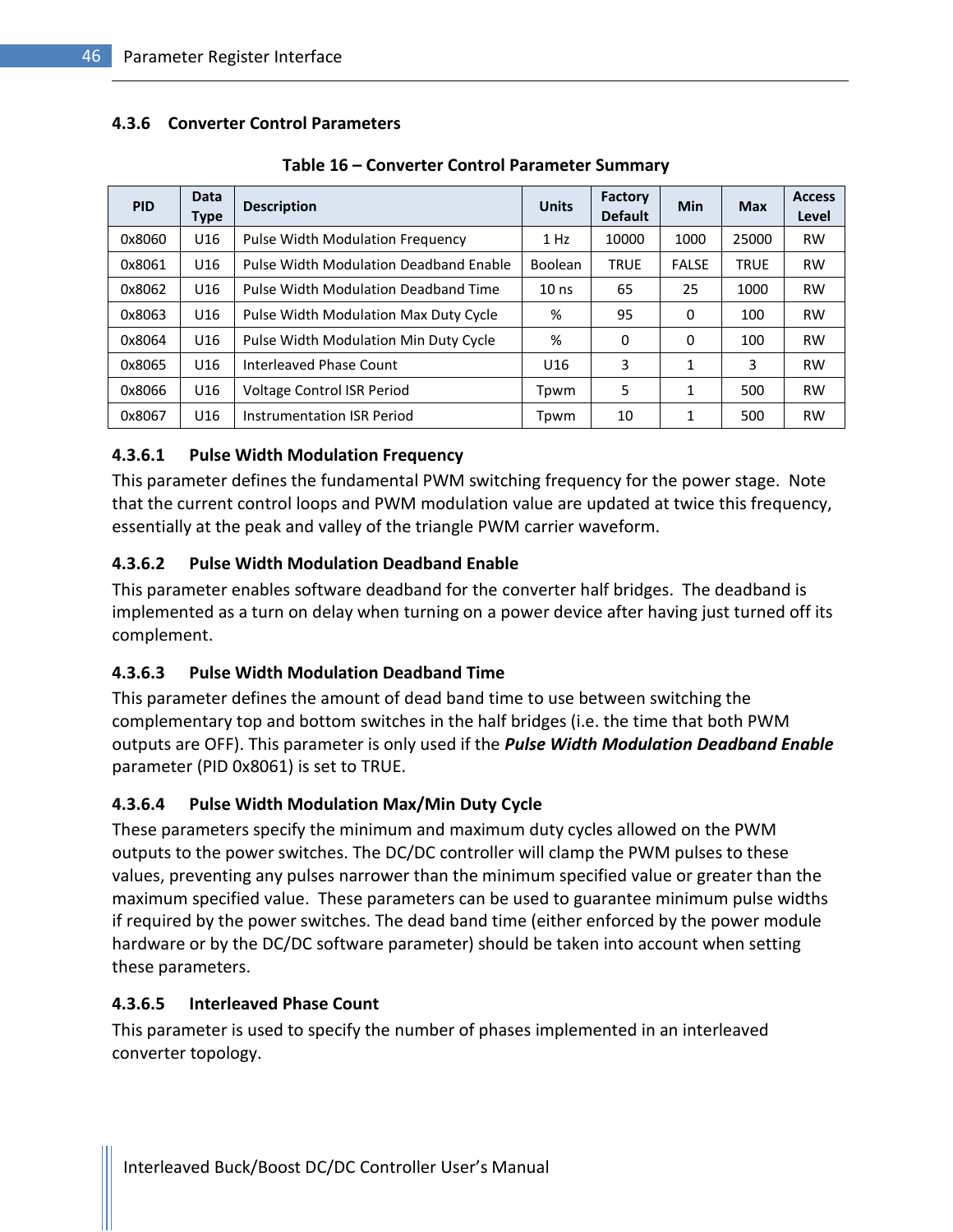#### <span id="page-48-0"></span>**4.3.6.6 Voltage Control ISR Period**

This parameter is used to specify the rate at which to execute the outer voltage control loop as a number of fundamental PWM periods.

#### <span id="page-48-1"></span>**4.3.6.7 Instrumentation ISR Period**

This parameter is used to specify the rate at which to execute instrumentation updates as a number of fundamental PWM periods.

#### <span id="page-48-2"></span>**4.3.7 Temperature Monitor Parameters**

<span id="page-48-5"></span>

| <b>PID</b> | Data<br><b>Type</b> | <b>Description</b>                   | <b>Units</b> | Factory<br><b>Default</b> | <b>Min</b>   | <b>Max</b> | <b>Access</b><br>Level |
|------------|---------------------|--------------------------------------|--------------|---------------------------|--------------|------------|------------------------|
| 0x8070     | U16                 | <b>IPM Temp Sensor Type</b>          | <b>ENUM</b>  | 1                         | 0            | 1          | <b>RW</b>              |
| 0x8071     | S32                 | IPM Temperature Coefficient CO       | Q16          | 18.515                    | $-32768$     | 32767      | <b>RW</b>              |
| 0x8072     | S32                 | IPM Temperature Coefficient C1       | Q16          | 119.94                    | $-32768$     | 32767      | <b>RW</b>              |
| 0x8073     | S32                 | IPM Temperature Coefficient C2       | Q16          | $-27.232$                 | $-32768$     | 32767      | <b>RW</b>              |
| 0x8074     | S32                 | IPM Temperature Coefficient C3       | Q16          | 5.9997                    | $-32768$     | 32767      | <b>RW</b>              |
| 0x8075     | S32                 | <b>IPM Temperature Coefficient A</b> | Q30          | 8.7304E-4                 | $-2$         | 1.99999    | <b>RW</b>              |
| 0x8076     | S32                 | <b>IPM Temperature Coefficient B</b> | Q30          | 2.9129E-4                 | $-2$         | 1.99999    | <b>RW</b>              |
| 0x8077     | S32                 | IPM Temperature Coefficient C        | Q30          | $\Omega$                  | $-2$         | 1.99999    | <b>RW</b>              |
| 0x8078     | U32                 | IPM Temperature Bias Resistor        | Ohms         | 2490                      | 1            | 65535      | <b>RW</b>              |
| 0x8079     | U32                 | IPM Temperature Bias Voltage         | mV           | 15000                     | $\mathbf{1}$ | 65536      | <b>RW</b>              |

**Table 17 – IPM Temperature Parameter Summary**

#### <span id="page-48-3"></span>**4.3.7.1 IPM Temp Sensor Type**

This parameter defines the type of temp sensor used in the power module interface. The software can interface to either a positive temperature coefficient style sensor as used in Semikron SKiiPs or a standard, negative temperature coefficient thermistor.

- $0 =$  Semikron SKiiP PTC
- $\bullet$  1 = NTC Thermistor

*All other values are reserved for future use*

#### <span id="page-48-4"></span>**4.3.7.2 IPM Temp Coefficients (C0 through C3)**

These parameters are used by the PTC Semikron style, temperature calculation algorithm. They define the coefficients used by the 3<sup>rd</sup> order polynomial fitting routine within the firmware to convert raw ADC readings to degrees C. The temperature is calculated using the normalized ADC measurements (values in the range of 0 to 1, corresponding to the 12-bit ADC input range of 0x000 to 0xFFF) and the coefficient parameters as follows:

Temperature =  $C3 \cdot X^3 + C2 \cdot X^2 + C1 \cdot X + C0$ 

Where:  $X$  is the normalized ADC reading in the range of  $0 - 1$  $CO - C3$  are the coefficient parameters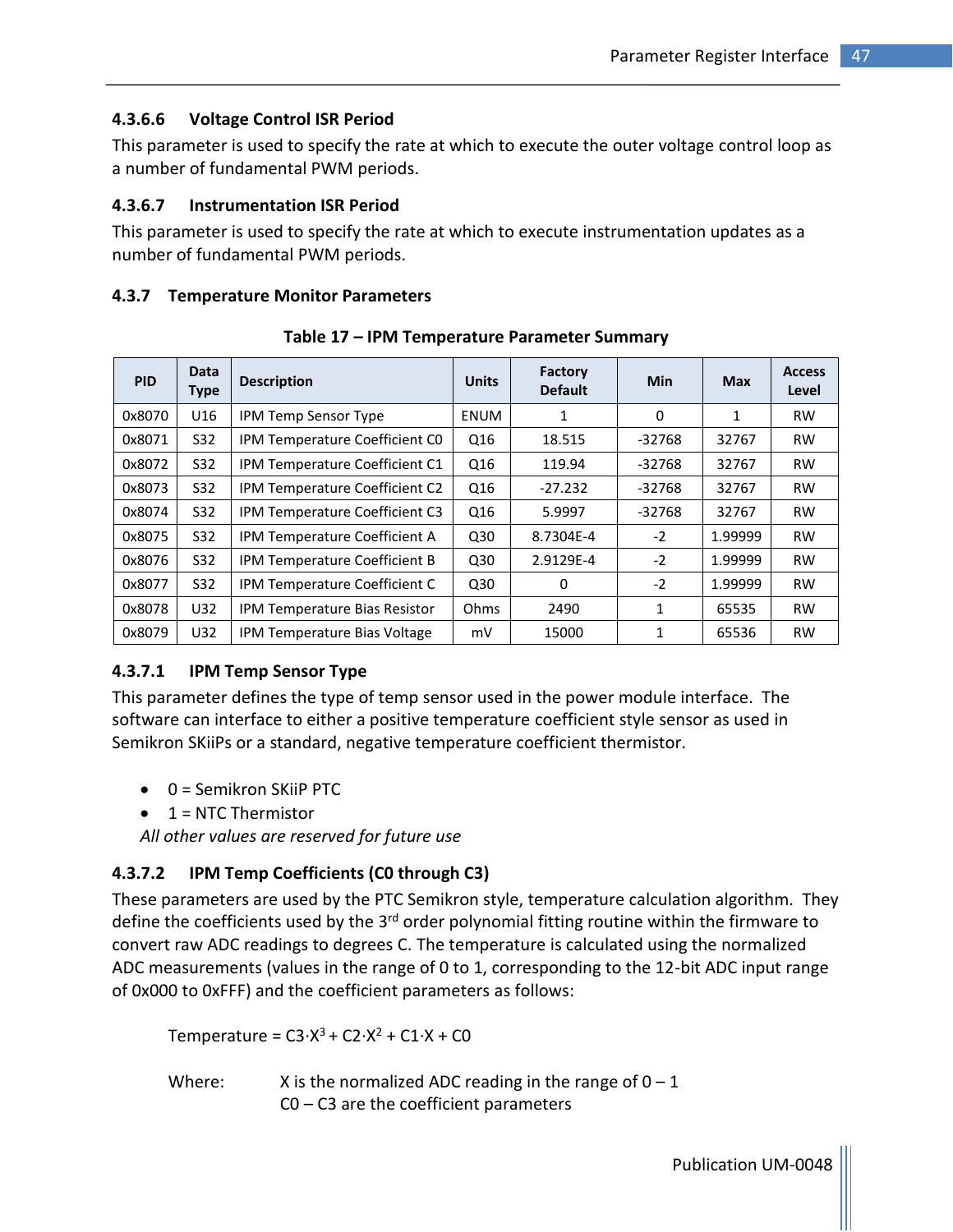The factory default values for these coefficients are based on the temperature sensors contained within a typical Semikron SKiiP power module. When non-SKiiP based temperature sensing is employed, it is left up to the user to generate these coefficients for the specific sensor's temperature-to-voltage transfer function. As was previously mentioned, the inverter temperature input to the control board is expected to be a 0 to 10V signal (see section [3.1.2.8\)](#page-21-0). The temperature transfer function can be derived using a common tool like Microsoft Excel in which the temperature vs. voltage data from the device's datasheet are entered, any scaling performed based on the analog signal conditioning prior to the control board connection, and then normalizing the resulting voltage by diving by the 10V input range. The resulting ADC-totemperature curve can be plotted and a 3<sup>rd</sup> order polynomial trend line can be generated to match the curve.

#### <span id="page-49-0"></span>**4.3.7.3 IPM Temp Coefficients (A,B,C, Bias Resistor, Bias Voltage)**

These parameters are used by the NTC thermistor style, temperature calculation algorithm. The Bias Resistor and Bias Voltage refer to the component values of the typical interface circuit illustrated below in [Figure 11.](#page-49-1)



**Figure 11 – Thermistor Interface Circuit**

<span id="page-49-1"></span>The coefficients A, B, and C are the Stein-Hart coefficients used to define the thermistor characteristics in the Steinhart-Hart equation:

$$
\frac{1}{T} = A + B \ln(R) + C(\ln(R))^3
$$

where:

- T is the temperature (in Kelvin)
- $\bullet$  R is the resistance at T (in Ohms)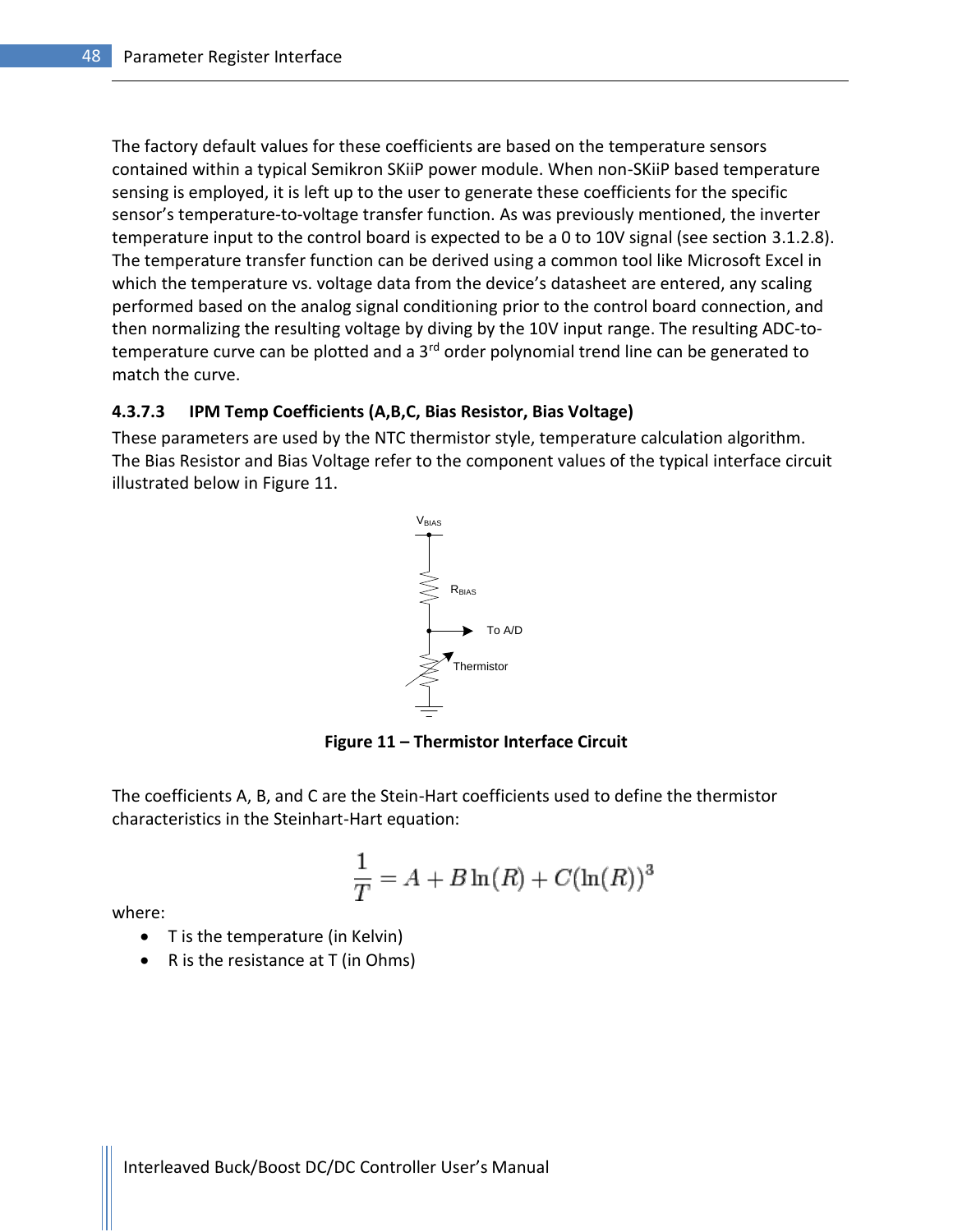<span id="page-50-4"></span>

| <b>PID</b> | <b>Data</b><br>Type | <b>Description</b>                   | <b>Units</b> | Factory<br><b>Default</b> | Min   | <b>Max</b> | <b>Access</b><br>Level |
|------------|---------------------|--------------------------------------|--------------|---------------------------|-------|------------|------------------------|
| 0x807A     | S32                 | Aux Temperature Enable               | Bool         | False                     | False | True       | <b>RW</b>              |
| 0x807B     | S32                 | IPM Temperature Coefficient A        | Q30          | 10.324E-4                 | $-2$  | 1.99999    | <b>RW</b>              |
| 0x807C     | S32                 | IPM Temperature Coefficient B        | Q30          | 2.3856E-4                 | $-2$  | 1.99999    | <b>RW</b>              |
| 0x807D     | S32                 | IPM Temperature Coefficient C        | Q30          | 1.5914E-7                 | $-2$  | 1.99999    | <b>RW</b>              |
| 0x807E     | U32                 | <b>IPM Temperature Bias Resistor</b> | Ohms         | 2000                      |       | 65535      | <b>RW</b>              |
| 0x807F     | U32                 | IPM Temperature Bias Voltage         | mV           | 15000                     | 1     | 65535      | <b>RW</b>              |

#### <span id="page-50-0"></span>**4.3.8 Auxiliary Temperature Monitor Parameters**

**Table 18 – Auxiliary Temperature Parameter Summary**

#### <span id="page-50-1"></span>**4.3.8.1 Auxiliary Temperature Sensor Enable**

This Boolean parameter is used to determine if the controller should monitor an external, NTC, thermistor style temperature sensor provided by the user (see sectio[n 3.1.7](#page-23-0) for connection details). This parameter should be set to FALSE if an external temperature sensor is not used. When set to TRUE, the temperature is calculated according to the user-provided temperature coefficients (see next section) and is also monitored for possible over-temperature conditions according to the *Auxiliary Temperature Fault/Warning Threshold* configuration parameters (PIDs 0x8054 – 0x8056).

#### <span id="page-50-2"></span>**4.3.8.2 IPM Temp Coefficients (A,B,C, Bias Resistor, Bias Voltage)**

These parameters are used by the NTC thermistor temperature calculation algorithm. The Bias Resistor and Bias Voltage refer to the component values of the typical interface circuit illustrated in [Figure 11.](#page-49-1)

The coefficients A, B, and C are the Stein-Hart coefficients used to define the thermistor characteristics in the Steinhart-Hart equation:

$$
\frac{1}{T} = A + B \ln(R) + C(\ln(R))^3
$$

where:

- T is the temperature (in Kelvin)
- R is the resistance at  $T$  (in Ohms)

#### <span id="page-50-3"></span>**4.3.9 Voltage Regulator Parameters**

<span id="page-50-5"></span>

| <b>PID</b> | <b>Data</b><br>Type | <b>Description</b>                | <b>Units</b> | Factory<br><b>Default</b> | Min    | <b>Max</b> | <b>Access</b><br>Level |
|------------|---------------------|-----------------------------------|--------------|---------------------------|--------|------------|------------------------|
| 0x8080     | U16                 | <b>Voltage Command Slew Limit</b> | 1 V/s        | 100                       |        | 65535      | <b>RW</b>              |
| 0x8081     | S32                 | Kp - Proportional Gain            | Q16          | 60                        |        | 32767.99   | <b>RW</b>              |
| 0x8082     | S32                 | Ki – Integral Gain                | Q16          | 3770                      |        | 32767.99   | <b>RW</b>              |
| 0x8083     | S16                 | <b>Current Limit Max</b>          | 0.1A         | 3300                      | $-100$ | 100        | <b>RW</b>              |

#### **Table 19 – Voltage Regulator Parameter Summary**

Publication UM-0048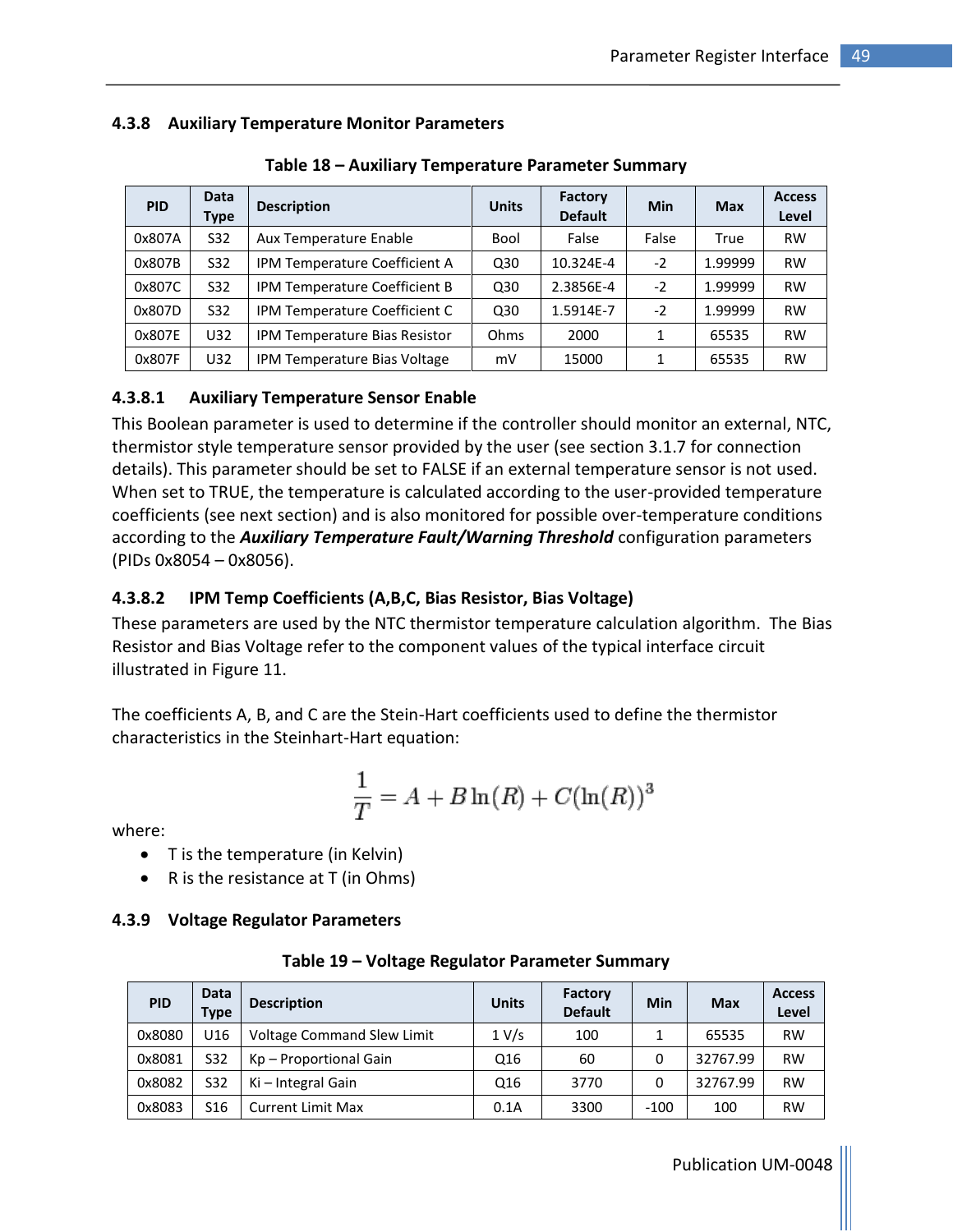| <b>PID</b> | <b>Data</b><br><b>Type</b> | <b>Description</b>       | Units | Factory<br><b>Default</b> | Min    | <b>Max</b> | <b>Access</b><br>Level |
|------------|----------------------------|--------------------------|-------|---------------------------|--------|------------|------------------------|
| 0x8084     | S16                        | <b>Current Limit Min</b> | 0.1A  | $-3300$                   | $-100$ | 100        | <b>RW</b>              |

#### <span id="page-51-0"></span>**4.3.9.1 Voltage Command Slew Limit**

This parameter defines the slew rate to use when operating in voltage control mode and the commanded output voltage is changed. This slew rate is used both at initial turn-on when the output voltage is changed from the present value to the programmed set point or when the programmed set point is changed after the converter has already been turned on.

#### <span id="page-51-1"></span>**4.3.9.2 Voltage Controller Gain Constants (Kp, Ki)**



**Figure 12 – Voltage Controller Block Diagram**

<span id="page-51-3"></span>These parameters define the gain constants for the PI controller that regulates the output voltage when the converter is operating in voltage control mode. The integral gain (Ki) parameter should be entered as the continuous gain (or sometimes referred to as the "analog" gain). The firmware handles converting this to the discretized gain by automatically dividing this by the sample frequency at which the controller is updated (specified as a number of PWM periods by the *Voltage Control ISR Period* parameter – PID 0x8066).

As [Figure 12](#page-51-3) above illustrates, the PI topology used by the DC/DC application sums the proportional and integral correction terms and then clamps the output to the specified current limits based on the *Current Limit Min/Max* configuration parameters (PIDs 0x8083 – 0x8084).

It is important to note that the voltage controller uses real word engineering units. The floating point application software scales the digitized feedback voltage using the full scale measureable voltage constant specified by configuration parameters 0x8020 or 0x8021, depending on the selected *Control Topology* (PID 0x8033).

#### <span id="page-51-2"></span>**4.3.9.3 Current Limit Max/Min**

These parameters specify the maximum and minimum current command. In a multi-loop control configuration in which an outer voltage control loop feeds an inner current control loop, the output of the voltage loop serves as the current command or reference. This parameter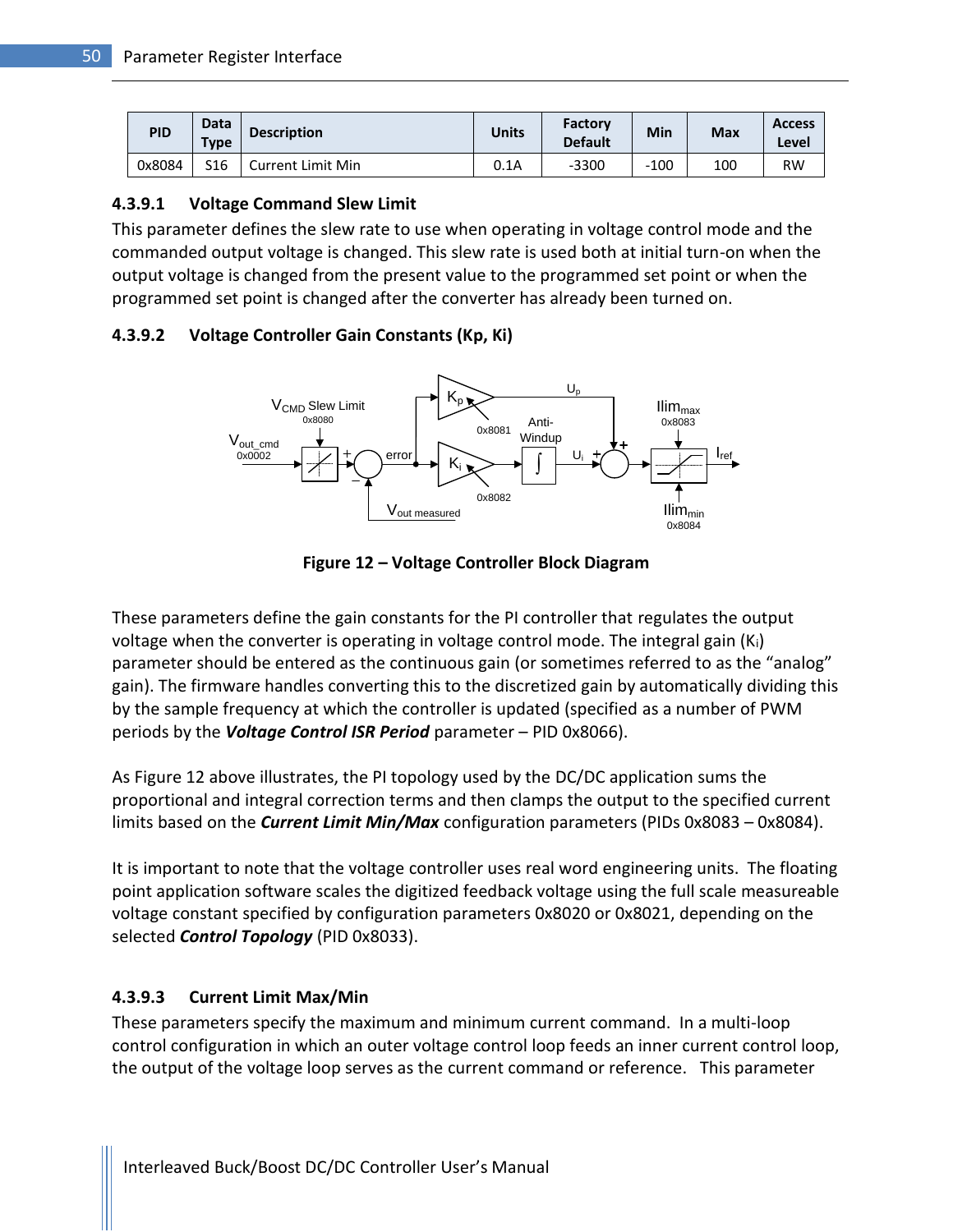serves as a clamp on the output of the voltage controller, thereby limiting the total output current.

<span id="page-52-4"></span>

| <b>PID</b> | <b>Data</b><br>Type | <b>Description</b>                | <b>Units</b> | Factory<br><b>Default</b> | Min | <b>Max</b> | <b>Access</b><br>Level |
|------------|---------------------|-----------------------------------|--------------|---------------------------|-----|------------|------------------------|
| 0x8090     | U16                 | <b>Current Command Slew Limit</b> | 1 A/s        | 100                       |     | 65535      | <b>RW</b>              |
| 0x8091     | S32                 | Kp - Proportional Gain            | Q16          | 0.00096                   | 0   | 32767.99   | <b>RW</b>              |
| 0x8092     | S32                 | Ki – Integral Gain                | Q16          | 0.2961                    | 0   | 32767.99   | <b>RW</b>              |
| 0x8093     | n/a                 | Reserved                          | n/a          | n/a                       | n/a | n/a        | n/a                    |
| 0x8094     | S <sub>16</sub>     | Nominal Feed Forward Voltage      | v            | 400                       | 1   | 65535      | <b>RW</b>              |

#### <span id="page-52-0"></span>**4.3.10 Current Regulator Parameters**

**Table 20 – Current Regulator Parameter Summary**

#### <span id="page-52-1"></span>**4.3.10.1 Current Command Slew Limit**

This parameter defines the slew rate to use when operating in current control mode and the commanded output current is changed. This slew rate is used both at initial turn-on when the output current is changed from the present value to the programmed set point or when the programmed set point is changed after the converter has already been turned on.

#### <span id="page-52-2"></span>**4.3.10.2 Current Controller Gain Constants (Kp, Ki)**





<span id="page-52-3"></span>These parameters define the gain constants for the PI controller that regulates the output current when the converter is operating in current control mode. The integral gain (Ki) parameter should be entered as the continuous gain (or sometimes referred to as the "analog" gain). The firmware handles converting this to the discretized gain by automatically dividing this by the sample frequency which is fixed at twice the PWM frequency.

As [Figure 13](#page-52-3) above illustrates, the PI topology used by the DC/DC application sums the proportional and integral correction terms and then clamps the output to the specified PWM

Publication UM-0048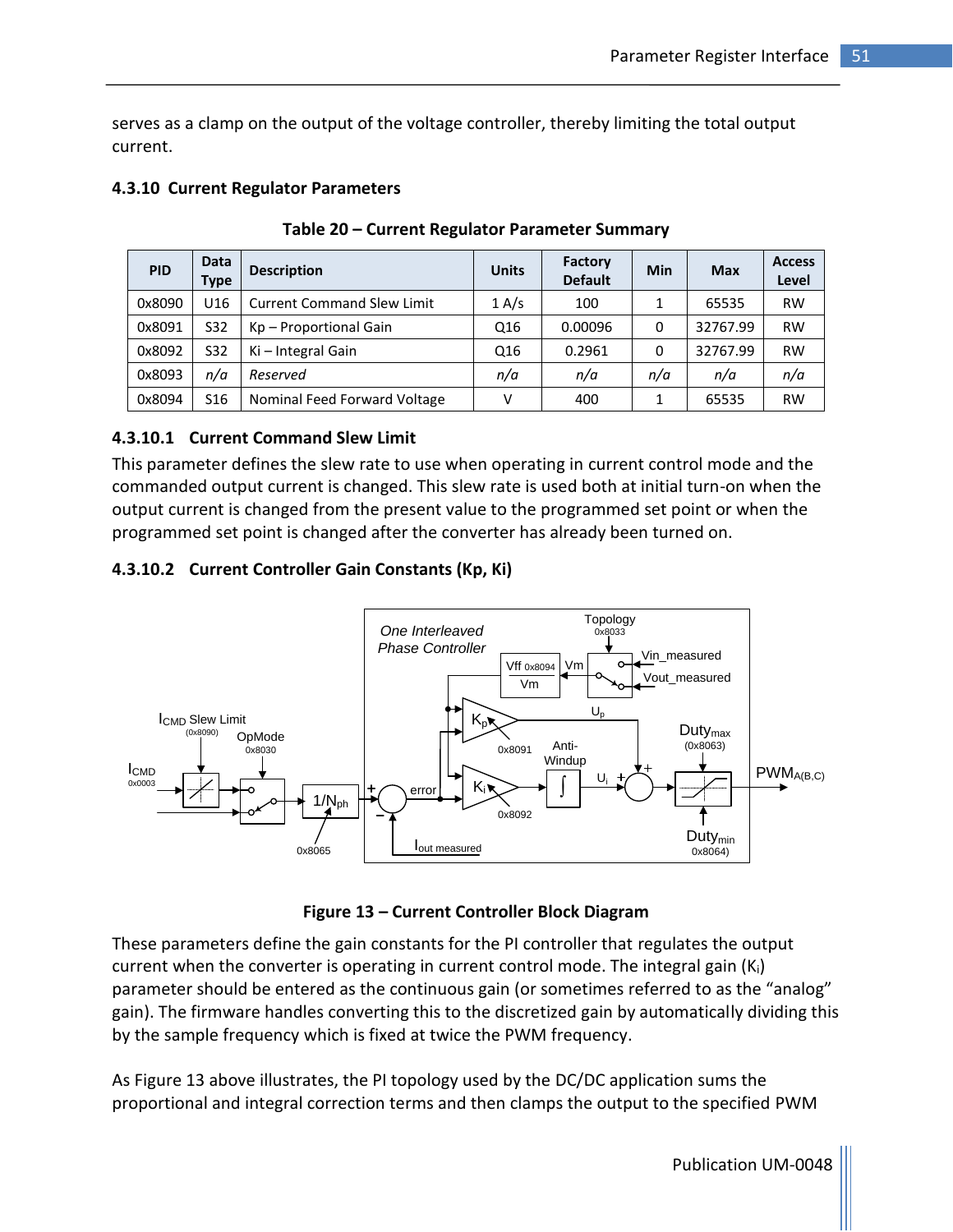duty cycle limits based on the *PWM Max/Min Duty Cycle* configuration parameters (PIDs 0x8063 – 0x8064).

It is important to note that the current controller uses real word engineering units. The floating point application software scales the digitized feedback current using the full scale measureable current constant specified by the *Phase Current Measurement – Full Scale* configuration parameter 0x8024.

#### <span id="page-53-0"></span>**4.3.10.3 Nominal Feed Forward Voltage**

The controller incorporates a voltage feed forward term within the digital controller. When operating in the Boost configuration, output voltage is fed forward while in the Buck configuration, input voltage is used. This parameter defines the nominal voltage for which the current control PID was designed. The feed forward algorithm then corrects the system gain for any variations in actual measured voltage from the nominal. The feed forward gain adjust feature can be disabled by setting this parameter to zero.

#### <span id="page-53-1"></span>**4.3.11 Pre-charge Parameters**

<span id="page-53-3"></span>

| <b>PID</b> | <b>Data</b><br>Type | <b>Description</b>               | <b>Units</b>    | Factory<br><b>Default</b> | <b>Min</b>   | <b>Max</b>  | <b>Access</b><br>Level |
|------------|---------------------|----------------------------------|-----------------|---------------------------|--------------|-------------|------------------------|
| 0x8098     | U16                 | Pre-charge Enable                | <b>Boolean</b>  | <b>FALSE</b>              | <b>FALSE</b> | <b>TRUE</b> | <b>RW</b>              |
| 0x8099     | U <sub>16</sub>     | <b>Contactor Enables</b>         | <b>ENUM</b>     | 0                         | 0            | 3           | <b>RW</b>              |
| 0x809A     | U16                 | <b>Contactor Monitor Enables</b> | <b>ENUM</b>     | 0                         | 0            | 3           | <b>RW</b>              |
| 0x809B     | U16                 | <b>Connect Voltage Threshold</b> | 0.1%            | 950                       | 0            | 1000        | <b>RW</b>              |
| 0x809C     | U <sub>16</sub>     | <b>Contactor Debounce Time</b>   | 1 <sub>ms</sub> | 10                        | 1            | 10000       | <b>RW</b>              |
| 0x809D     | U <sub>16</sub>     | <b>Contactor Close Time</b>      | 1 <sub>ms</sub> | 500                       |              | 10000       | <b>RW</b>              |
| 0x809E     | U16                 | Pre-charge Timeout Threshold     | 1 <sub>ms</sub> | 20000                     | 0            | 65535       | <b>RW</b>              |

#### **Table 21 – Pre-charge Parameter Summary**

#### <span id="page-53-2"></span>**4.3.11.1 Pre-charge Enable**

This Boolean parameter enables the use of the pre-charge contactor control in the DC/DC controller. If this parameter is set to FALSE, it is assumed that the pre-charge function is performed by another piece of equipment. In this case, the controller will not attempt to close any contactors (pre-charge or main input) when first starting up. Instead, it simply transitions to the IDLE state once above the minimum voltage specified in the *Vin Under-Voltage Fault Threshold* parameter.

If this parameter is set to TRUE, the DC/DC controller will attempt to close the pre-charge contactor (if enabled) prior to entering the CHARGE state. Once in the CHARGE state, the controller will wait for the voltage to rise to the specified *Connect Voltage Threshold*. At this point, the pre-charge contactor will be opened and the main input contactor will be closed (if enabled).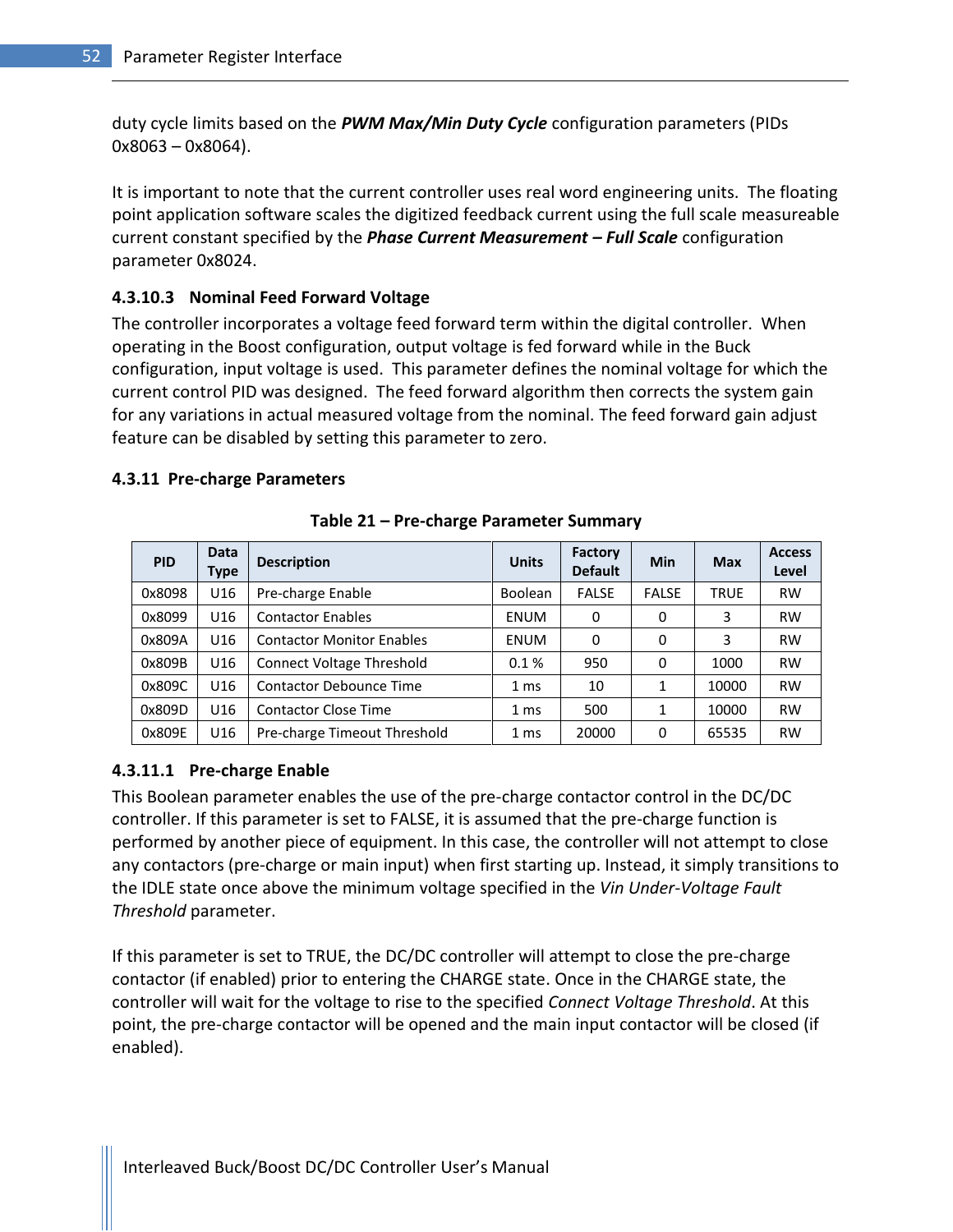#### <span id="page-54-0"></span>**4.3.11.2 Contactor Enables**

This parameter is used to determine which contactors are present and should be controlled by the converter. The enumerated values for this parameter are as follows:

- $\bullet$  0 = No Contactor Control
- 1 = Control Pre-charge Contactor only
- 2 = Control Input Contactor only
- $\bullet$  3 = Control Both Contactors

#### <span id="page-54-1"></span>**4.3.11.3 Contactor Monitor Enables**

This parameter is used to determine if contactor feedback monitors are enabled. If enabled, the converter will monitor the state of the contactors. If the contactor state does not match the commanded state at any point in time the converter will go to the FAULT state. The enumerated values for this parameter are as follows:

- $\bullet$  0 = No monitoring (i.e. no contactor feedback is provided or checked)
- $\bullet$  1 = Monitor Pre-charge Contactor only
- 2 = Monitor Input Contactor only
- 3 = Monitor Both Contactors

#### <span id="page-54-2"></span>**4.3.11.4 Connect Voltage Threshold**

This parameter defines the voltage threshold to charge to, as a percentage of the voltage source input measurement, prior to closing the main input contactor (if enabled).

#### <span id="page-54-3"></span>**4.3.11.5 Contactor Debounce Time**

This parameter is used to specify the debounce time for both the main input contactor and the pre-charge contactor. This field is used to delay reporting a change of state in the contactor prior to considering the change valid.

#### <span id="page-54-4"></span>**4.3.11.6 Contactor Close Time**

This parameter is used to specify the actuation time for both the main input contactor and the pre-charge contactor. This field should be set to the longest expected delay from when the contactor is driven open/closed by the software to when the contactor has mechanically changed state (including all expected debounce time).

#### <span id="page-54-5"></span>**4.3.11.7 Pre-charge Timeout Threshold**

This parameter specifies the maximum amount of time to wait before reporting a pre-charge timeout fault. If the DC link has not charged to the *DC Link Pre-charge Threshold* (see above) within this amount of time, the controller will transition to the FAULT state. This parameter is only used if the *DC Link Pre-charge Enable* parameter (see above) is set to TRUE (i.e. the converter is controlling the pre-charge function). If the *DC Link Pre-charge Enable* parameter is set to FALSE, the controller will simply wait indefinitely for the DC link voltage to rise above the minimum acceptable DC link voltage specified in the *Vin Under-Voltage Fault Threshold*. Setting this parameter to zero will disable the pre-charge timeout monitor.

Publication UM-0048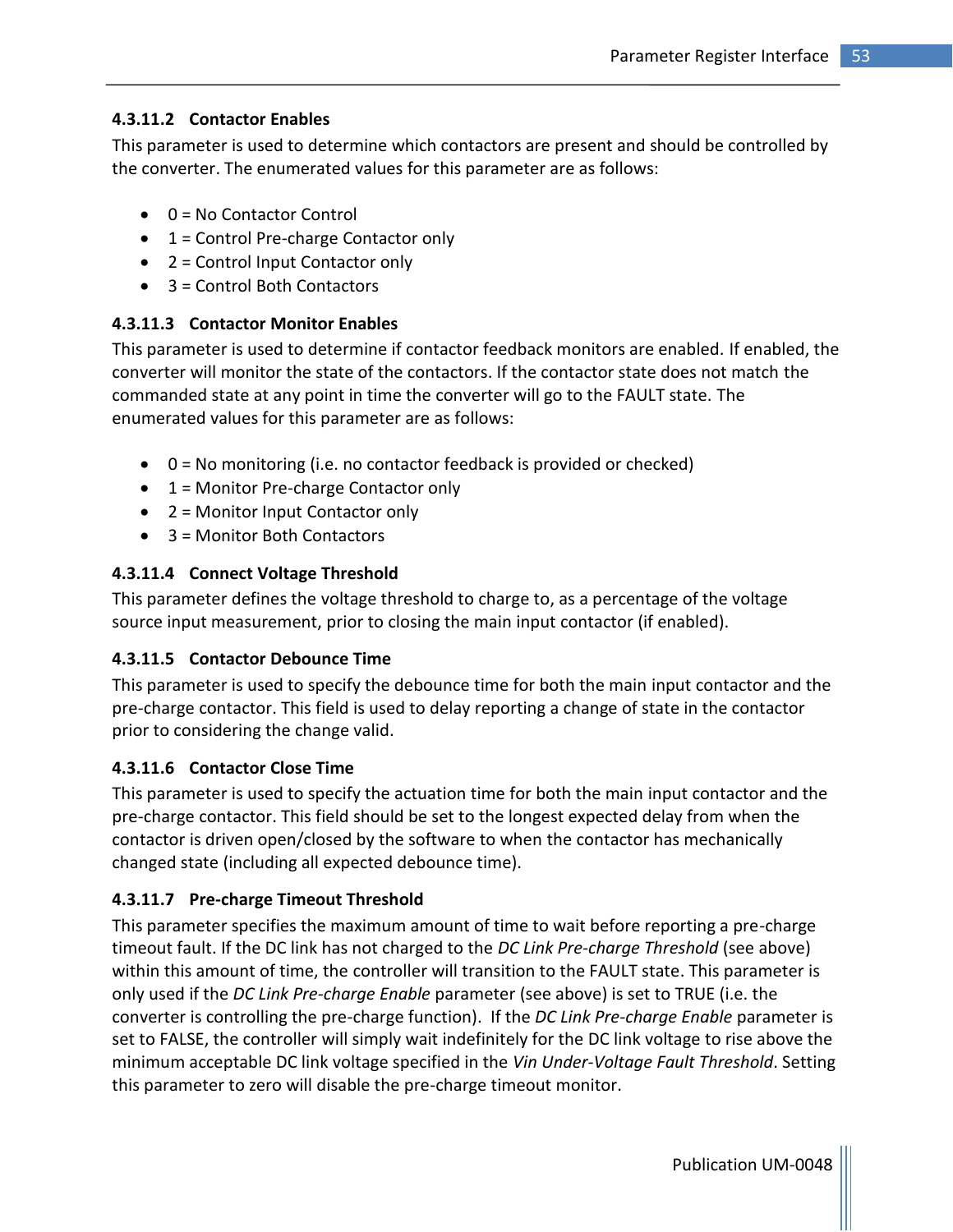#### <span id="page-55-0"></span>**4.3.12 Instrumentation Parameters**

The table below summarizes the filter cutoff values for the various measurements reported to the user, as well as the rate at which these measurements are updated by the DC/DC controller. Unless a clear need exists, it is recommended that the user not change these values from the factory default values.

<span id="page-55-7"></span>

| <b>PID</b> | Data<br><b>Type</b> | <b>Description</b>                    | <b>Units</b> | <b>Factory</b><br><b>Default</b> | Min | <b>Max</b> | <b>Access</b><br>Level |
|------------|---------------------|---------------------------------------|--------------|----------------------------------|-----|------------|------------------------|
| 0x80A0     | U16                 | Low Pass Cutoff Freg - Input Voltage  | $1$ Hz       |                                  | 1   | 5000       | <b>RW</b>              |
| 0x80A1     | U16                 | Low Pass Cutoff Freg - Output Current | $1$ Hz       |                                  | 1   | 5000       | <b>RW</b>              |
| 0x80A2     | U16                 | Low Pass Cutoff Freg - Output Voltage | $1$ Hz       |                                  | 1   | 5000       | <b>RW</b>              |
| 0x80A3     | U16                 | Low Pass Cutoff Freg - Temperatures   | 1 Hz         | 2                                |     | 5000       | <b>RW</b>              |
| 0x80A4     | U16                 | Voltage Sense Measurement Select      | <b>ENUM</b>  | 0                                | 0   | 1          | <b>RW</b>              |

**Table 22 – Instrumentation Parameter Summary**

#### <span id="page-55-1"></span>**4.3.12.1 Low Pass Cutoff Freq – Input Voltage**

This parameter defines the cutoff frequency for the digital low pass filter used to calculate the input voltage.

#### <span id="page-55-2"></span>**4.3.12.2 Low Pass Cutoff Freq – Output Current**

This parameter defines the cutoff frequency for the digital low pass filter used to calculate the output current.

#### <span id="page-55-3"></span>**4.3.12.3 Low Pass Cutoff Freq – Output Voltage**

This parameter defines the cutoff frequency for the digital low pass filter used to calculate the output voltage.

#### <span id="page-55-4"></span>**4.3.12.4 Low Pass Cutoff Freq – Temperatures**

This parameter defines the cutoff frequency for the digital low pass filter used to calculate the inverter and auxiliary temperatures.

#### <span id="page-55-5"></span>**4.3.12.5 V<sup>B</sup> Voltage Sense Measurement Select**

This parameter is used to select the input for the  $V_B$  voltage sense measurement, either through the SKiiP interface on J11 or the alternate  $V_B$  voltage sense pin on J23. The legal values are as follows:

- $\bullet$  0 Use pin 13 on J11
- <span id="page-55-6"></span> $\bullet$  1 – Use pin 7 on J23

#### **5. Maintenance and Upgrade**

The firmware image on the OZDSP3000 can be upgraded in-system using the resident CAN bootloader. For detailed information on how to upgrade the firmware or directly interface with the bootloader, please reference UM-0015 Oztek TMS28x CAN Bootloader User's Manual.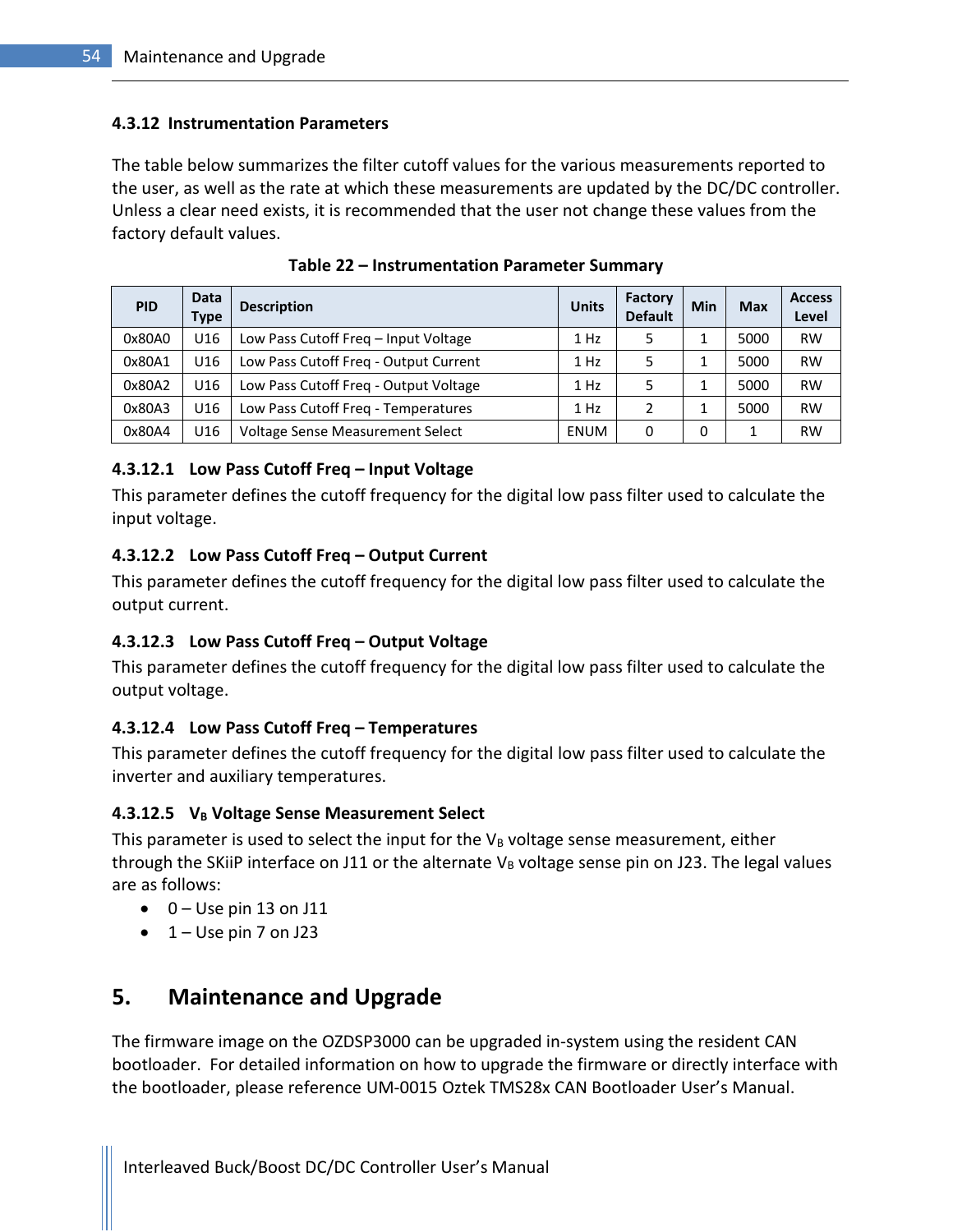## <span id="page-56-0"></span>**Warranty and Product Information**

### **Limited Warranty**

**What does this warranty cover and how long does it last?** This Limited Warranty is provided by Oztek Corp. ("Oztek") and covers defects in workmanship and materials in your OZDSP3000 controller. This Warranty Period lasts for 18 months from the date of purchase at the point of sale to you, the original end user customer, unless otherwise agreed in writing. You will be required to demonstrate proof of purchase to make warranty claims. This Limited Warranty is transferable to subsequent owners but only for the unexpired portion of the Warranty Period. Subsequent owners also require original proof of purchase as described in "What proof of purchase is required?"

**What will Oztek do?** During the Warranty Period Oztek will, at its option, repair the product (if economically feasible) or replace the defective product free of charge, provided that you notify Oztek of the product defect within the Warranty Period, and provided that through inspection Oztek establishes the existence of such a defect and that it is covered by this Limited Warranty.

Oztek will, at its option, use new and/or reconditioned parts in performing warranty repair and building replacement products. Oztek reserves the right to use parts or products of original or improved design in the repair or replacement. If Oztek repairs or replaces a product, its warranty continues for the remaining portion of the original Warranty Period or 90 days from the date of the return shipment to the customer, whichever is greater. All replaced products and all parts removed from repaired products become the property of Oztek.

Oztek covers both parts and labor necessary to repair the product, and return shipment to the customer via an Oztek-selected non-expedited surface freight within the contiguous United States and Canada. Alaska, Hawaii and locations outside of the United States and Canada are excluded. Contact Oztek Customer Service for details on freight policy for return shipments from excluded areas.

**How do you get service?** If your product requires troubleshooting or warranty service, contact your merchant. If you are unable to contact your merchant, or the merchant is unable to provide service, contact Oztek directly at:

USA Telephone: 603-546-0090 Fax: 603-386-6366 Email techsupport@oztekcorp.com

Direct returns may be performed according to the Oztek Return Material Authorization Policy described in your product manual.

**What proof of purchase is required?** In any warranty claim, dated proof of purchase must accompany the product and the product must not have been disassembled or modified without prior written authorization by Oztek. Proof of purchase may be in any one of the following forms:

- The dated purchase receipt from the original purchase of the product at point of sale to the end user
- The dated dealer invoice or purchase receipt showing original equipment manufacturer (OEM) status
- The dated invoice or purchase receipt showing the product exchanged under warranty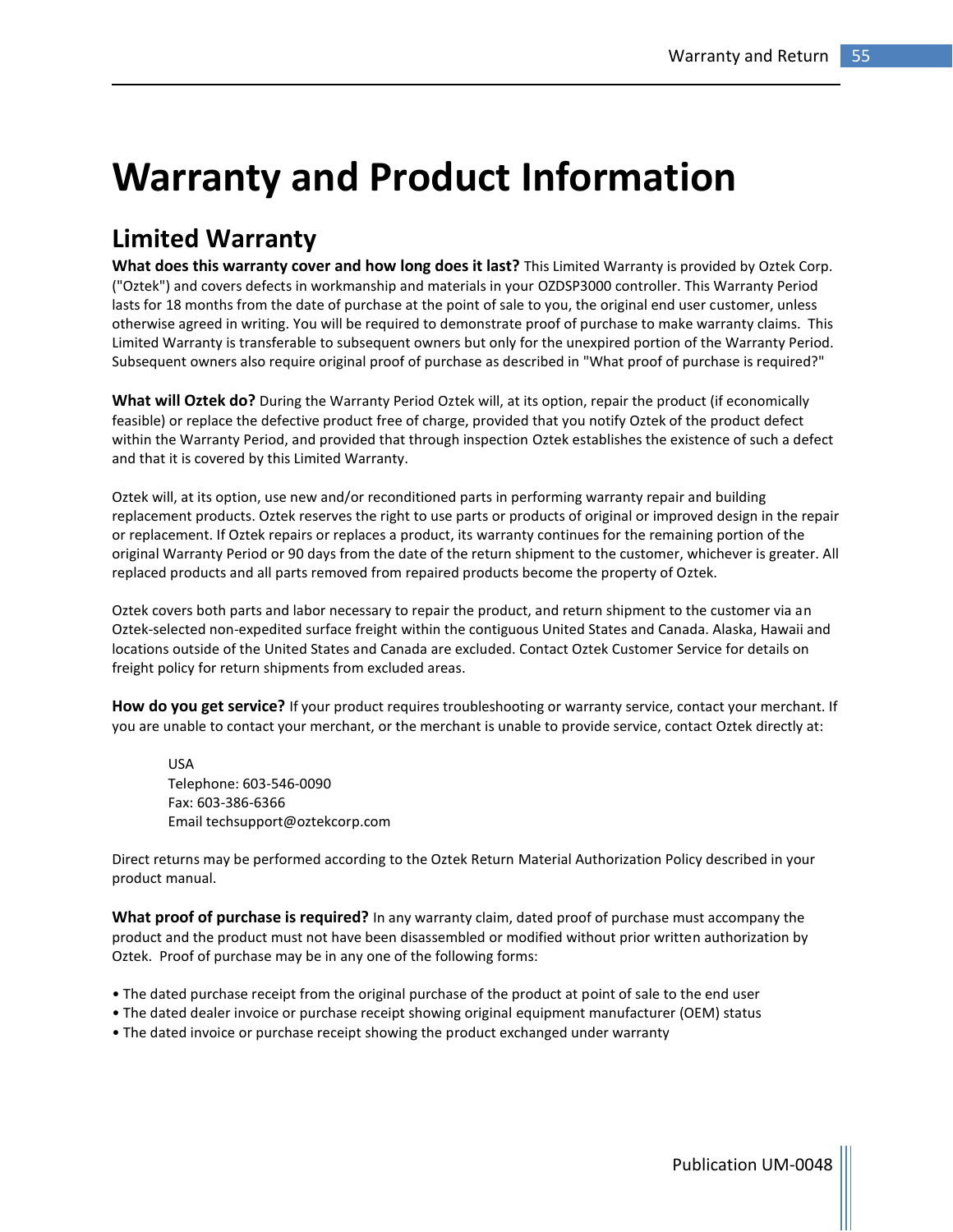**What does this warranty not cover?** Claims are limited to repair and replacement, or if in Oztek's discretion that is not possible, reimbursement up to the purchase price paid for the product. Oztek will be liable to you only for direct damages suffered by you and only up to a maximum amount equal to the purchase price of the product. This Limited Warranty does not warrant uninterrupted or error-free operation of the product or cover normal wear and tear of the product or costs related to the removal, installation, or troubleshooting of the customer's electrical systems. This warranty does not apply to and Oztek will not be responsible for any defect in or damage to:

a) The product if it has been misused, neglected, improperly installed, physically damaged or altered, either internally or externally, or damaged from improper use or use in an unsuitable environment b) The product if it has been subjected to fire, water, generalized corrosion, biological infestations, or input voltage that creates operating conditions beyond the maximum or minimum limits listed in the Oztek product specifications including high input voltage from generators and lightning strikes c) The product if repairs have been done to it other than by Oztek or its authorized service centers (hereafter "ASCs")

d) The product if it is used as a component part of a product expressly warranted by another manufacturer

e) The product if its original identification (trade-mark, serial number) markings have been defaced, altered, or removed

f) The product if it is located outside of the country where it was purchased

g) Any consequential losses that are attributable to the product losing power whether by product malfunction, installation error or misuse.

#### **Disclaimer**

#### **Product**

THIS LIMITED WARRANTY IS THE SOLE AND EXCLUSIVE WARRANTY PROVIDED BY OZTEK IN CONNECTION WITH YOUR OZTEK PRODUCT AND IS, WHERE PERMITTED BY LAW, IN LIEU OF ALL OTHER WARRANTIES, CONDITIONS, GUARANTEES, REPRESENTATIONS, OBLIGATIONS AND LIABILITIES, EXPRESS OR IMPLIED, STATUTORY OR OTHERWISE IN CONNECTION WITH THE PRODUCT, HOWEVER ARISING (WHETHER BY CONTRACT, TORT, NEGLIGENCE, PRINCIPLES OF MANUFACTURER'S LIABILITY, OPERATION OF LAW, CONDUCT, STATEMENT OR OTHERWISE), INCLUDING WITHOUT RESTRICTION ANY IMPLIED WARRANTY OR CONDITION OF QUALITY, MERCHANTABILITY OR FITNESS FOR A PARTICULAR PURPOSE. ANY IMPLIED WARRANTY OF MERCHANTABILITY OR FITNESS FOR A PARTICULAR PURPOSE TO THE EXTENT REQUIRED UNDER APPLICABLE LAW TO APPLY TO THE PRODUCT SHALL BE LIMITED IN DURATION TO THE PERIOD STIPULATED UNDER THIS LIMITED WARRANTY. IN NO EVENT WILL OZTEK BE LIABLE FOR: (a) ANY SPECIAL, INDIRECT, INCIDENTAL OR CONSEQUENTIAL DAMAGES, INCLUDING LOST PROFITS, LOST REVENUES, FAILURE TO REALIZE EXPECTED SAVINGS, OR OTHER COMMERCIAL OR ECONOMIC LOSSES OF ANY KIND, EVEN IF OZTEK HAS BEEN ADVISED, OR HAD REASON TO KNOW, OF THE POSSIBILITY OF SUCH DAMAGE, (b) ANY LIABILITY ARISING IN TORT, WHETHER OR NOT ARISING OUT OF OZTEK'S NEGLIGENCE, AND ALL LOSSES OR DAMAGES TO ANY PROPERTY OR FOR ANY PERSONAL INJURY OR ECONOMIC LOSS OR DAMAGE CAUSED BY THE CONNECTION OF A PRODUCT TO ANY OTHER DEVICE OR SYSTEM, AND (c) ANY DAMAGE OR INJURY ARISING FROM OR AS A RESULT OF MISUSE OR ABUSE, OR THE INCORRECT INSTALLATION, INTEGRATION OR OPERATION OF THE PRODUCT. IF YOU ARE A CONSUMER (RATHER THAN A PURCHASER OF THE PRODUCT IN THE COURSE OF A BUSINESS) AND PURCHASED THE PRODUCT IN A MEMBER STATE OF THE EUROPEAN UNION, THIS LIMITED WARRANTY SHALL BE SUBJECT TO YOUR STATUTORY RIGHTS AS A CONSUMER UNDER THE EUROPEAN UNION PRODUCT WARRANTY DIRECTIVE 1999/44/EC AND AS SUCH DIRECTIVE HAS BEEN IMPLEMENTED IN THE EUROPEAN UNION MEMBER STATE WHERE YOU PURCHASED THE PRODUCT. FURTHER, WHILE THIS LIMITED WARRANTY GIVES YOU SPECIFIC LEGAL RIGHTS, YOU MAY HAVE OTHER RIGHTS WHICH MAY VARY FROM EU MEMBER STATE TO EU MEMBER STATE OR, IF YOU DID NOT PURCHASE THE PRODUCT IN AN EU MEMBER STATE, IN THE COUNTRY YOU PURCHASED THE PRODUCT WHICH MAY VARY FROM COUNTRY TO COUNTRY AND JURISDICTION TO JURISDICTION.